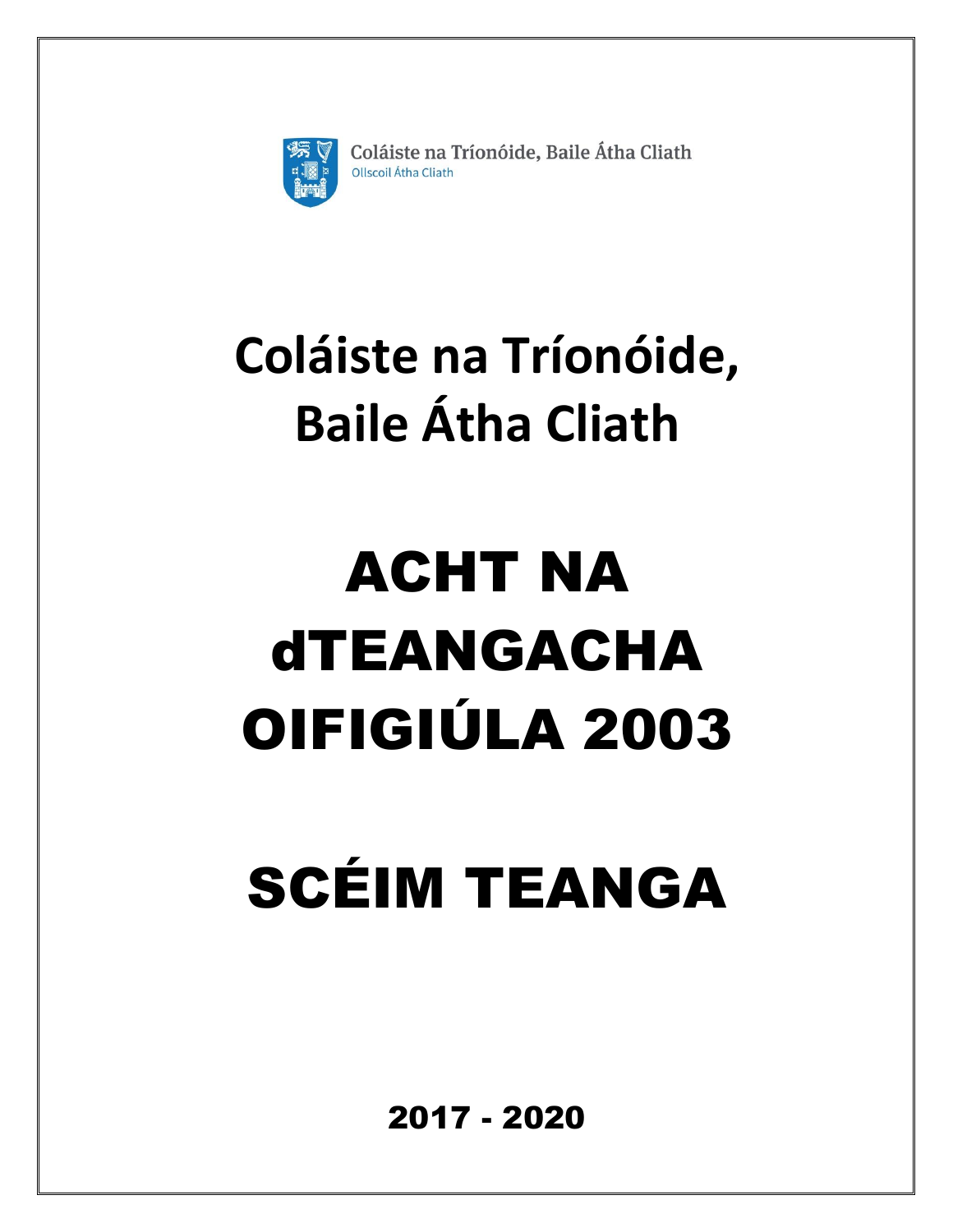## Clár na nÁbhar

| Caibidil 3: Sonraí Seirbhísí ar fáil i mBéarla amháin, i nGaeilge amháin nó go dátheangach 11 |  |
|-----------------------------------------------------------------------------------------------|--|
|                                                                                               |  |
|                                                                                               |  |
|                                                                                               |  |
|                                                                                               |  |
|                                                                                               |  |
|                                                                                               |  |
|                                                                                               |  |
|                                                                                               |  |
|                                                                                               |  |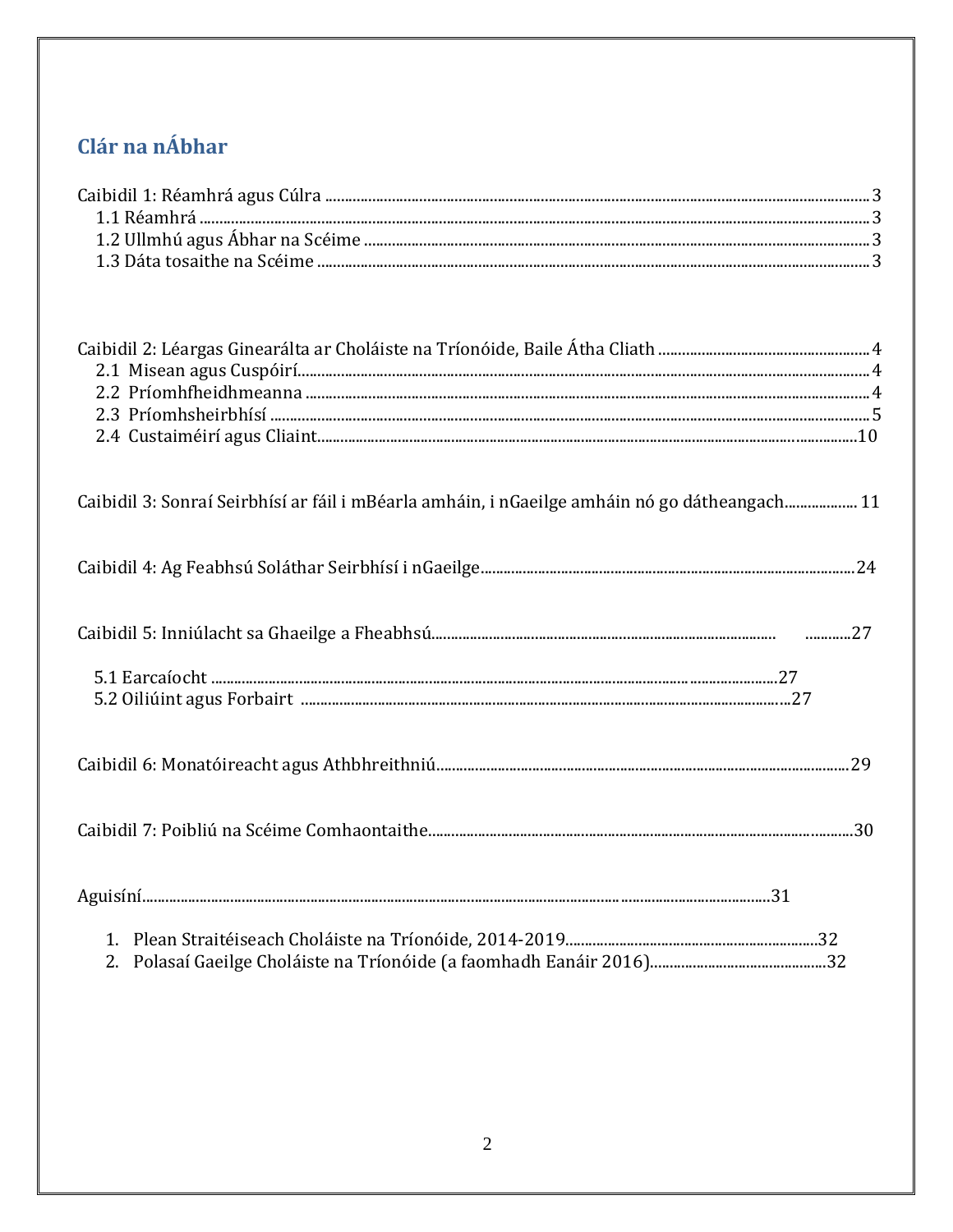## **Caibidil 1: Réamhrá agus Cúlra**

#### **1.1 Réamhrá**

Forálann Acht na dTeangacha Oifigiúla 2003 d'ullmhú scéim teanga ag comhlachtaí poiblí ag tabhairt mionsonraí faoi na seirbhísí a sholáthróidh siad:

- trí mheán na Gaeilge,
- trí mheán an Bhéarla, agus
- trí mheán na Gaeilge agus an Bhéarla

agus na bearta a ghlacfar lena chinntiú go ndéanfar aon seirbhís nach bhfuil an comhlacht ag soláthar trí mheán na Gaeilge a sholáthar laistigh de fhráma ama comhaontaithe.

De réir alt 14(3) den Acht, fanann scéimeanna teanga i bhfeidhm ar feadh tréimhse 3 bliana nó go mbeidh scéim nua daingnithe ag an Aire Ealaíon, Oidhreachta, Gnóthaí Réigiúnacha, Tuaithe agus Gaeltachta, cibé acu is déanaí.

#### **1.2 Ullmhú agus Ábhar na Scéime**

Tá aird mar is cuí tugtha ar na Treoirlínte a d'eisigh an Roinn Ealaíon, Oidhreachta, Gnóthaí Réigiúnacha, Tuaithe agus Gaeltachta agus an scéim seo á hullmhú. Ina theannta sin, tugadh faoi phróiseas cuimsitheach comhairliúcháin leis na páirtithe leasmhara uile.

**Tá Coláiste na Tríonóide Baile Átha Cliath** á threorú ag an bprionsabal gur cheart go mbeadh seirbhísí Gaeilge bunaithe ar:

- an leibhéal bunúsach éilimh atá ar sheirbhísí ar leith i nGaeilge,
- an tábhacht a bhaineann le cur chuige réamhghníomhach i soláthar seirbhísí dá leithéid, agus
- acmhainní, lena n-áirítear acmhainní daonna agus airgeadais, agus cumas an chomhlachta atá i gceist an cumas riachtanach teanga a fhorbairt nó a rochtain.

Comhlánaíonn an scéim seo prionsabail a bhaineann le Seirbhís ar Ardchaighdeán do Chustaiméirí. Tá sí curtha le chéile leis an aidhm go gcomhlíonfaí gach oibleagáid ábhartha faoi Acht na dTeangacha Oifigiúla atá ar **Choláiste na Tríonóide Baile Átha Cliath** ar bhonn céimnithe, tríd an scéim seo agus trí scéimeanna amach anseo, faoi réir srianta airgeadais.

Tá mar aidhm leis an Tríú Scéim seo cur leis an dul chun cinn atá déanta de bharr na scéimeanna a bhí ann cheana maidir le seirbhísí a sholáthar sa dá theanga. Tuigtear agus aithnítear an t-am agus an iarracht a chuireann gach duine a bhfuil baint acu leis an bpróiseas seo isteach ann.

#### **Dáta tosaithe na Scéime**

Dhaingnigh an tAire Ealaíon, Oidhreachta, Gnóthaí Réigiúnacha, Tuaithe agus Gaeltachta an Scéim seo ar an **01 Meitheamh 2017**. Tosaíonn sí le héifeacht ón dáta seo agus beidh sí i bhfeidhm ar feadh tréimhse 3 bliana nó go dtí go mbeidh scéim eile daingnithe, cibé acu is déanaí.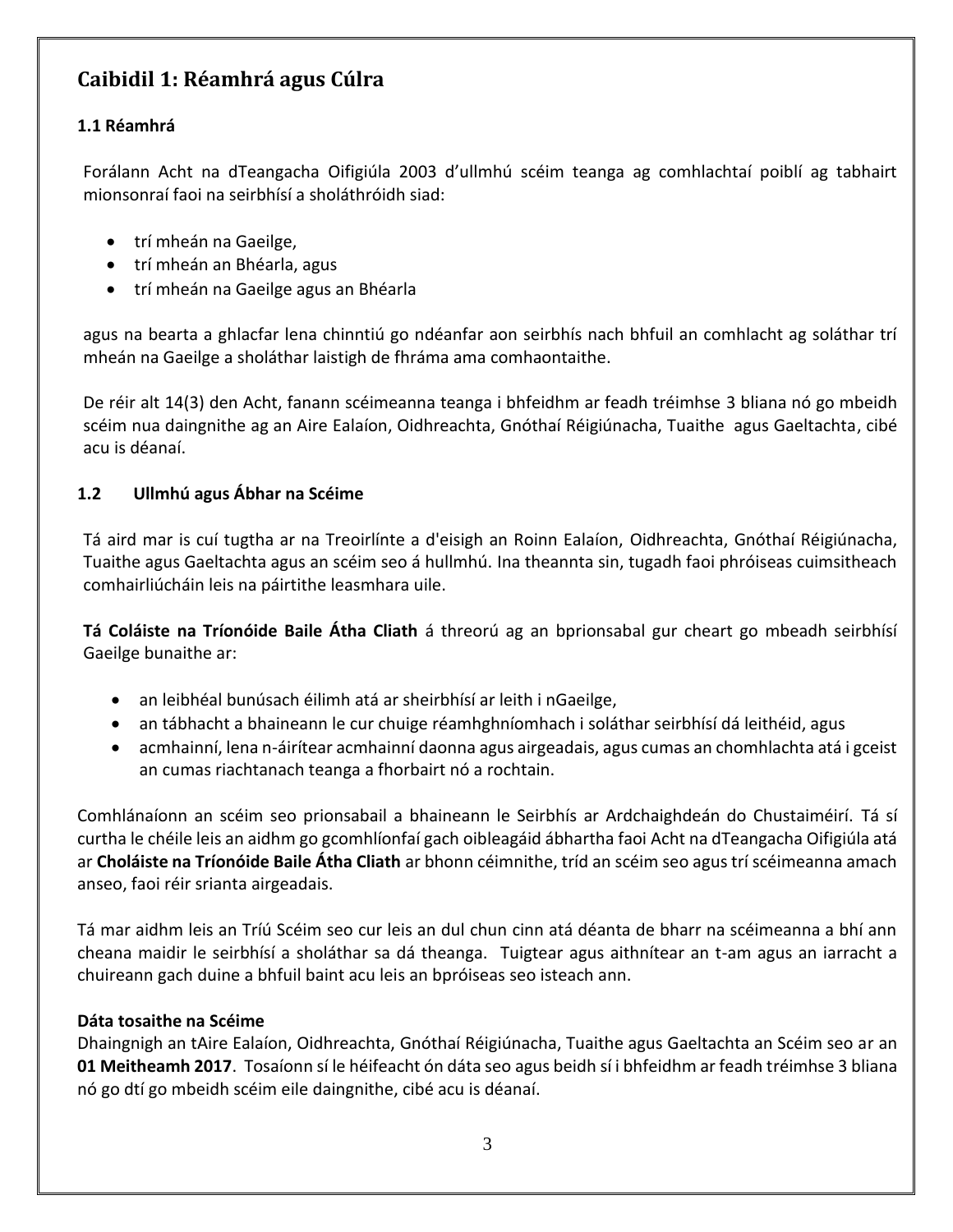## **Caibidil 2: Léargas Ginearálta ar Choláiste na Tríonóide, Baile Átha Cliath**

#### **2.1 Misean agus Cuspóirí**

Bunaíodh Coláiste na Tríonóide, Baile Átha Cliath sa bhliain 1592 le cairt ollscoile ón mBanríon Eilís I agus nuair a cheadaigh Bardas Bhaile Átha Cliath láithreán lena aghaidh.

Is mó fás agus forbairt atá déanta ag Coláiste na Tríonóide in imeacht na gcéadta bliain i dtreo is gur ollscoil nua-aimseartha anois í, agus 17,511 mac léinn cláraithe ann in 2016, mar aon le 3,083 ball foirne. Tá an coláiste ar cheann d'ollscoileanna móra an domhain a aithnítear as feabhas a chuid céimithe, an seasamh idirnáisiúnta atá aige i réimse an taighde agus na scoláireachta, agus an bhéim a chuireann sé ar bheith ag cur le sochaí na hÉireann agus an domhain mhóir.

Leagtar amach i bPlean Straitéiseach Choláiste na Tríonóide 2014-2019 an Fhís agus an Misean seo a leanas don Choláiste:

#### **Fís**

Inár gcáil mar ollscoil lena ngabhann tábhacht dhomhanda, beidh eolas orainn de bharr a chumasú do na mic léinn barr a gcumais a bhaint amach agus de bharr taighde agus scoláireachta a théann chun tairbhe d'Éirinn agus don domhan.

#### **Misean**

Soláthraímid timpeallacht liobrálach ina dtugtar ardmheas ar shaoirse smaointeoireachta agus ina spreagtar do gach duine barr a gcumais a bhaint amach.

Cruthóimid pobal mac léinn níos ilchineálaí ná riamh, agus oideachas sainiúil atá bunaithe ar shármhaitheas acadúil agus eispéireas claochlaitheach á soláthar do na mic léinn.

Rachaimid i mbun taighde ceannródaíochta i ngach disciplín, agus forbairt réimsí nua idirdhisciplíneacha á spreagadh agus tionchar catalaíoch á imirt ar nualaíocht áitiúil agus ar dhéileáil le dúshláin dhomhanda.

Rachaimid go muiníneach i mbun gníomhaíochtaí trína gcuirtear sochaí iolrach, chóir, inbhuanaithe chun cinn.

Maidir leis an nGaeilge, tá sé ráite i **bPlean Straitéiseach Choláiste na Tríonóide 2014-2019** go bhfuilimid tiomanta don Ghaeilge mar ghné lárnach de shaol an choláiste agus mar ghné luachmhar d'éagsúlacht an choláiste.

Leanfaimid de thacaíocht a thabhairt i gcomhair úsáid agus chur chun cinn na Gaeilge agus de sheirbhísí Gaeilge a fheabhsú, trí

- Acht na dTeangacha Oifigiúla 2003 agus ár gcuid scéimeanna Gaeilge féin a chur i bhfeidhm
- méadú a dhéanamh ar an líon imeachtaí poiblí Gaeilge a eagraítear ar an gcampas agus feasacht ar sheirbhísí agus ar imeachtaí Gaeilge Choláiste na Tríonóide a mhéadú
- oiliúint Ghaeilge a éascú don fhoireann ar fad san ollscoil, méadú a dhéanamh ar an líon ball foirne a fhaigheann cáilíocht an Teastais Eorpaigh sa Ghaeilge, agus forbairt a dhéanamh ar chomhpháirtíochtaí cruthaitheacha le heagraíochtaí Gaeilge.

Cuirtear an tiomantas seo in iúl freisin i bPolasaí Gaeilge an Choláiste, a faomhadh i mí Eanáir 2016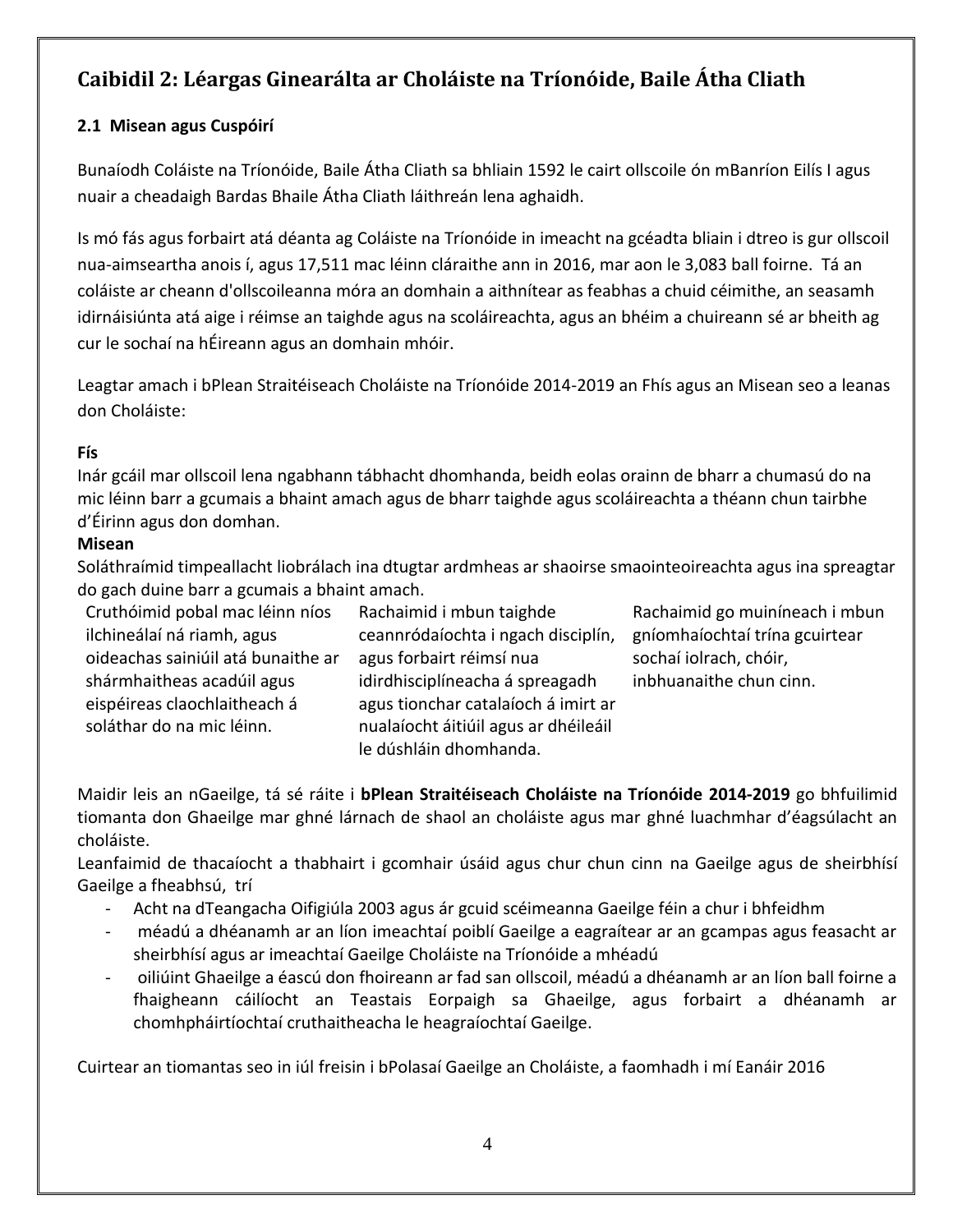#### **2.2 Príomhfheidhmeanna**

Is iad príomhfheidhmeanna Choláiste na Tríonóide ná oideachas a sholáthar agus taighde a dhéanamh, agus an tacaíocht a theastaíonn chuige sin a chur ar fáil.

#### **2.3 Príomhsheirbhísí**

An phríomhsheirbhís a chuireann Coláiste na Tríonóide, Baile Átha Cliath ar fáil ná oideachas agus taighde.

Roinntear an Coláiste ina thrí dhámh: Dámh na nEalaíon, na nDaonnachtaí agus na nEolaíochtaí Sóisialta; Dámh na hInnealtóireachta, na Matamaitice agus na hEolaíochta; agus Dámh na nEolaíochtaí Sláinte. Bíonn Déan i gceannas ar gach dámh.

#### **Cúrsaí Fochéime**

Ceithre bliana a mhaireann formhór na gcúrsaí fochéime. **'**Junior Freshers' a thugtar ar fhochéimithe **na chéad bhliana i mBéarla**; 'Senior Freshers' ar lucht an dara bliain; 'Junior Sophisters' ar lucht an tríú bliain; agus 'Senior Sophisters' ar lucht an cheathrú bliain. Is iondúil go mbíonn mic léinn incháilithe chun céim onóracha a bhaint amach tar éis ceithre bliana e.g. Baitsiléar Ealaíon (BA). I gcásanna eisceachtúla (agus i gcás roinnt ábhar gairmiúil amhail leigheas agus innealtóireacht), féadfar gnáthchéim (seachas céim onóracha) a bhronnadh ar dhuine tar éis trí bliana staidéir.

#### **Cúrsa Iarchéime**

Ag an leibhéal iarchéime, tairgtear réimse cúrsaí múinte agus taighde sna dámha go léir. Tuairim agus 29% de mhic léinn atá i mbun staidéir ag leibhéal na hiarchéime.

Anuas ar na cúrsaí céime acadúla atá sa Choláiste, is féidir cáilíochtaí dioplóma iarchéime (cúrsaí nach cúrsaí céime iad) a bhaint amach, go díreach tríd an gColáiste nó trí institiúidí gaolmhara.

#### **Cúrsaí Seachtracha**

Cuireann Coláiste na Tríonóide réimse cúrsaí seachtracha ar fáil i ndisciplíní éagsúla.

**Is í Leabharlann Choláiste na Tríonóide an leabharlann is mó in Éirinn.** Tá na lámhscríbhinní agus na leabhair chlóite atá ann á mbailiú ó dheireadh an séú haois déag ar aghaidh. Anuas ar an méid atá ceannaithe agus tugtha mar thabhartas, tá de cheart ag an Leabharlann, ón mbliain 1801, éileamh a dhéanamh ar an uile leabhar a foilsíodh sa Bhreatain agus in Éirinn faoi théarmaí Achtanna Cóipchirt a tháinig i ndiaidh a chéile. Tá níos mó ná 6 mhilliún imleabhar clóite i Leabharlann Choláiste na Tríonóide, ina measc bailiúcháin mhóra irisleabhar, lámhscríbhinní, léarscáileanna agus ceoil, a léiríonn breis agus 400 bliain d'fhorbairt acadúil. Tá trí ról ag an Leabharlann. Tacaíonn an Leabharlann le riachtanais foghlama agus taighde i ndisciplíní uile an Choláiste, trína cuid seirbhísí tacaíochta léitheoireachta, iasachta, múinteoireachta agus taighde; is leabharlann mhór taighde í a bhfuil cáil uirthi go hidirnáisiúnta; cuirtear seirbhísí ar fáil inti do réimse leathan úsáideoirí agus institiúidí seachtracha; cuireann sí le forbairt tionscnamh cruthaitheach a bhaineann le soláthar eolais inti agus meallann na taispeántais lámhscríbhinní agus na seoda eile atá le feiceáil inti na céadta míle le cuairt a thabhairt ar an tSeanleabharlann gach aon bhliain.

#### **Cláir Rochtana Choláiste na Tríonóide**

Ón mbliain 1993 i leith, tá Cláir Rochtana Choláiste na Tríonóide (TAP) ina gcuid lárnach de phlean an Choláiste daoine óga, daoine fásta agus mionlaigh eitneacha a bhaineann le grúpaí socheacnamaíochta a bhfuil tearcionadaíocht acu san ardoideachaas, a ghríosadh chun dul ar an ollscoil.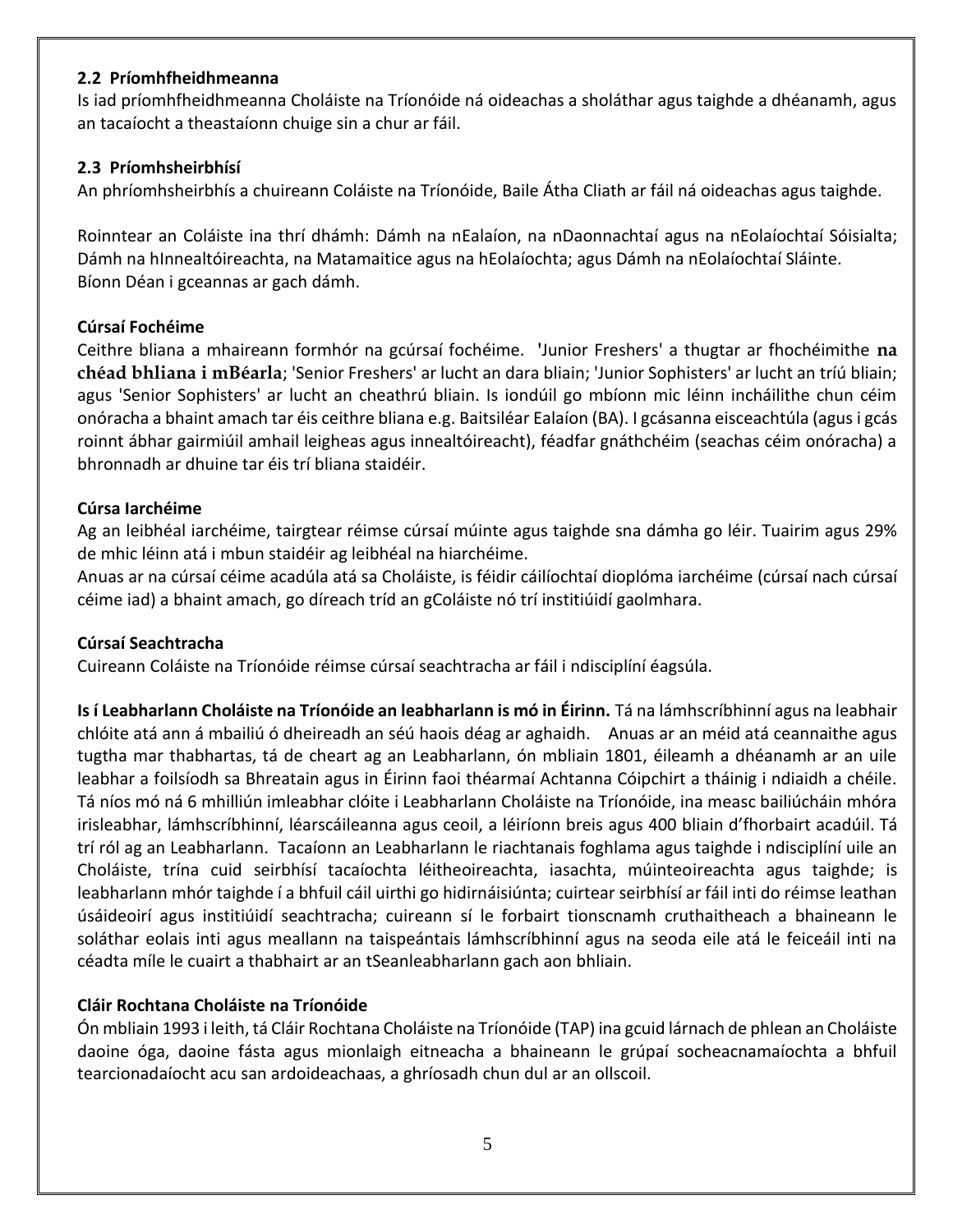Cuireann TAP réimse tacaíochtaí ar fáil do mhic léinn, do theaghlaigh agus do phobail de thairbhe TAP agus cuirtear ar a gcumas a gcuid spriocanna oideachais a aithint agus a chomhlíonadh dá mbarr.

Is iad na cláir TAP:

- 1. Naisc For-Rochtana Scoile agus Pobail (SCOL)
- 2. Bealach Rochtana an Ardoideachais (HEAR)
- 3. Cúrsaí Rochtana Ollscoile:
	- o Bonnchúrsa Ardoideachais TAP Daoine Fásta Óga
	- o Bonnchúrsa Ardoideachais TAP Mic Léinn Lánfhásta
	- o Na Cúrsaí Comhpháirtíochta Rochtana san Ollscoil: TCD agus Bord Oideachais agus Oiliúna Chathair Bhaile Átha Cliath (CDETB)
- 4. An Clár um Dhul Chun Cinn Iar-Iontrála
- 5. Ciall Cheannaithe: Meastóireacht agus Taighde ar TAP

#### **Taighde**

Bíonn na príomhdhisciplíní acadúla uile ag plé le taighde. Tá Institiúidí Taighde de chuid TCD sna réimsí seo a leanas: An tIonad Taighde ar Nanastruchtúir agus ar Nainfhearais Oiriúnaitheacha (CRANN); An Institiúid do Léann Imeasctha Idirnáisiúnta (IIIS); Mol an tSeomra Fhada (LRH); Institiúid Eolaíochtaí Bithleighis Choláiste na Tríonóide (TBSI) agus Institiúid Néareolaíochta Choláiste na Tríonóide (TCIN). Lena chois sin, tá consortia taighde-threoraithe agus grúpaí taighde idir-institiúideacha i réimsí ar nós taighde teileachumarsáide agus slabhra luacha, comhtháthú idirnáisiúnta, míochaine mhóilíneach, inimirce, agus forbairt idirnáisiúnta. Tá Coláiste na Tríonóide ar thús cadhnaíochta maidir le cuid mhaith mórstaidéar fadaimseartha náisiúnta, lena n-áirítear taighde ar leanaí agus ar dhul in aois. Tá breis agus 30 ionad taighde ann, lena n-áirítear Lárionad Léann na nInscní agus na mBan, An Institiúid Náisiúnta um Míchumas Intleachta (NIID) agus Ionad Taighde Ealaín na hÉireann (TRIARC).

#### **Oifig na gCaighdeán**

Féachann foireann Oifig na gCaighdeán le himeachtaí feabhsaithe caighdeán a chur chun cinn agus a éascú ar bhonn leanúnach i ndisciplíní acadúla an Choláiste. Is iad feidhmeanna Oifig na gCaighdeán: tacú le forbairt pholasaithe agus nósanna imeachta an Choláiste maidir le dearbhú agus feabhas caighdeán acadúla, agus próiseas athbhreithnithe caighdeán an Choláiste a fhorbairt, a chothabháil, agus a mheas, agus rannpháirtíocht Choláiste na Tríonóide sa dearbhú caighdeán ar leibhéal earnála ollscoile a éascú.

#### **An Lárionad um Chleachtais Acadúla agus Foghlaim na Mac Léinn (CAPSL)**

Bunaíodh CAPSL in 2003 chun cabhrú leis an gColáiste creat láidir comhtháite a fhorbairt d'fhonn tacú le deachleachtas acadúil agus leis an gcaighdeán foghlama is airde a bhaint amach.

#### **Seirbhísí Riaracháin**

Tagann struchtúr riaracháin Choláiste na Tríonóide leis an réimse leathan gníomhaíochtaí is gá a dhéanamh chun an lear mór imeachtaí a bhíonn ar siúl in ollscoil chomh mór leis a bhainistiú. Eagraítear seirbhísí riaracháin faoi na ceithre Réimse Riaracháin agus Tacaíochta seo: Stiúrthóireacht an Phropaist, Rannóg na Seirbhísí Acadúla, Rannóg na Seirbhísí Airgeadais agus Rannóg na Seirbhísí Corparáideacha. Tá eolas ar phríomhsheirbhísí riaracháin an Choláiste thíos.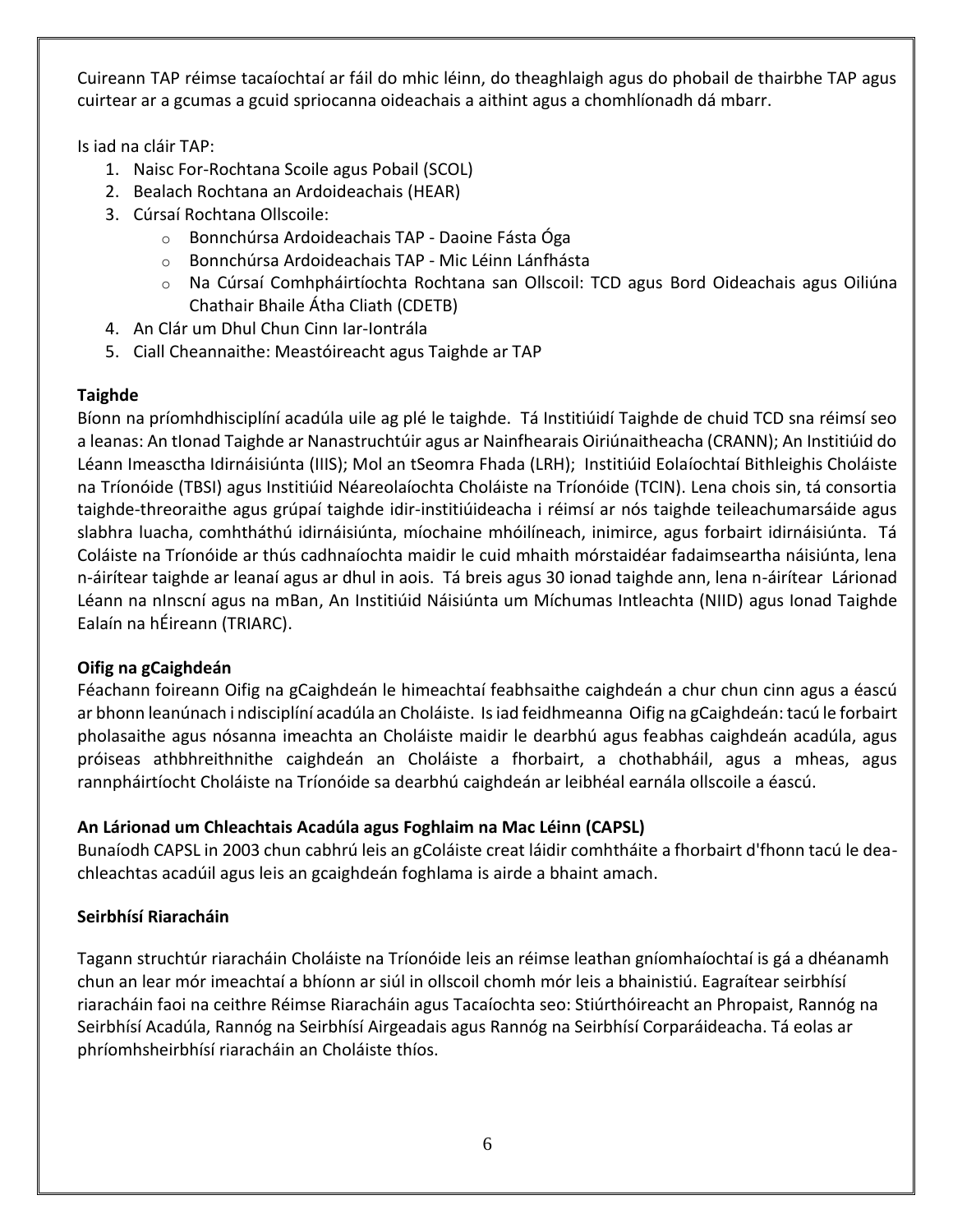| Príomhoifigí/Príomhréimsí                                                                                         | Achoimre ar an tSeirbhís a chuirtear ar fáil                                                                                                                                                                                                                                                                                                                                                                                                                                                                                                                                                             |
|-------------------------------------------------------------------------------------------------------------------|----------------------------------------------------------------------------------------------------------------------------------------------------------------------------------------------------------------------------------------------------------------------------------------------------------------------------------------------------------------------------------------------------------------------------------------------------------------------------------------------------------------------------------------------------------------------------------------------------------|
| Seirbhísí Iostais agus Lónadóireachta                                                                             | Seirbhísí lóistín do mhic léinn, do bhaill foirne agus do<br>chuairteoirí, bia agus deochanna, bainistí agus áiseanna<br>comhdhála                                                                                                                                                                                                                                                                                                                                                                                                                                                                       |
| Cláraitheoir na Seomraí                                                                                           | Déanann Cláraitheoir na Seomraí lóistín cónaitheach do mhic<br>léinn ar an gcampas a leithdháileadh                                                                                                                                                                                                                                                                                                                                                                                                                                                                                                      |
| <b>Clárlann Acadúil</b>                                                                                           | Cuireann an Chlárlann Acadúil seirbhísí riaracháin acadúil<br>lárnacha ar fáil ar feadh shaolré na mac léinn. Chomh maith le<br>seirbhísí a chur ar fáil, tacaíonn an Chlárlann Acadúil le<br>forbairt ar bheartas acadúil agus lena chur i bhfeidhm.<br>Cuimsíonn sé seo Iarratais agus Iontrálacha (Fochéimithe,<br>Iarchéimithe agus lucht Rochtana), Airgeadas Mac Léinn (in<br>éineacht le Rannóg na Seirbhísí Airgeadais), Bainistíocht<br>Clárúcháin agus Taifead, Staidéar Iarchéime, Amchlárú<br>Léachtaí, Scrúduithe agus Measúnuithe                                                          |
| Clárlann Acadúil - feidhmeanna a<br>bhaineann le hIontrálacha Idirnáisiúnta<br>agus Staidéar a Dhéanamh Thar Lear | Freastalaíonn ar mhic léinn coigríche a bhfuil fonn orthu<br>staidéar a dhéanamh i gColáiste na Tríonóide agus cabhraíonn<br>le mic léinn an Choláiste ar mian leo staidéar a dhéanamh<br>thar lear faoi chlár Erasmus nó faoi chláir malairte eile                                                                                                                                                                                                                                                                                                                                                      |
| <b>Forbairt agus Alumni</b>                                                                                       | Caidrimh Alumni, i gcomhar le Fondúireacht Choláiste na<br>Tríonóide                                                                                                                                                                                                                                                                                                                                                                                                                                                                                                                                     |
| An tSeirbhís Gairmthreorach                                                                                       | Comhairle agus eolas do mhic léinn agus do chéimithe i<br>dtaobh cúrsaí gairme                                                                                                                                                                                                                                                                                                                                                                                                                                                                                                                           |
| Naíolann an Choláiste                                                                                             | Tugtar aire anseo do leanaí ó aois 3 mhí go 4½ bliana d'aois                                                                                                                                                                                                                                                                                                                                                                                                                                                                                                                                             |
| Seirbhísí Sláinte an Choláiste                                                                                    | Príomhchúram sláinte a chur ar fáil ar an gcampas do na mic<br>léinn lánaimseartha go léir. Dírítear freisin ar ghnéithe<br>síceolaíochta agus ceirde de shláinte na mac léinn, chomh<br>maith le hoideachas sláinte. Cuirtear seirbhísí sláinte ar fáil do<br>bhaill foirne ar bhonn táille in aghaidh an tseisiúin                                                                                                                                                                                                                                                                                     |
| An tSéiplíneacht                                                                                                  | Seirbhísí agus acmhainní séiplíneachta do mhic léinn agus do<br>bhaill foirne a bhaineann leis na heaglaisí Críostaí agus le<br>traidisiúin chreidimh eile                                                                                                                                                                                                                                                                                                                                                                                                                                               |
| Aonad Ioncaim Tráchtála                                                                                           | Féachann an tAonad Ioncaim Tráchtála le deiseanna nua a<br>aithint chun cur leis an méid a dhéanann an Coláiste mar<br>chuid dá mhisean acadúil i réimse na múinteoireachta agus<br>an taighde. Is é an misean atá aige ná a bheith ina fhoireann<br>cheannródaíoch nuálaíochta, ag baint leasa as foinsí ioncaim,<br>idir fhoinsí atá ann cheana agus fhoinsí nua, agus á mbrú<br>chun cinn mar chuid de mhisean Choláiste na Tríonóide a<br>bheith ina champas atá dírithe ar mhic léinn agus go mbeidh<br>sé ina ollscoil dhomhanda den scoth a dtarraingeoidh<br>turasóirí as an uile chearn uirthi. |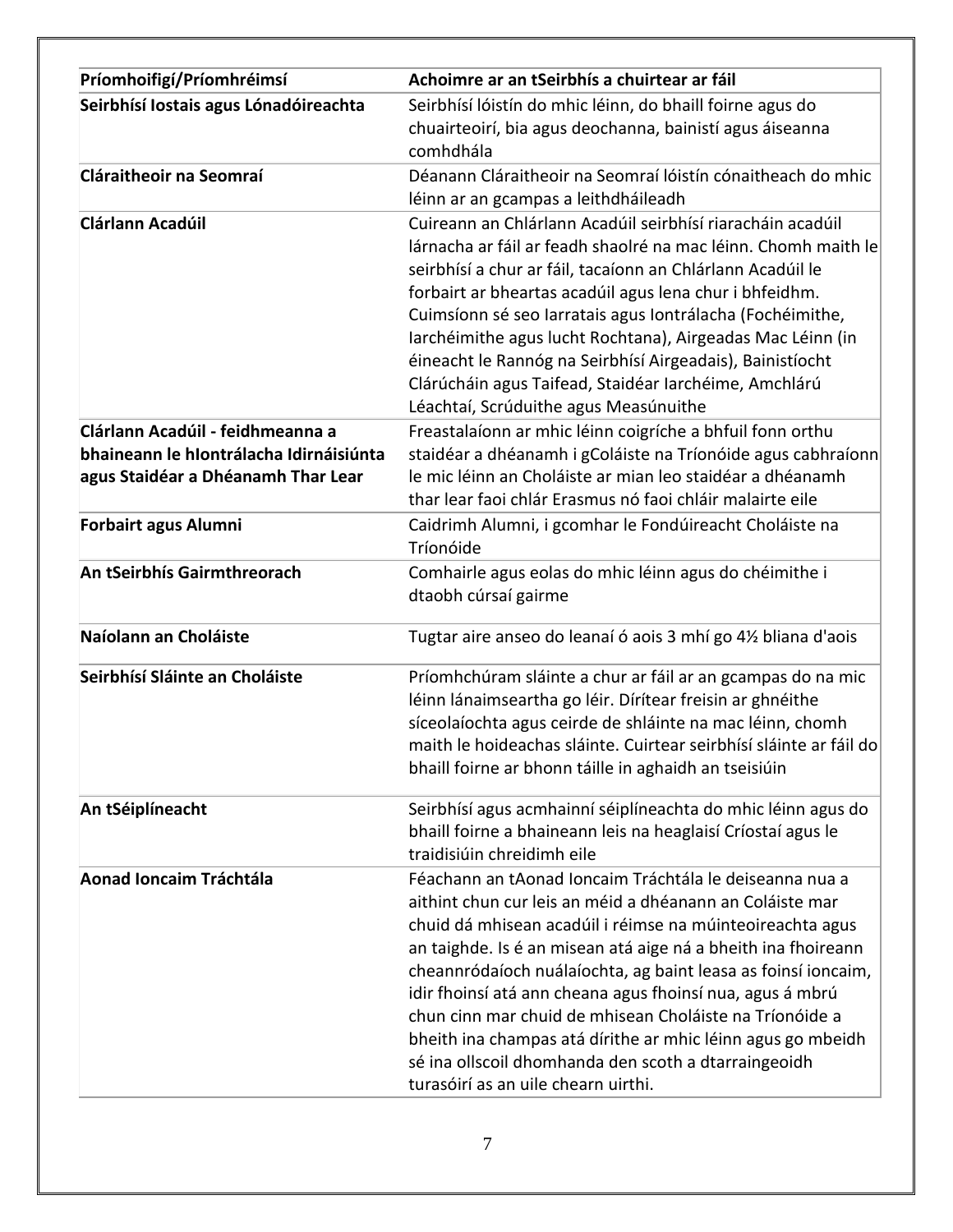| Gnóthaí Poiblí agus Cumarsáid     | Tá an Oifig Gnóthaí Poiblí agus Cumarsáide freagrach as<br>straitéis gnóthaí poiblí agus cumarsáide na hOllscoile a<br>fhorbairt agus a bhainistiú agus as seirbhís tacaíochta agus<br>comhairle a chur ar fáil do bhaill foirne. Tá idir chumarsáid<br>inmheánach agus sheachtrach i gceist leis an obair a dhéantar<br>ann, caidrimh leis na meáin, cur le cáil na hollscoile, plé le<br>bealaí meán sóisialta agus láithreán gréasáin Choláiste na<br>Tríonóide, bainistíocht imeachtaí, idirchaidreamh a<br>dhéanamh le páirtithe leasmhara, agus foilseacháin<br>chorparáideacha a tháirgeadh.                                 |
|-----------------------------------|-------------------------------------------------------------------------------------------------------------------------------------------------------------------------------------------------------------------------------------------------------------------------------------------------------------------------------------------------------------------------------------------------------------------------------------------------------------------------------------------------------------------------------------------------------------------------------------------------------------------------------------|
| Oifig na nEastát agus na Saoráidí | Tógáil agus obair chothabhála atá le déanamh taobh istigh<br>den Choláiste a phleanáil agus a chomhordú, bainistiú a<br>dhéanamh ar sheirbhísí malartáin agus poist, agus ar<br>cheisteanna a bhaineann le workplace health, safety and<br>welfare issues                                                                                                                                                                                                                                                                                                                                                                           |
| An tSeirbhís Míchumais            | Comhairle, tacaíocht agus eolas a thabhairt do mhic léinn<br>agus do bhaill foirne atá faoi mhíchumas                                                                                                                                                                                                                                                                                                                                                                                                                                                                                                                               |
| An Oifig Fiosrúchán               | Seirbhís fiosrúchán a chur ar fáil do bhaill foirne, do mhic<br>léinn agus do chuairteoirí agus lárchórais áirithintí seomra an<br>Choláiste a oibriú.                                                                                                                                                                                                                                                                                                                                                                                                                                                                              |
| An Oifig Comhionannais            | Cinntíonn go bhfuil meas ar mhic léinn agus ar bhaill foirne<br>agus nach ndéantar leithcheal orthu agus iad i mbun staidéir,<br>ag obair agus ag meascadh lena chéile                                                                                                                                                                                                                                                                                                                                                                                                                                                              |
| An Oifig Comhlíonta Faisnéise     | Cuidíonn leis an gColáiste cloí lena chuid oibleagáidí faoi na<br>hAchtanna um Shaoráil Faisnéise, na hAchtanna Cosanta<br>Sonraí agus na hAchtanna Cóipchirt agus Ceart Gaolmhar                                                                                                                                                                                                                                                                                                                                                                                                                                                   |
| Iniúchadh Inmheánach              | Tacaíonn leis an gCoiste Iniúchta, a thugann comhairle maidir<br>le conas atá ag éirí leis an gColáiste bunriosca airgeadais agus<br>oibríochta a bhainistiú, éifeachtacht na smachtuithe<br>inmheánacha a mheas agus breithmheas a thabhairt ar<br>cheisteanna a bhaineann le luach ar airgead                                                                                                                                                                                                                                                                                                                                     |
| Oifig na Mac Léinn Lánfhásta      | Féachann Oifig na Mac Léinn Lánfhásta, atá mar chuid de<br>TAP, le tacú le mic léinn lánfhásta a bheith páirteach i saol an<br>Choláiste agus spreagann iad sin a dhéanamh. Mar bharr ar<br>chomhairle agus tacaíocht a chur ar fáil do mhic léinn<br>lánfhásta, bíonn Oifigeach na Mac Léinn Lánfhásta i mbun<br>idirchaidreamh seachtrach le Boird Oideachais agus Oiliúna i<br>mBaile Átha Cliath, i réigiúin na Teorann, Láir-Tíre agus an<br>Iarthair chun Coláiste na Tríonóide a fhógairt, chun na<br>deiseanna atá ar fáil d'fhoghlaimeoirí lánfhásta a leagan<br>amach agus chun cuidiú leis an bpróiseas iarratais. Bíonn |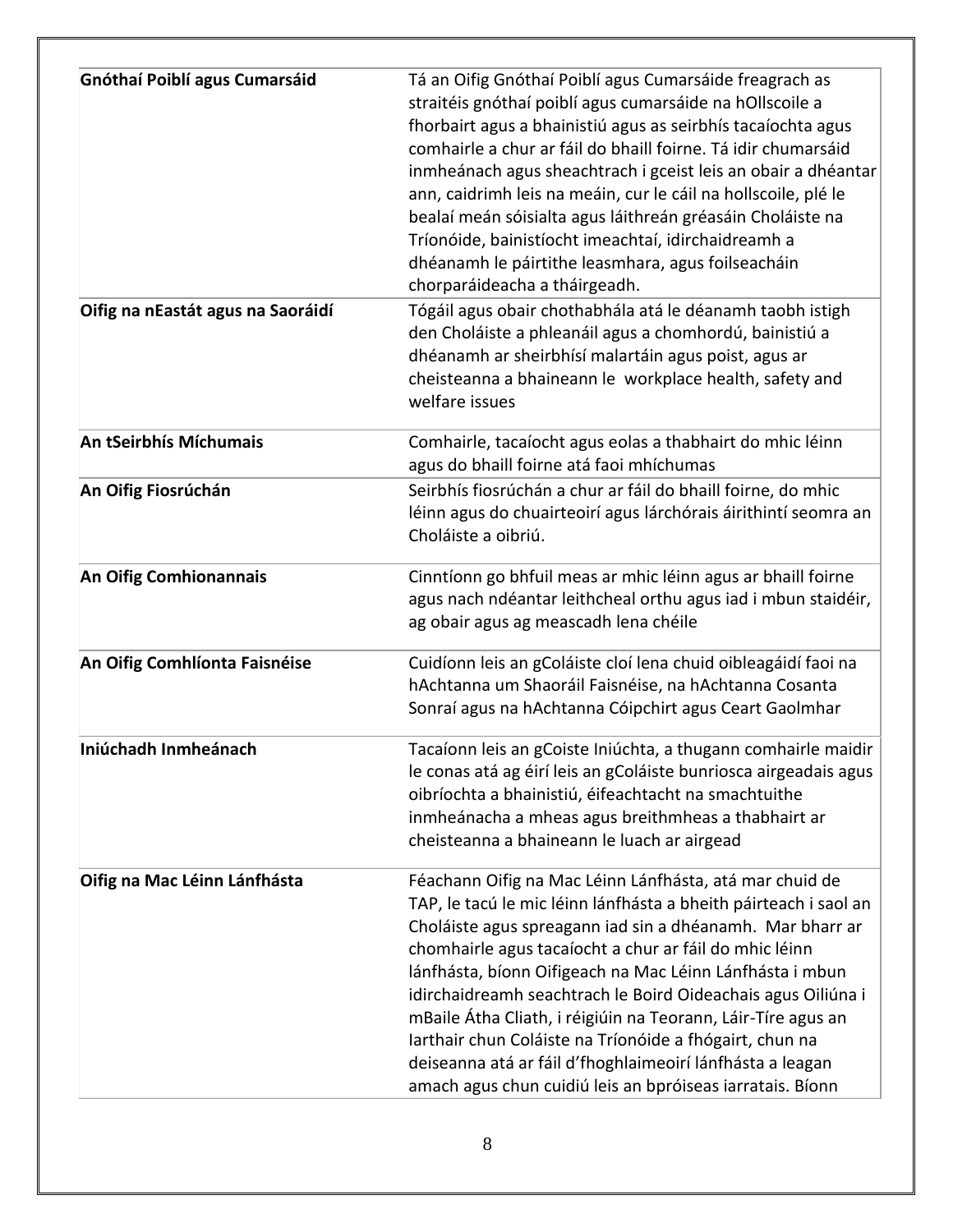|                                                                     | tacaíocht duine ar dhuine ar fáil freisin d'iarratasóirí. Féach<br>www.tcd.ie/maturestudents                                                                                                                                                                                                                                                                                                                                                                                                                                                                                                    |
|---------------------------------------------------------------------|-------------------------------------------------------------------------------------------------------------------------------------------------------------------------------------------------------------------------------------------------------------------------------------------------------------------------------------------------------------------------------------------------------------------------------------------------------------------------------------------------------------------------------------------------------------------------------------------------|
| Oifig an Leas-Uachtaráin do Chaidreamh<br><b>Domhanda</b>           | Bunaíodh an oifig seo mar chuid den straitéis Caidrimh<br>Dhomhanda. Is é is aidhm léi líon na mac léinn idirnáisiúnta a<br>mhéadú, go háirithe mic léinn as tíortha taobh amuigh den<br>Aontas Eorpach, eispéireas oideachais na mac léinn a<br>fheabhsú, caidreamh domhanda a chothú, comhoibriú<br>taighde idirnáisiúnta a neartú san áireamh; agus ceangal a<br>dhéanamh le halumni Choláiste na Tríonóide ar fud an<br>domhain, ag tabhairt ugach d'alumni tacú le misean na<br>hollscoile agus ioncam daonchairdis na hollscoile a mhéadú.                                                |
| Oifig an Phríomhoifigigh Oibríochta                                 | Bíonn an Príomhoifigeach Oibríochta (COO) i bhfeighil ar<br>fhorbairt agus ar bhainistíocht fhoriomlán na Seirbhísí<br>Riaracháin agus Tacaíochta i gColáiste na Tríonóide, Baile<br>Átha Cliath.                                                                                                                                                                                                                                                                                                                                                                                               |
| Oifigeach na Gaeilge                                                | féach Igh 16 thíos                                                                                                                                                                                                                                                                                                                                                                                                                                                                                                                                                                              |
| Seirbhísí Taighde agus Nuálaíochta<br><b>Choláiste na Tríonóide</b> | Tacaíonn lucht Seirbhísí Taighde agus Nuálaíochta le haischuir<br>nuálaíochta a eascraíonn as cláir thaighde an Choláiste a<br>thabhairt i gcrích agus a chosaint, agus tairbhe a bhaint astu.                                                                                                                                                                                                                                                                                                                                                                                                  |
| <b>Oifig an Phropaist</b>                                           | Tugann tacaíocht don Phropast a chuid dualgas a<br>chomhlíonadh mar Phríomhoifigeach an Choláiste.<br>Feidhmíonn sí mar idirghabhálaí idir an Coláiste agus an<br>pobal, ag cothú dea-chaidrimh le ranna rialtais,<br>gníomhaireachtaí maoiniúcháin agus páirtithe leasmhara<br>fíorthábhachtacha eile taobh amuigh den Choláiste.<br>Éascaíonn sí cuairteanna ar an gColáiste ag toscaireachtaí<br>agus piardaí idirnáisiúnta agus tugann comhairle maidir le<br>ceisteanna prótacail. Idirghníomhaíonn sí leis an Seansailéir<br>agus leis na Leas-Seansailéirí i dtaobh ceisteanna Ollscoile |
| Oifig an Rúnaí                                                      | Tugann tacaíocht riaracháin don Bhord agus don Chomhairle,<br>cinntíonn go bhfuiltear ag cloí leis an reachtaíocht ábhartha<br>go léir, próiseálann ceisteanna dlí a dhéanann difear don<br>Choláiste. Tá sí freagrach as Comhionannas, Comhlíonadh<br>Faisnéise agus seirbhísí Gaeilge atá bainteach leis an Oifig<br>seo. Lena chois sin, tugann sí tacaíocht riaracháin do<br>Chláraitheoir an Choláiste agus do Bhailiúchán Ealaíne an<br>Choláiste.                                                                                                                                        |
| Spórt agus Áineas                                                   | Cuirtear áiseanna spóirt ar fáil chun freastal ar dhaoine aonair<br>agus ar an 50 club spóirt atá sa Choláiste. Riarann<br>Lárchumann Lúthchleas Ollscoil Átha Cliath (DUCAC) na<br>clubanna spóirt sa Choláiste                                                                                                                                                                                                                                                                                                                                                                                |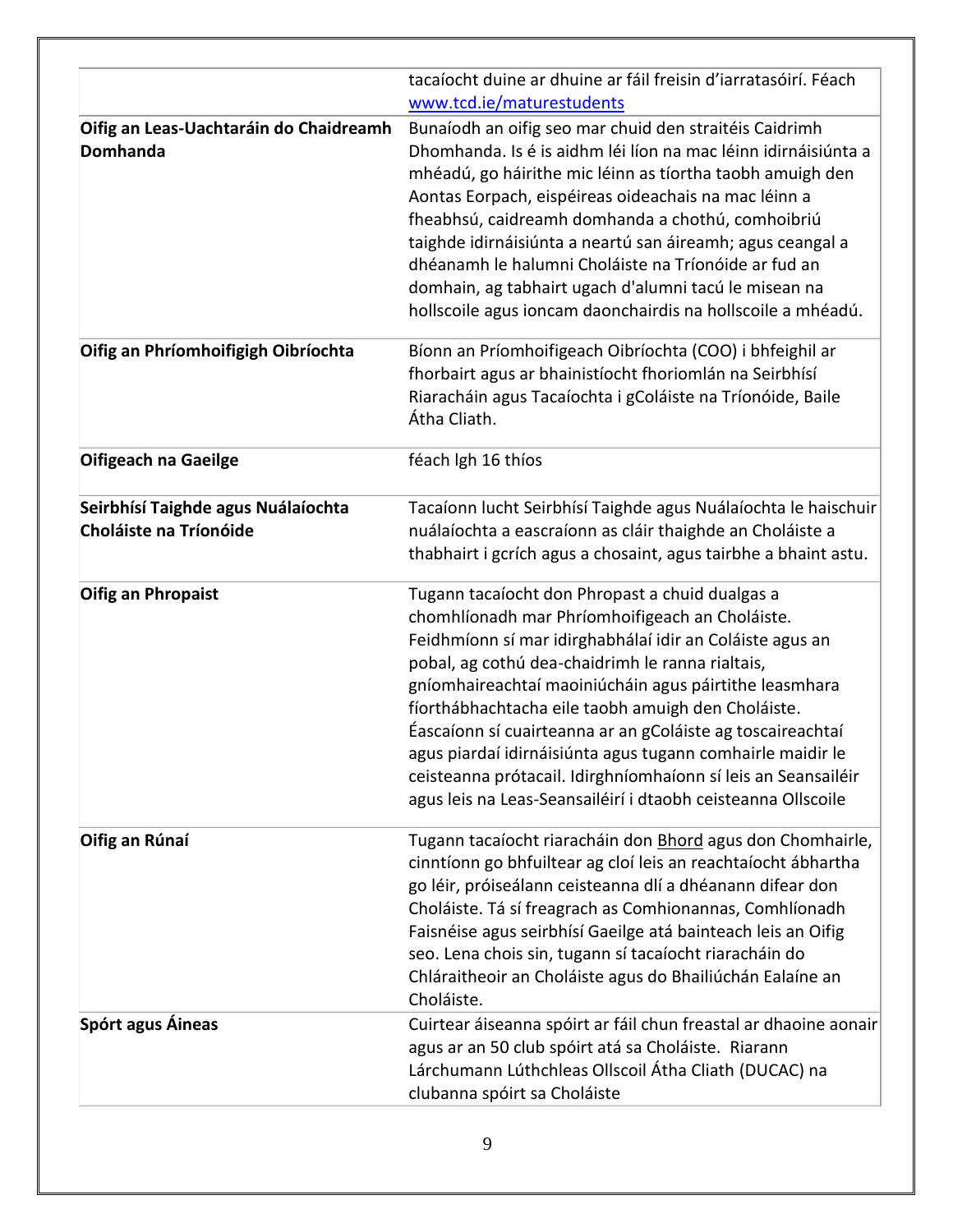| Acmhainní Daonna                             | Cuireann seirbhísí ar fáil don choláiste agus d'fhoireann an<br>choláiste i ndáil le hearcú ball foirne, ardú céime, caidreamh<br>idir baill foirne, párolla, polasaithe agus nósanna imeachta.<br>Cuireann seirbhísí forbartha agus oiliúna foirne ar fáil ag tacú<br>leis an bplean straitéiseach trí theacht ar réitigh dírithe<br>oiliúna agus forbartha chun tacú le cur i gcrích na gcuspóirí<br>ráite |
|----------------------------------------------|--------------------------------------------------------------------------------------------------------------------------------------------------------------------------------------------------------------------------------------------------------------------------------------------------------------------------------------------------------------------------------------------------------------|
| Seirbhís Chomhairleoireachta na Mac<br>Léinn | Seirbhís chomhairleoireachta ó shíceolaithe agus ó oibrithe<br>sóisialta cáilithe atá ar fáil do gach mac léinn cláraithe i<br>gColáiste na Tríonóide, Baile Átha Cliath                                                                                                                                                                                                                                     |
| Seirbhís na nOidí                            | Seirbhís rúnda tacaíochta do na fochéimithe ar fad i dtaobh<br>an uile ghné de shaol an Choláiste. Cuireann lucht na<br>seirbhíse Comhairleoireachta d'Iarchéimithe seirbhís dá<br>leithéid ar fáil do mhic léinn iarchéime                                                                                                                                                                                  |
| Rannóg Seirbhísí Airgeadais                  | Bainistíocht airgeadais i ngach réimse de ghníomhaíochtaí an<br>Choláiste, seirbhísí maidir le cuntais iníoctha, baincéireacht,<br>soláthar, cáin, cuntasaíocht taighde agus forbairt córas<br>faisnéise airgeadais.                                                                                                                                                                                         |
| Seirbhísí TF                                 | Comhairle, seirbhísí tacaíochta agus cothabhála a chur ar fáil<br>do mhic léinn agus do bhaill foirne an Choláiste i ndáil leis na<br>ceisteanna go léir a bhaineann le córais teicneolaíochta<br>faisnéise                                                                                                                                                                                                  |
| Oifig an Ghréasáin                           | Dearadh amhairc agus seirbhísí forbartha tosaigh a sholáthar<br>do shuíomhanna gréasáin an Choláiste i ngach réimse i<br>gColáiste na Tríonóide, Baile Átha Cliath                                                                                                                                                                                                                                           |

#### **2.4 Custaiméirí agus Cliaint**

Tá Coláiste na Tríonóide tiomanta a chinntiú go bhfaigheann mic léinn eispéireas oideachais den scoth agus go múintear dóibh scileanna saoil a ligfidh dóibh barr a gcumais a bhaint amach mar dhaoine agus mar shaoránaigh ghníomhacha. Cuirimid romhainn timpeallacht a chur ar fáil don fhoireann ar fad ina bhfaigheann siad tacaíocht agus deis páirt a ghlacadh i saol an Choláiste, áit ar féidir le baill foirne sásamh a bhaint as a gcuid oibre agus cur le misean an Choláiste.

Is mór ag Coláiste na Tríonóide an fháilte a chuirtear roimh chuairteoirí ann agus na seirbhísí a chuirtear ar fáil don phobal, agus tá an-tábhacht leis an gcaidreamh atá ag an gColáiste le daoine aonair agus le heagrais a chuireann seirbhísí ar fáil don Choláiste agus dá phobal.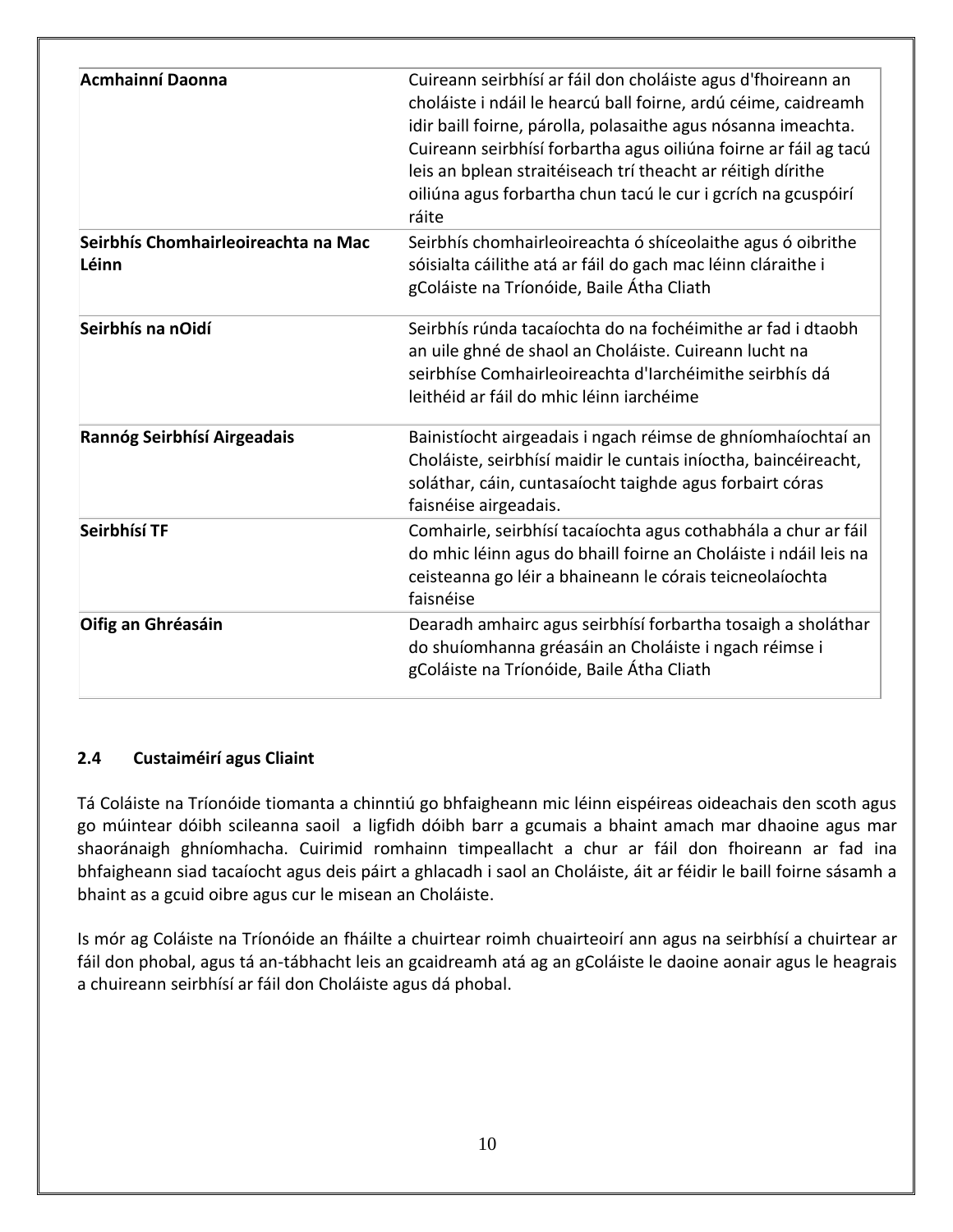## **Caibidil 3: Sonraí Seirbhísí atá ar fáil i mBéarla amháin, i nGaeilge amháin nó go dátheangach**

#### **Sonraí Seirbhísí atá ar fáil i mBéarla amháin, i nGaeilge amháin nó go dátheangach**

Tá forbairt leanúnach á dhéanamh ar sheirbhísí Gaeilge i gColáiste na Tríonóide sa tréimhse ó tugadh an chéad dá scéim Gaeilge isteach. Léirítear sin sa líon ard daoine atá ag déanamh ranganna Gaeilge dá ndeoin féin, ardchaighdeán na n-imeachtaí cultúir agus comhoibrithe (go mór mór i rith bhliain chomórtha 2016) agus an t-aitheantas poiblí a tugadh dár dtionscnaimh Ghaeilge nuair a bhain an Cumann Gaelach an chéad duais i gcomórtas Ghlór na nGael in 2012, 2013, 2014 agus 2016, agus arís in 2015 nuair a ainmníodh Coláiste na Tríonóide ar cheann d'iomaitheoirí bhabhta deiridh Ghradam Gnó na Gaeilge sna Gradaim Mhargaíochta Uile-Éireann a eagraíonn Institiúid Margaíochta na hÉireann.

Tá Ráiteas foirmeálta Pholasaí Gaeilge an Choláiste i bhfeidhm anois agus cheadaigh an Bord é i mí Eanáir 2016.

Tá lógó dátheangach tugtha isteach ag Coláiste na Tríonóide a úsáidtear go hinmheánach, go náisiúnta agus go hidirnáisiúnta. Aithnítear láithreach Coláiste na Tríonóide, Baile Átha Cliath, tríd an lógó seo, lena náirítear ainm an Choláiste i nGaeilge, agus is rud é a chuireann an Ghaeilge chun cinn ní hamháin go náisiúnta ach go hidirnáisiúnta.

| Ainm na Seirbhíse                                                       | mBéarla<br>amháin | nGaeilge<br>amháin | Go<br>dátheangach |
|-------------------------------------------------------------------------|-------------------|--------------------|-------------------|
| ** IS I MBÉARLA A SHOLÁTHRAÍTEAR                                        |                   |                    |                   |
| SEIRBHÍSÍ EILE UILE AN CHOLÁISTE,                                       | X                 |                    |                   |
| SEACHAS IAD SIN A LUAITEAR THÍOS                                        |                   |                    |                   |
|                                                                         | X                 |                    |                   |
| Cúrsa Iarchéime                                                         |                   |                    |                   |
| Tá dhá chúrsa múinte iarchéime forbartha i ndisciplín na Gaeilge        |                   |                    |                   |
| (Disciplín na Gaeilge), an Dioplóma sa tSean-Ghaeilge agus an           |                   |                    |                   |
| M.Phil sa Luath-Ghaeilge. Níl a leithéid de chúrsaí áit ar bith eile in |                   |                    |                   |
| Éirinn ná, go deimhin, ar domhan, sa mhéid is go gcuirtear béim         |                   |                    |                   |
| iontu ar Ghaeilge na meánaoise, murab ionann agus cúrsa ina             |                   |                    |                   |
| bhféachtar ar shibhialtacht na gCeilteach trí bhíthin an                |                   |                    |                   |
| aistriúcháin. Is é is aidhm leis an Dioplóma scoláirí a bhaineann le    |                   |                    |                   |
| disciplíní eile a oiliúint le buntuiscint a fháil ar an tSean-Ghaeilge  |                   |                    |                   |
| d'fhonn a chur ar a gcumas dul ar aghaidh go dtí an MPhil., áit a       |                   |                    |                   |
| bhfaighidh siad na scileanna chun dul i ngleic le lámhscríbhinní        |                   |                    |                   |
| Ghaeilge na meánaoise, i.e. bun-lámhscríbhinní a léamh atá ar           |                   |                    |                   |
| coimeád, mar shampla, i Leabharlann Choláiste na Tríonóide, mar         |                   |                    |                   |
| aon leo siúd atá in Acadamh Ríoga na hÉireann agus i Leabharlann        |                   |                    |                   |
| Náisiúnta na hÉireann. Is údar mór bróid d'fhoireann an disciplín       |                   |                    |                   |
| an Dioplóma agus an MPhil. De thairbhe na gcúrsaí iarchéime seo,        |                   |                    |                   |
| a mhaireann bliain, is féidir le mic léinn idirnáisiúnta agus mic léinn |                   |                    |                   |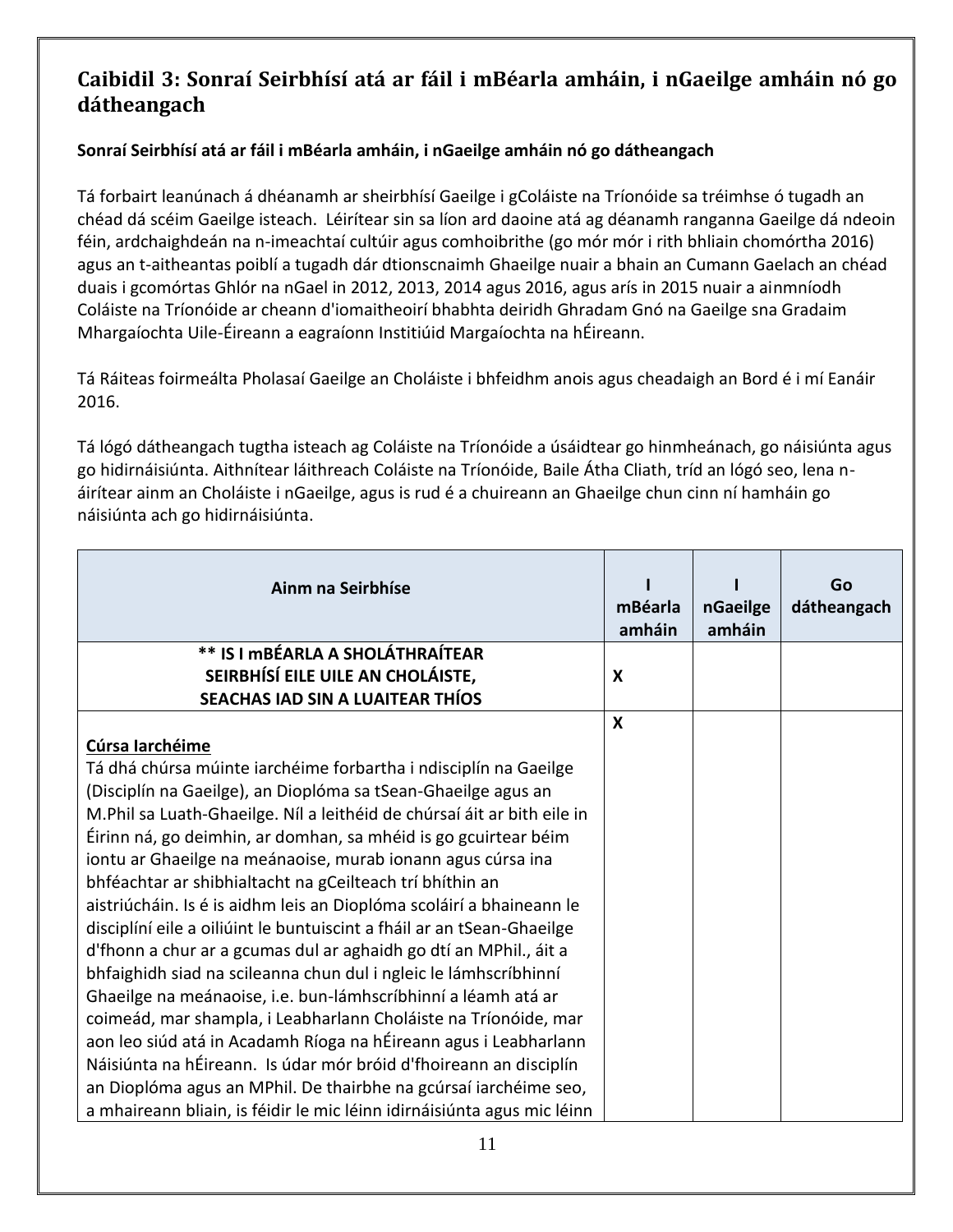| Éireannacha araon máistreacht a fháil ar na scileanna a<br>theastaíonn chun obair a dhéanamh sa réimse seo. Ar an ábhar sin,<br>tá tábhacht leis na cúrsaí seo ó thaobh Léann Éireannach na<br>Meánaoise go ginearálta agus sílimid go bhfuil siad<br>fíorthábhachtach do Choláiste na Tríonóide, a bhfuil lear mór<br>lámhscríbhinní fágtha faoina chúram, leanúint leis an traidisiún<br>fada atá sa choláiste daoine a chur faoi oiliúint i réimse Ghaeilge<br>na meánaoise d'fhonn a chur ar chumas scoláirí oidhreacht na<br>lámhscríbhinní a roinnt le muintir na hÉireann.                                                                                                                                                                                                                                                                                                                                                                                                                                                                                                                                                                                                                                                                                                                                                                                                       |                   |                    |                   |
|-----------------------------------------------------------------------------------------------------------------------------------------------------------------------------------------------------------------------------------------------------------------------------------------------------------------------------------------------------------------------------------------------------------------------------------------------------------------------------------------------------------------------------------------------------------------------------------------------------------------------------------------------------------------------------------------------------------------------------------------------------------------------------------------------------------------------------------------------------------------------------------------------------------------------------------------------------------------------------------------------------------------------------------------------------------------------------------------------------------------------------------------------------------------------------------------------------------------------------------------------------------------------------------------------------------------------------------------------------------------------------------------|-------------------|--------------------|-------------------|
| Ainm na Seirbhíse                                                                                                                                                                                                                                                                                                                                                                                                                                                                                                                                                                                                                                                                                                                                                                                                                                                                                                                                                                                                                                                                                                                                                                                                                                                                                                                                                                       | mBéarla<br>amháin | nGaeilge<br>amháin | Go<br>dátheangach |
| Seirbhísí d'Fhochéimithe - Disciplín na Gaeilge                                                                                                                                                                                                                                                                                                                                                                                                                                                                                                                                                                                                                                                                                                                                                                                                                                                                                                                                                                                                                                                                                                                                                                                                                                                                                                                                         |                   |                    |                   |
| <b>Luath-Ghaeilge</b><br>Cúrsa ceithre bliana is ea an cúrsa sa Luath-Ghaeilge, áit a<br>múintear teanga agus litríocht na meánaoise in Éirinn. Is fada an t-<br>ábhar seo a bheith á thairiscint sa choláiste agus scoláirí<br>ceannródaíocha tagtha ar an bhfód dá bharr. Fágann an cúrsa<br>ceithre bliana gur féidir staidéar níos doimhne a dhéanamh ar an<br>réimse ábhair seo i gColáiste na Tríonóide le hais mar is féidir in<br>ollscoileanna eile sa tír, agus de bharr go bhfuil forbairt déanta ar<br>an gcúrsa sa Léann Éireannach ann, baineann sé an brú de lucht na<br>Luath-Ghaeilge léann shibhialtacht na gCeilteach a tharraingt orthu<br>féin, réimse léinn atá roghnaithe ag ollscoileanna eile. Fágann an<br>méid sin go ndírítear ar ábhar a léamh sa bhunteanga ar an gcúrsa<br>seo. Toisc go múintear an cúrsa seo trí mheán an Bhéarla, is minic<br>a mhealltar daoine ón gcoigríoch chuige, go háirithe daoine ón<br>Eoraip, a thagann chun an choláiste ar feadh bliana nó ar feadh<br>téarma. Is féidir staidéar a dhéanamh ar an Luath-Ghaeilge agus<br>an Nua-Ghaeilge in éineacht mar chuid de chúrsa Onóra<br>Aonábhair, agus ar na hábhair seo a leanas faoin gcóras<br>Modhnóireachta Dhá Ábhar: Stair, Stair na hEalaíne agus na<br>hAiltireachta, Sibhialtachtaí na nGiúdach agus na nIoslamach,<br>Laidin, Reiligiúin an Domhain agus Diagacht. | X                 |                    | X                 |
| <b>Nua-Ghaeilge</b><br>Déantar staidéar ar litríocht thréimhse iomlán na Nua-Ghaeilge<br>(ón mbliain 1200 go dtí an lá inniu) sa chúrsa seo agus oiltear mic<br>léinn chun líofacht a bhaint amach i labhairt agus i scríobh na Nua-<br>Ghaeilge. Níl aon chúrsa Nua-Ghaeilge eile a thugann an áit lárnach<br>chéanna ina gcúrsa don Ghàidhlig agus do litríocht na Gàidhlig.<br>Cabhraíonn an cúrsa seo, a mhúintear den chuid is mó le<br>teangacha nua-aimseartha eile ar an gclár Modhnóireachta Dhá                                                                                                                                                                                                                                                                                                                                                                                                                                                                                                                                                                                                                                                                                                                                                                                                                                                                               |                   | X                  |                   |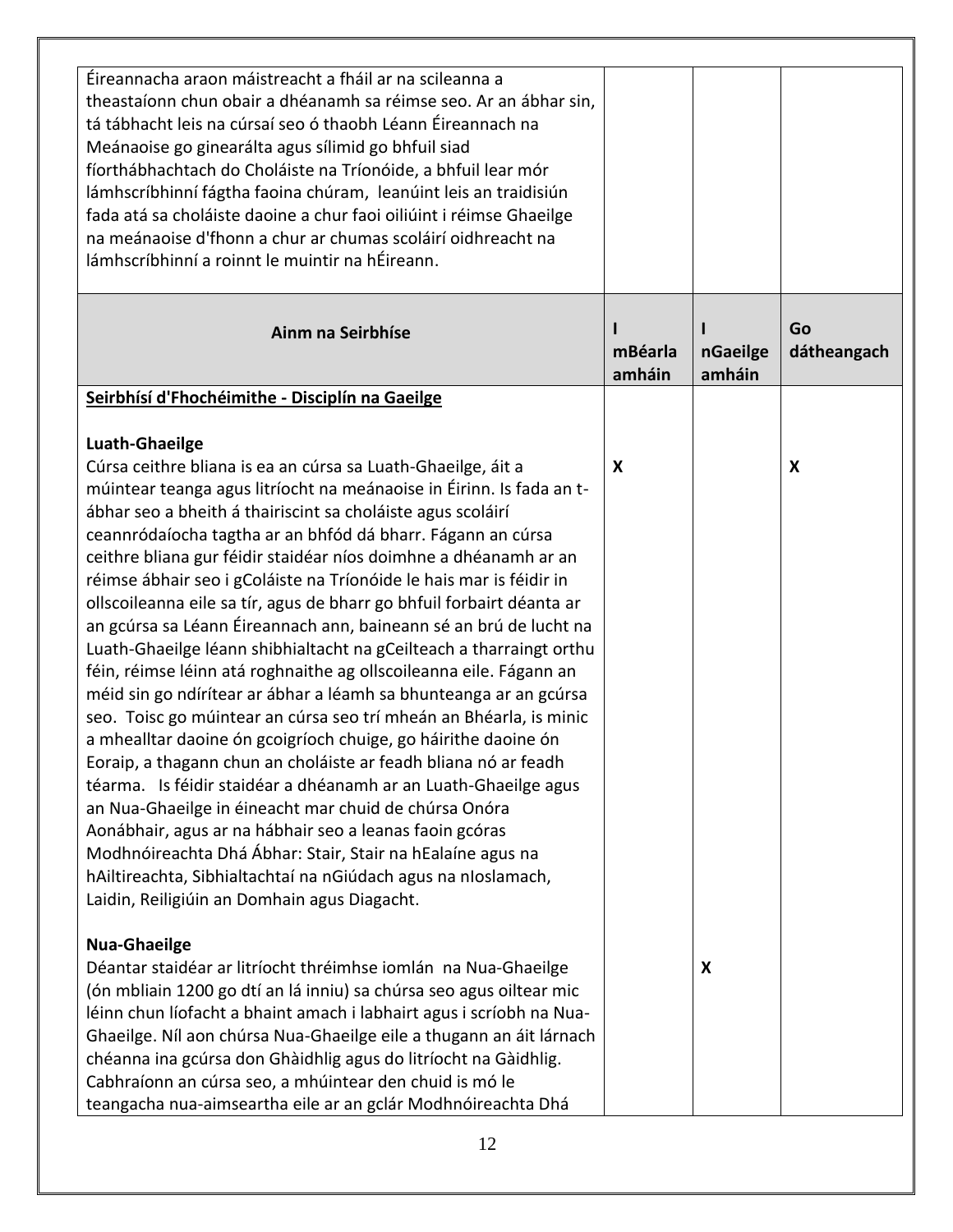| Ábhar, le daoine iad féin a oiliúint le bheith ina múinteoirí agus ina<br>n-iriseoirí sna meáin chlóite agus ar an raidió/teilifís. Is féidir<br>staidéar a dhéanamh ar an Nua-Ghaeilge in éineacht leis na<br>hábhair eile seo sa chlár Modhnóireachta Dhá Ábhar: An<br>tSibhialtacht Chlasaiceach, Léann na Drámaíochta, Litríocht an<br>Bhéarla, Léann na Scannánaíochta, Fraincis, Gearmáinis, Stair,<br>Iodáilis, Sibhialtachtaí na nGiúdach agus na nIoslamach, Laidin,<br>Ceol, Fealsúnacht, Rúisis, Socheolaíocht, Spáinnis, Reiligiúin an<br>Domhain agus Diagacht.                                                                                                                                                                                                                                                                                                                                                                                                                                                                                                                                                                                                                                          |                   |                    |                           |
|-----------------------------------------------------------------------------------------------------------------------------------------------------------------------------------------------------------------------------------------------------------------------------------------------------------------------------------------------------------------------------------------------------------------------------------------------------------------------------------------------------------------------------------------------------------------------------------------------------------------------------------------------------------------------------------------------------------------------------------------------------------------------------------------------------------------------------------------------------------------------------------------------------------------------------------------------------------------------------------------------------------------------------------------------------------------------------------------------------------------------------------------------------------------------------------------------------------------------|-------------------|--------------------|---------------------------|
| Ainm na Seirbhíse                                                                                                                                                                                                                                                                                                                                                                                                                                                                                                                                                                                                                                                                                                                                                                                                                                                                                                                                                                                                                                                                                                                                                                                                     | mBéarla<br>amháin | nGaeilge<br>amháin | Go<br>dátheangach         |
| Mic Léinn Idirnáisiúnta - Disciplín na Gaeilge<br>Tá cúrsa Gaeilge agus Litríochta á thairiscint le blianta fada anois.<br>Cúrsa é seo atá dírithe ar mhic léinn idirnáisiúnta a fhreastalaíonn<br>ar an gcoláiste ar feadh bliana. Tá an-tóir ag mic léinn as Meiriceá<br>ar an gcúrsa seo agus freastalaíonn go leor daoine as an Eoraip air<br>freisin; daoine atá ag déanamh Erasmus. Cuimsítear sa réimse<br>cúrsaí a thairgtear: an Rúraíocht agus an Fhiannaíocht, cur síos ar<br>stair theangeolaíochta na Gaeilge, filíocht na Nua-Ghaeilge Luath<br>(na Gaeilge Clasaicí), Béaloideas, agus dhá chúrsa ar litríocht na<br>Nua-Ghaeilge. Faigheann foireann an disciplín aiseolas an-dearfach<br>ó na mic léinn seo agus measaimid go bhfuil tábhacht leis an<br>gcúrsa ó thaobh na tuisceana a fhaigheann duine ar chultúr na<br>hÉireann agus ar ghaiscí cultúir na tíre. Tá súil againn go mbeidh an<br>méid sin mar bhonn do thuairimí na mac léinn ar an tír agus iad<br>níos sine. Os a choinne sin, cuireann na mic léinn leis an disciplín<br>iad féin sa mhéid agus go roinneann siad dearcadh agus léargas<br>iomlán difriúil linn ar an litríocht faoina mbíonn siad ag léamh agus<br>ag scríobh. |                   |                    | $\boldsymbol{\mathsf{X}}$ |
| Tá cúrsa Gaeilge do Thosaitheoirí mar chuid den chúrsa seo agus<br>bíonn an-tóir ag na mic léinn air sin freisin. Is i Scoil na dTeangacha,<br>na Litríochtaí agus na gCultúr atá Disciplín na Gaeilge agus na<br>Teangacha Ceilteacha lonnaithe, agus líon maith mac léinn ann.<br>Fágann an méid sin gurb é an áit is mó sa Choláiste a labhraítear<br>Gaeilge ann, agus oifig Rúnaí an Disciplín mar chroí-lár ann, duine<br>ar féidir le mic léinn dul chuige/chuici ar bhonn rialta.                                                                                                                                                                                                                                                                                                                                                                                                                                                                                                                                                                                                                                                                                                                             |                   |                    |                           |
| Sa chás go dtiocfadh moltaí chun cinn sa Choláiste chun cur le<br>réimse na seirbhísí acadúla a thairgtear i nDisciplín na Gaeilge,<br>féachfaidh foireann an Disciplín sin le machnamh a dhéanamh ar<br>aon tograí a dhéantar agus le bheith báúil leo, ach aon impleachtaí<br>ag a leithéid do líon na mball foirne a thabhairt san áireamh.                                                                                                                                                                                                                                                                                                                                                                                                                                                                                                                                                                                                                                                                                                                                                                                                                                                                        |                   |                    |                           |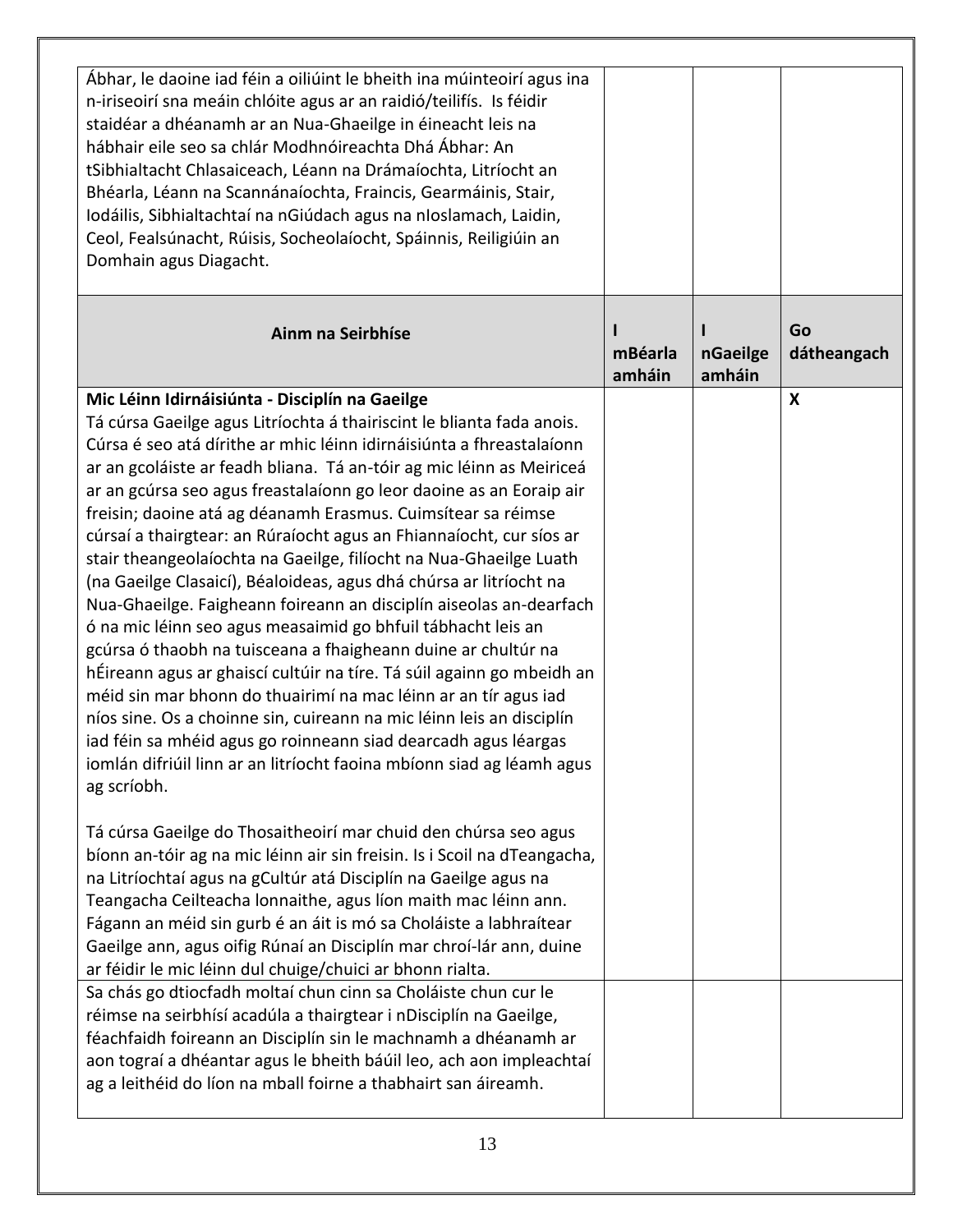| An Lárionad Léinn Teanga agus Cumarsáide (CLCS)<br>Cuirtear ranganna Gaeilge ar fáil sa Lárionad Léinn Teanga agus<br>Cumarsáide mar chuid de chlár na Modúl Teanga. Ag brath ar<br>rialacháin chreidiúna, féadfaidh mic léinn fochéime staidéar a<br>dhéanamh ar mhodúl Gaeilge ar mhaithe le creidiúint a fháil, nó<br>mar rogha sheach-churaclaim (atá ar fáil do mhic léinn iarchéime<br>chomh maith). Múineadh an Ghaeilge ag leibhéil A2, B1 agus B2<br>(de réir Chomhchreat Tagartha na hEorpa um Theangacha). Tá an<br>curaclam bunaithe ar shraith tionscadal grúpa a bhfuil gnéithe de<br>scríobh agus de labhairt na teanga ag baint leo. Múintear é go<br>príomha trí mheán na Gaeilge agus baintear leas as ábhar dílis<br>Gaeilge mar thaca aige.            | X |   |
|----------------------------------------------------------------------------------------------------------------------------------------------------------------------------------------------------------------------------------------------------------------------------------------------------------------------------------------------------------------------------------------------------------------------------------------------------------------------------------------------------------------------------------------------------------------------------------------------------------------------------------------------------------------------------------------------------------------------------------------------------------------------------|---|---|
| Tá cúrsa sa Dátheangachas agus i gCothú na Gaeilge ar fáil freisin.<br>I measc tionscnamh eile, ghlac ball foirne páirt mar PI<br>(Príomhthaighdeoir) i dtionscadal taighde a mhaoinigh Foras na<br>Gaeilge chun uirlisí anótála corpais a fheabhsú/fhorbairt don<br>Ghaeilge lena n-úsáid i bhFoclóir nua Béarla-Gaeilge an Fhorais.                                                                                                                                                                                                                                                                                                                                                                                                                                      |   | X |
| Tá acmhainní teicneolaíochta urlabhra agus teangeolaíochta á<br>bhforbairt tríd an tionscadal nuálaíoch ABAIR, atá lonnaithe i<br>Saotharlann Foghraíochta agus Urlabhra an CLCS. Tá sé á mhaoiniú<br>faoi láthair ag an Roinn Ealaíon, Oidhreachta, Gnóthaí Réigiúnacha,<br>Tuaithe agus Gaeltachta, agus roimhe seo, mhaoinigh Clár Interreg<br>an AE agus Foras na Gaeilge é nuair a tháinig sé ar an bhfód.<br>Forbraíodh córais sintéise téacs go teanga i nGaeilge Dhún na<br>nGall, i nGaeilge Chonamara agus i nGaeilge na Mumhan, agus tá<br>siad seo ar fáil ar an láithreán gréasáin www.abair.ie. Tá sé i gceist<br>againn áiseanna dá leithéid a chur ar fáil i mionchanúintí na<br>Gaeilge chomh maith óir d'fhéadfadh go gcabhródh sé seo lena<br>gcaomhnú. | X |   |
| Tá lear mór cainteoirí, foghlaimeoirí agus múinteoirí ag úsáid<br>www.abair.ie agus is mór an chabhair é dóibh siúd a bhfuil cónaí<br>orthu taobh amuigh d'Éirinn a bhfuil fonn orthu eolas a chur ar<br>fhoghraíocht na teanga. Is as tíortha eile seachas Éire leath na<br>ndaoine a úsáideann an láithreán, agus cuid mhaith Meiriceánach<br>ina measc.                                                                                                                                                                                                                                                                                                                                                                                                                 | X |   |
| Tá tábhacht ar leith le hacmhainní ABAIR ó thaobh teacht a bheith<br>ag daoine faoi mhíchumas orthu, agus ó thaobh feidhmchláir<br>urlabhra oideachais a fhorbairt. I dtionscadal eile atá á dhéanamh<br>sa tsaotharlann, CabairE, a bhfuil baint aige le ABAIR, tá uirlis<br>shintéise litearthachta á forbairt a chuideoidh le Daisy Books a<br>fhorbairt i nGaeilge do dhaoine a bhfuil lagú radhairc orthu, i<br>gcomhar le hIonad Braille na hÉireann i nDroim Conrach. Is í an                                                                                                                                                                                                                                                                                       |   |   |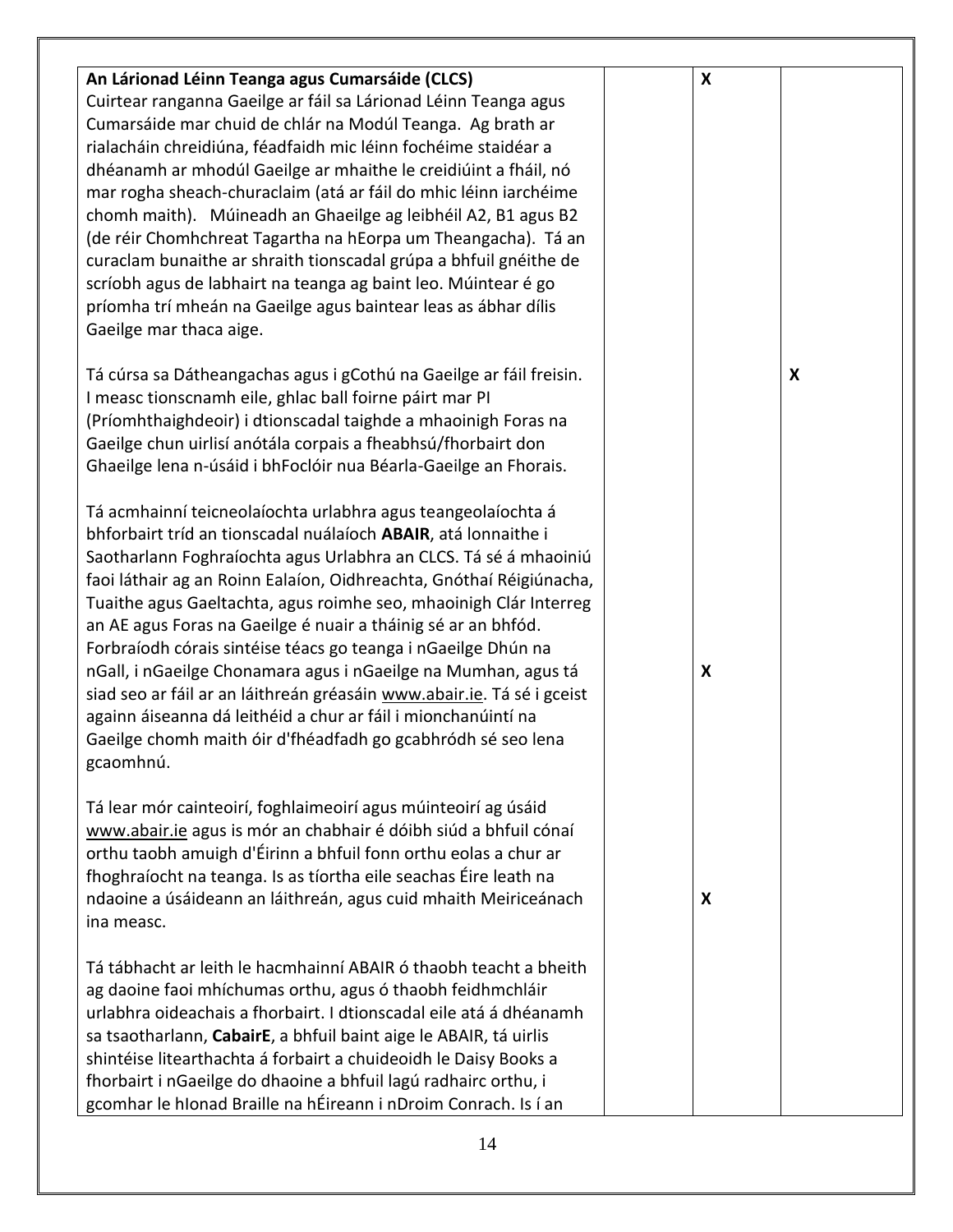| Chomhairle um Oideachas Gaeltachta agus Gaelscolaíochta<br>(COGG) a mhaoiníonn an obair seo. Tá an tSaotharlann<br>Foghraíochta agus Urlabhra i mbun taighde ar chórais iontonaithe<br>na gcanúintí freisin, arb í an Chomhairle um Thaighde sna<br>Daonnachtaí agus sna hEolaíochtaí Sóisialta a mhaoinigh na<br>céimeanna luatha den taighde.<br>Tá modúl nua "An Ghaeilge mar Mheán Teagaisc" á chur ar fáil mar<br>rogha ar an MPhil sa Teangeolaíocht Fheidhmeach agus mar rogha<br>sa Mháistreacht Ghairmiúil san Oideachas. Is modúl é seo atá á<br>chur ar fáil CLCS, Disciplín na Gaeilge agus Scoil an Oideachais i<br>gcomhar lena chéile. Tá an modúl seo á mhúineadh trí Ghaeilge. |                        | X                  |                   |
|-------------------------------------------------------------------------------------------------------------------------------------------------------------------------------------------------------------------------------------------------------------------------------------------------------------------------------------------------------------------------------------------------------------------------------------------------------------------------------------------------------------------------------------------------------------------------------------------------------------------------------------------------------------------------------------------------|------------------------|--------------------|-------------------|
|                                                                                                                                                                                                                                                                                                                                                                                                                                                                                                                                                                                                                                                                                                 |                        |                    |                   |
| <b>Scoil an Oideachais</b><br>Tá méid áirithe cúrsaí Gaeilge á gcur ar fáil taobh istigh de Scoil an<br>Oideachais. Sa chás go mbíonn maoirseoirí ar fáil, féadfaidh mic<br>léinn gabháil do thascanna, socrúcháin cleachtadh<br>múinteoireachta, tráchtais nó scrúduithe trí Ghaeilge. Is i nGaeilge<br>atá cuid de na cláir léinn seo a leanas: PME (Meánscolaíocht) agus<br>MEd. I gcomhar lenár gColáiste Oideachais comhlach, Institiúid<br>Oideachais Marino, tá cúrsaí Gaeilge ar fáil mar chuid de na cláir<br>léinn seo a leanas: BEd (Bunscolaíocht) and PME (Bunscolaíocht).                                                                                                         |                        | X                  |                   |
|                                                                                                                                                                                                                                                                                                                                                                                                                                                                                                                                                                                                                                                                                                 |                        |                    |                   |
| Ainm na Seirbhíse                                                                                                                                                                                                                                                                                                                                                                                                                                                                                                                                                                                                                                                                               | ı<br>mBéarla<br>amháin | nGaeilge<br>amháin | Go<br>dátheangach |
| Seirbhísí Gaeilge sa Leabharlann                                                                                                                                                                                                                                                                                                                                                                                                                                                                                                                                                                                                                                                                |                        |                    |                   |
| Cuirtear turas den Leabharlann ar fáil i nGaeilge do gach mac léinn<br>nua le linn Sheachtain na Chéad Bhliana. Buailtear leis na mic léinn<br>tar éis an chéad seisiúin plé ar an nGaeilge agus ar na teangacha<br>Ceilteacha agus tugtar timpeall na Leabharlainne iad ina dhiaidh<br>sin, áit a dtaispeántar dóibh na hacmhainní atá riachtanach dá<br>gcúrsaí féin.                                                                                                                                                                                                                                                                                                                         |                        | x                  |                   |
| Ón mbliain 2005 amach, tá cúrsa ar leithligh, Bunoiliúint Scileanna<br>Eolais agus Acmhainní Ábhair don Ghaeilge, i gcló agus ar líne,<br>curtha i dtoll a chéile agus múineann baill foirne sa leabharlann an<br>cúrsa seo mar léacht/cheardlann trí mheán na Gaeilge, i rith<br>Sheachtain na Chéad Bhliana agus i gcaitheamh na bliana féin. Is<br>cúrsa é seo a d'iarr foireann Dhisciplín na Gaeilge agus na<br>dTeangacha Ceilteacha.                                                                                                                                                                                                                                                     |                        | X                  |                   |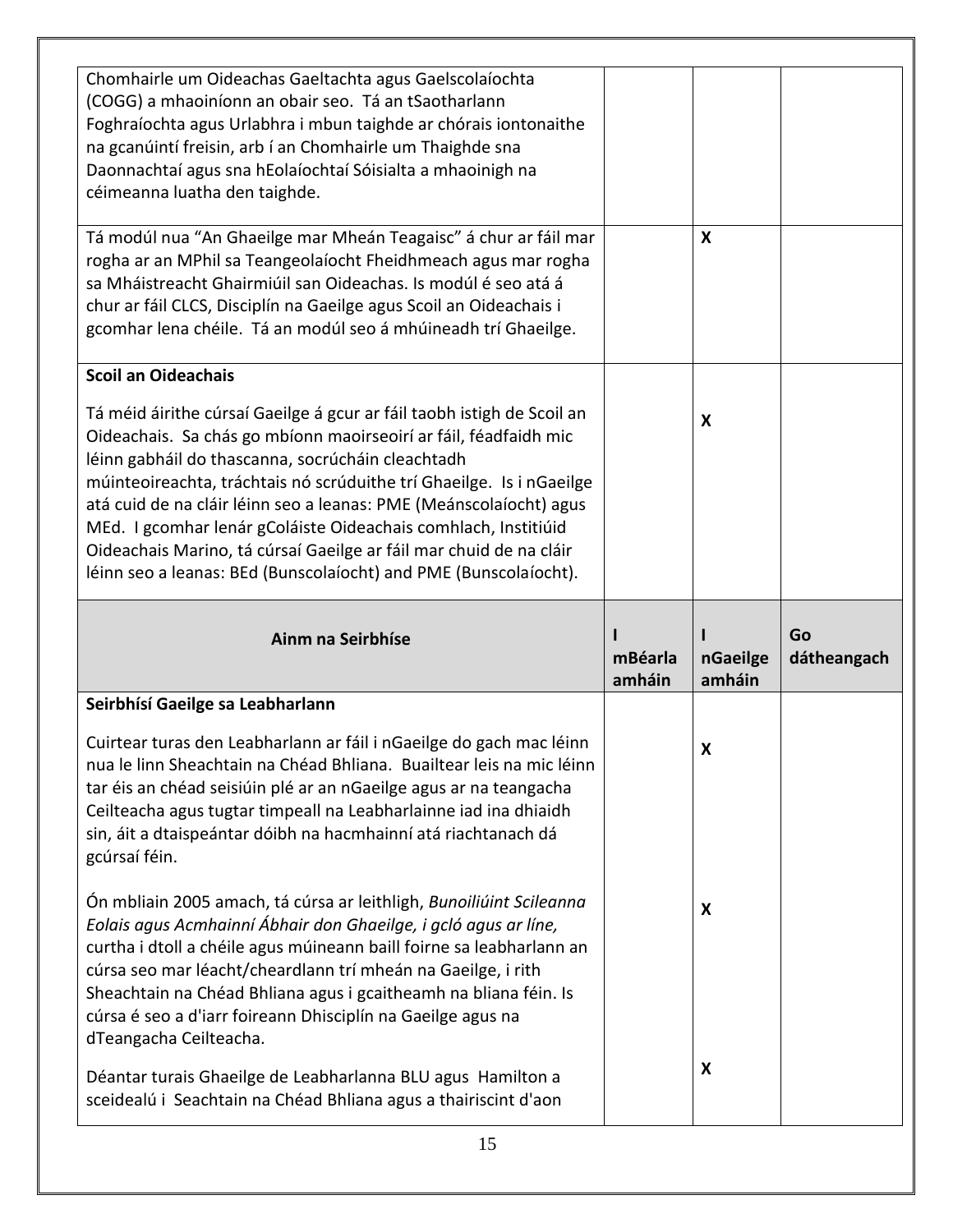| ghrúpa nó d'aon duine a bhaineann leis an gColáiste, cibé acu mic<br>léinn le Gaeilge nó le hábhair eile atá i gceist. Is féidir le grúpaí nó<br>le daoine atá bainteach leis an gColáiste turas a thabhairt timpeall<br>an dá leabharlann seo ag aon am den bhliain ach é a iarraidh.<br>Cuireann Leabharlannaí na Sealbhúchán litir i nGaeilge chuig na<br>foilsitheoirí Gaeilge ar fad, ag míniú ceisteanna a bhaineann le<br>Taisce Dhlíthiúil agus ról cartlainne na Leabharlainne. Ó am go<br>chéile, cuirtear litir i nGaeilge chuig na foilsitheoirí Gaeilge nach<br>bhfuil mír curtha i dtaisce acu fós leis an Leabharlann, ag meabhrú<br>dóibh go bhfuil dualgas orthu déanamh amhlaidh faoin Acht<br>Cóipchirt. |                   | X                         |                   |
|-----------------------------------------------------------------------------------------------------------------------------------------------------------------------------------------------------------------------------------------------------------------------------------------------------------------------------------------------------------------------------------------------------------------------------------------------------------------------------------------------------------------------------------------------------------------------------------------------------------------------------------------------------------------------------------------------------------------------------|-------------------|---------------------------|-------------------|
| Is é Coiste na Gaeilge Coiste Gaeilge an Choláiste. Cuireann an<br>Coiste comhairle ar an mBord agus ar an gComhairle i<br>dtaobh ceisteanna Gaeilge, lena n-áirítear<br>reachtaíocht agus polasaithe, agus déanann athbhreithniú ar chlár<br>agus ar acmhainní an Oifigigh Gaeilge. Tá ionadaíocht ag réimsí<br>éagsúla sa Choláiste ar an gCoiste. Ardaíodh stádas an Choiste<br>agus rinneadh Coiste den Bhord de in 2010.                                                                                                                                                                                                                                                                                               |                   | $\boldsymbol{\mathsf{x}}$ |                   |
| Tá dualgas ar an Oifigeach Gaeilge an Ghaeilge a chur chun cinn<br>mar chuid de shaol an Choláiste, comhairle a thabhairt maidir le<br>forálacha Acht na dTeangacha Oifigiúla a chomhlíonadh, agus<br>maidir le scéimeanna cónaithe na mac léinn atá ar an gcampas<br>agus i Halla na Tríonóide i nDartraí a riar.                                                                                                                                                                                                                                                                                                                                                                                                          |                   | $\boldsymbol{\mathsf{X}}$ |                   |
| Tuairiscíonn an tOifigeach Gaeilge chuig Aturnae an Choláiste agus,<br>ar deireadh thiar, chuig Rúnaí an Choláiste agus feidhmíonn mar<br>Rúnaí do Choiste na Gaeilge. Oibríonn an tOifigeach Gaeilge go<br>dlúth leis an gCumann Gaelach agus le heagrais eile mac léinn.<br>Feidhmíonn sé/sí mar oifigeach preasa leis na meáin Ghaeilge i<br>dtaobh ceisteanna Gaeilge a thagann faoi scáth a (h)oifige.                                                                                                                                                                                                                                                                                                                 |                   | X                         |                   |
| Déantar seirbhísí aistriúcháin a chomhordú trí oifig na Gaeilge.<br>Pléann an tOifigeach Gaeilge le hiarratais aistriúcháin ó bhaill<br>foirne agus ó ranna sa Choláiste, a éiríonn as oibleagáidí Acht na<br>dTeangacha Oifigiúla 2003.                                                                                                                                                                                                                                                                                                                                                                                                                                                                                    |                   | X                         |                   |
| Ainm na Seirbhíse                                                                                                                                                                                                                                                                                                                                                                                                                                                                                                                                                                                                                                                                                                           | mBéarla<br>amháin | nGaeilge<br>amháin        | Go<br>dátheangach |
| Aontaíonn Oifig an Rúnaí agus an Oifig Comhionannais Prótacail                                                                                                                                                                                                                                                                                                                                                                                                                                                                                                                                                                                                                                                              |                   |                           | X                 |
| Inmheánacha agus cuireann i bhfeidhm iad chun déileáil le                                                                                                                                                                                                                                                                                                                                                                                                                                                                                                                                                                                                                                                                   |                   |                           |                   |
| fiosrúcháin i nGaeilge. Tá prótacal i bhfeidhm freisin leis an Oifig                                                                                                                                                                                                                                                                                                                                                                                                                                                                                                                                                                                                                                                        |                   |                           |                   |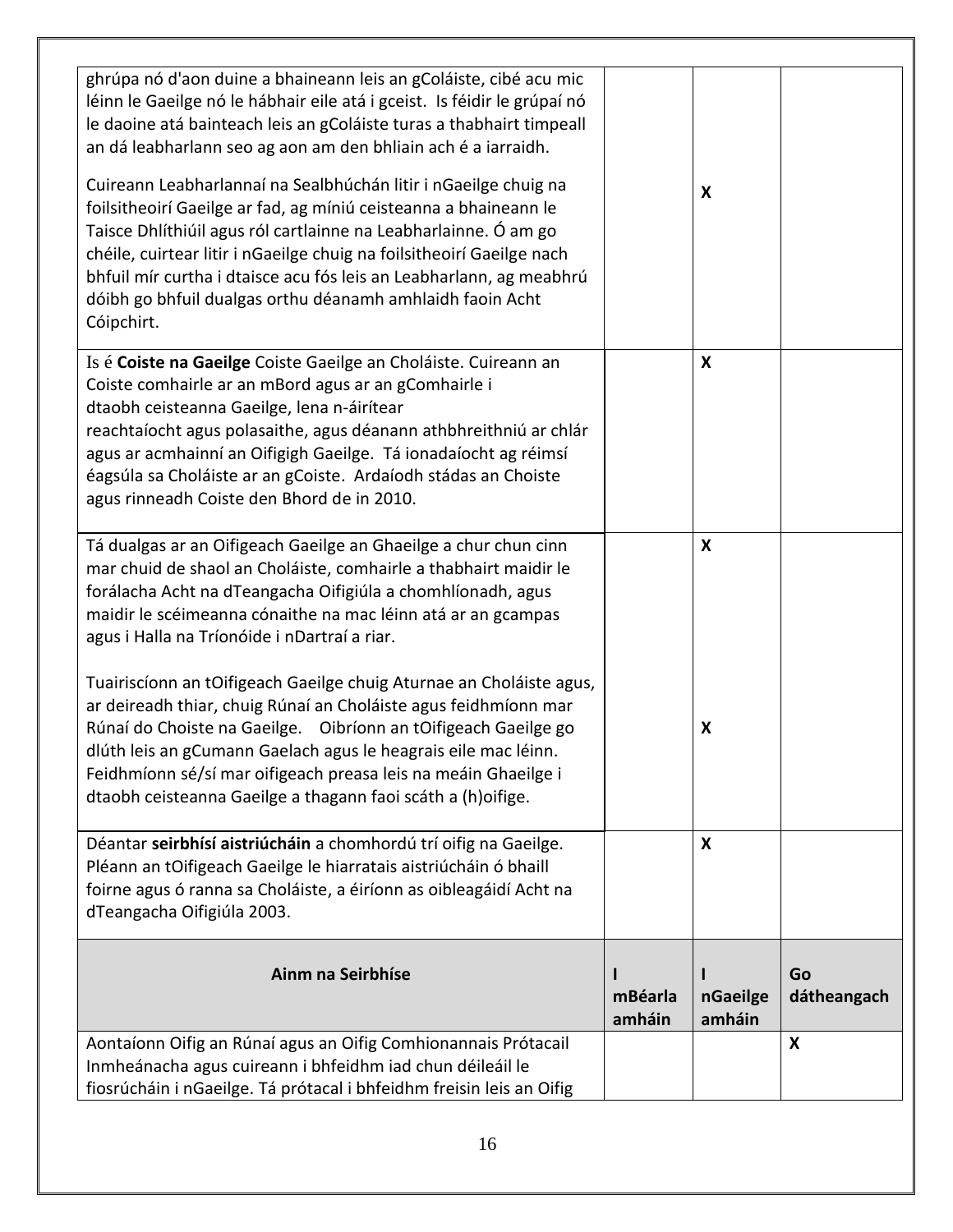| Comhlíonta Faisnéise chun déileáil le hiarratais Saorála Faisnéise i<br>nGaeilge.                                                                                                                                                                                                                                                                                           |                   |                           |                           |
|-----------------------------------------------------------------------------------------------------------------------------------------------------------------------------------------------------------------------------------------------------------------------------------------------------------------------------------------------------------------------------|-------------------|---------------------------|---------------------------|
| Tá córais oiriúnacha i bhfeidhm chun foireann an tseomra poist a<br>chomhairliú maidir le cinntiú go seolfar comhfhreagras poist<br>Gaeilge (a sheoltar chuig an gcoláiste nó ón gcoláiste nó taobh<br>istigh den choláiste) chuig an áit cheart nó an duine ceart.                                                                                                         |                   |                           | X                         |
| Is sa dá theanga a bhíonn an teachtaireacht uathoibríoch<br>ríomhphoist a sheoltar nuair atá leabha(i)r le tabhairt ar ais ag<br>duine nó má tá duine déanach ag tabhairt leabha(i)r ar ais.                                                                                                                                                                                |                   |                           | X                         |
| Tá áis uathoibrithe iasachta leabhar sa Leabharlann atá sa dá<br>theanga - Fastlane.                                                                                                                                                                                                                                                                                        |                   |                           | $\boldsymbol{\mathsf{X}}$ |
| Is féidir ainmneacha agus logainmneacha a thaifead, a thaispeáint<br>nó a chló i gceachtar den dá theanga oifigiúil sna córais phoiblí a<br>úsáidtear go coitianta sna Seomraí Ríomhaireachta Rochtana Poiblí<br>dá dtugann Seirbhísí Córas Faisnéise Choláiste na Tríonóide<br>tacaíocht, de réir mhianta an té a bhíonn á n-úsáid.                                        |                   |                           | $\boldsymbol{\mathsf{X}}$ |
| Is féidir na córais a fhorbraítear go coitianta agus a dtugann<br>Seirbhísí Córas Faisnéise Choláiste na Tríonóide tacaíocht dóibh a<br>úsáid i nGaeilge agus i mBéarla e.g. ríomhphost, córais oifige, uirlisí<br>foilsitheoireachta gréasáin. Is féidir tacaíocht a fháil chun pacáistí<br>Gaeilge a aimsiú (litreoirí, uirlisí profléitheoireachta) ach í a<br>iarraidh. |                   |                           | X                         |
| Tá leagan Gaeilge de chatalóg Clasaiceach na Leabharlainne ann<br>chun leabhair a chuardach, áit a bhfuil comhéadan cuardaigh (agus<br>téacs tacaíochta) trínar féidir taifid uile na Leabharlainne sa<br>phríomhchatalóg ar líne a chuardach.                                                                                                                              |                   | $\boldsymbol{\mathsf{x}}$ |                           |
| Bíonn brandáil dhátheangach, nuair is féidir, ar chomhéadain<br>úsáideora na mbunachar sonraí a cheannaíonn an Leabharlann.                                                                                                                                                                                                                                                 |                   |                           | X                         |
| Ainm na Seirbhíse                                                                                                                                                                                                                                                                                                                                                           | mBéarla<br>amháin | nGaeilge<br>amháin        | Go<br>dátheangach         |
| Eisítear 20 preasráiteas sa dá theanga gach bliain. Tá rochtain<br>neamhspleách ar chartlann na bpreasráiteas Gaeilge.                                                                                                                                                                                                                                                      |                   | $\boldsymbol{\mathsf{X}}$ | $\boldsymbol{\mathsf{x}}$ |
| Baintear úsáid as Lógó dátheangach an Choláiste go forleathan, ar<br>bhonn náisiúnta agus idirnáisiúnta, lena n-áirítear chun críocha<br>brandála. Baintear úsáid as an leagan Gaeilge san uile ábhar<br>bolscaireachta a bhaineann le cúrsaí Gaeilge.                                                                                                                      |                   | X                         | X                         |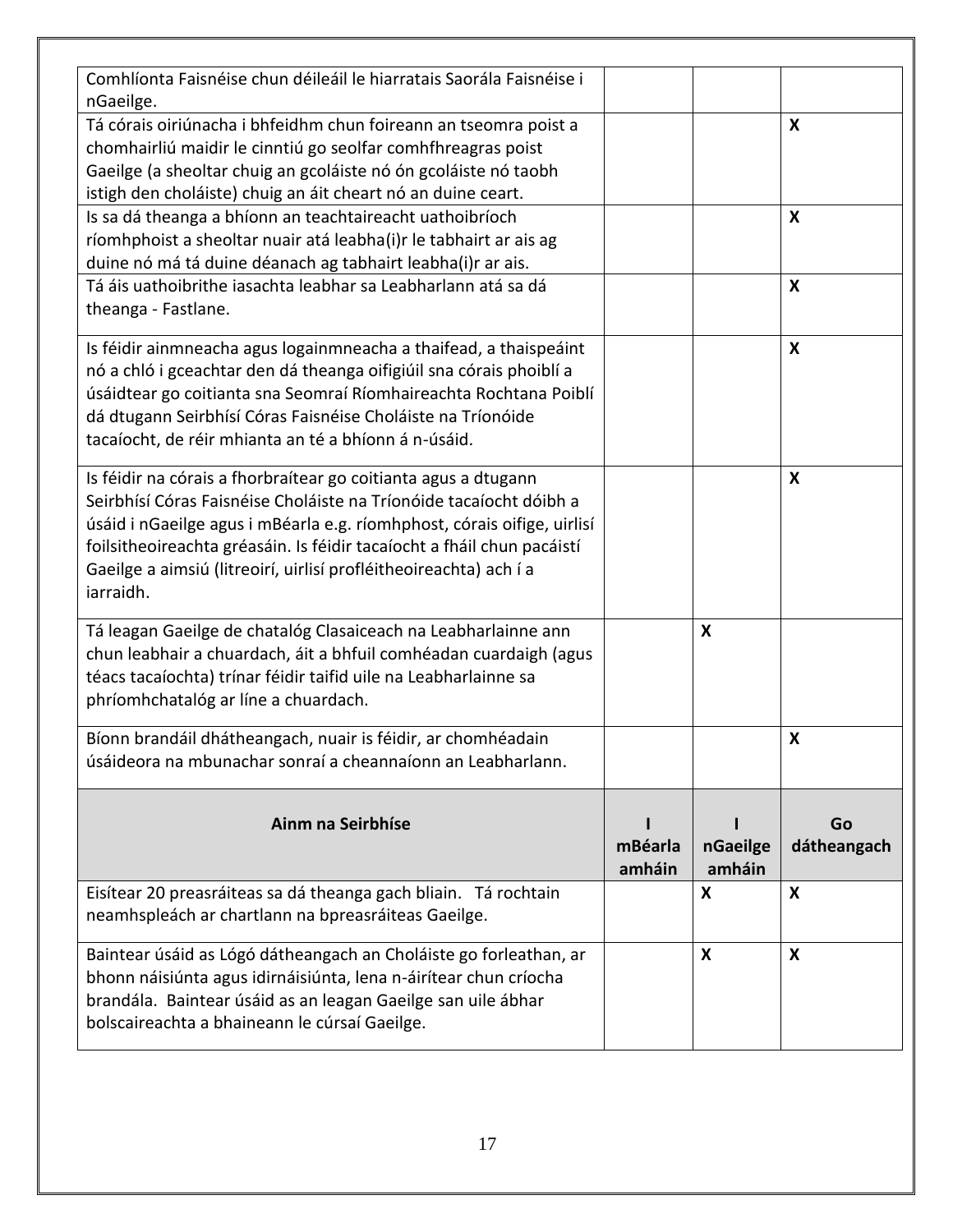| Tá liosta urlabhraithe a bhfuil ar a gcumas labhairt thar ceann an<br>Choláiste leis na meáin Ghaeilge ar leathanach gréasáin ar<br>shuíomh gréasáin na hOifige Cumarsáide.                                                                                                                                                        |                           | X                  |                   |
|------------------------------------------------------------------------------------------------------------------------------------------------------------------------------------------------------------------------------------------------------------------------------------------------------------------------------------|---------------------------|--------------------|-------------------|
| Ach a n-aontaítear é leis an lucht bainistíochta logánta, agus sa<br>chás go mbaineann sé le spriocanna forbartha na foirne, cuidíonn<br>an Coláiste le baill foirne freastal ar chúrsaí Gaeilge sa chás go<br>bhfuil oiliúint dá leithéid ábhartha don tseirbhís a chuireann siad ar<br>fáil agus iad i mbun a gcuid oibre.       |                           |                    |                   |
| Bíonn an Coláiste airdeallach ina pholasaí earcaíochta ar na<br>gealltanais sa scéim seo i leith seirbhísí dátheangacha.                                                                                                                                                                                                           |                           |                    |                   |
| Eisítear Plean Straitéiseach an Choláiste sa dá theanga.                                                                                                                                                                                                                                                                           |                           |                    | X                 |
| Déantar Réamheolaire Achomair ina bhfuil buneolas ar an<br>gColáiste agus ar chúrsaí an Choláiste a chur ar fáil i nGaeilge.                                                                                                                                                                                                       |                           | X                  |                   |
| Tá Treoir Achomair i dtaobh Seirbhísí Mac Léinn (arna comhordú<br>trí Dhéan na Mac Léinn agus trí Oifig na Gaeilge) ar fáil i nGaeilge, i<br>gcomhar le hOifig an Oide Shinsearaigh, an tSeirbhís do Dhaoine<br>faoi Mhíchumas, an tSeirbhís Gairmthreorach, Spórt agus Áineas,<br>agus Seirbhís Chomhairleoireachta na Mac Léinn. |                           | $\boldsymbol{X}$   |                   |
| Eisíonn Oifig na Gaeilge bróisiúr dar teideal "TCD agus an<br>Ghaeilge" gach bliain agus eolas ann ar an nGaeilge sa Choláiste, ar<br>ranganna, ar reachtaíocht agus ar an Scéim Teanga.                                                                                                                                           |                           | X                  |                   |
| Cuireann foireann na Leabharlainne bileog/treoir tionscnaimh do<br>mhic léinn ar fáil i nGaeilge.                                                                                                                                                                                                                                  |                           | X                  |                   |
| Tá ainm nuachtlitir na foirne "Scéala an Choláiste/Listings" sa dá<br>theanga agus bíonn ábhar Gaeilge ann gach seachtain.                                                                                                                                                                                                         |                           |                    | X                 |
| Bíonn leathanach Gaeilge, "An Ghaeilge", i bhFéilire an Choláiste,<br>áit a bhfuil buneolas ar an nGaeilge sa Choláiste agus eolas<br>teagmhála Láithreán Gréasáin/teileafóin.                                                                                                                                                     | $\boldsymbol{\mathsf{X}}$ |                    |                   |
| Tá lógó/ainm an Choláiste, teideal an leabhráin agus Réamhrá an<br>leabhráin sa dá theanga sa Leabhrán ar Chúrsaí Seachtracha.                                                                                                                                                                                                     |                           |                    | X                 |
| Ainm na Seirbhíse                                                                                                                                                                                                                                                                                                                  | mBéarla<br>amháin         | nGaeilge<br>amháin | Go<br>dátheangach |
| Is sa dá theanga a eisítear an litir a chuirtear chuig<br>gairmchomhairleoirí agus múinteoirí gairmthreorach a mbíonn<br>Eolaire Fochéime an Choláiste faoi iamh inti agus a dháiltear ar<br>mheánscoileanna uile oileán na hÉireann.                                                                                              |                           |                    | X                 |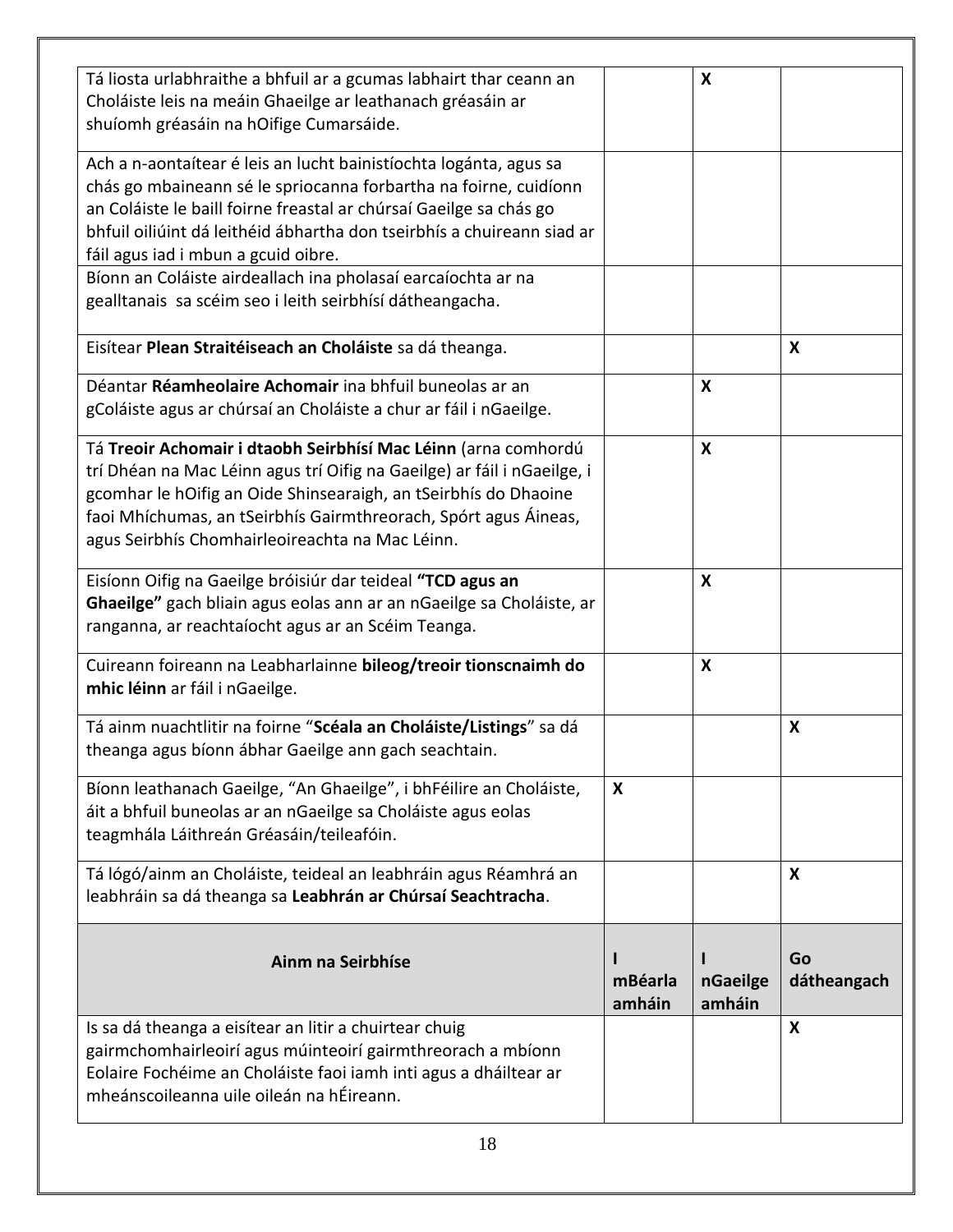| Ainm na Seirbhíse                                                                                                                                                                                                                                                                                                                                                                                                        | mBéarla<br>amháin | nGaeilge<br>amháin        | Go<br>dátheangach         |
|--------------------------------------------------------------------------------------------------------------------------------------------------------------------------------------------------------------------------------------------------------------------------------------------------------------------------------------------------------------------------------------------------------------------------|-------------------|---------------------------|---------------------------|
| Is féidir turas a dhéanamh ar thaispeántas Leabhar Cheanannais i<br>nGaeilge ach é a iarraidh.                                                                                                                                                                                                                                                                                                                           |                   | $\boldsymbol{X}$          |                           |
| Tá baill foirne san Oifig Fiosrúchán ábalta beannú do dhaoine i<br>nGaeilge agus fiosrúcháin a chur ar aghaidh, nó glacadh le sonraí<br>teagmhála duine agus gealltanas a thabhairt go dtiocfaidh<br>cainteoir ar ais chuige/chuici taobh istigh de thréimhse ama<br>réasúnta. Cuireann an oifig seo bróisiúr ar fáil i nGaeilge ina bhfuil<br>buneolas ar an nGaeilge sa Choláiste agus sonraí teagmhála.               |                   |                           | X                         |
| Tugann an fhoireann fáiltithe/malartáin ainm an Choláiste i<br>nGaeilge agus i mBéarla agus tá eolas acu ar bheannachtaí na<br>Gaeilge. Tá socruithe oiriúnacha i bhfeidhm ionas gur féidir leo baill<br>den phobal a chur i dteagmháil, gan mhoill, leis an oifig nó leis an<br>oifigeach atá freagrach as an tseirbhís atá i gceist a sholáthar trí<br>Ghaeilge, nuair a bhíonn an tseirbhís sin ar fáil trí Ghaeilge. |                   |                           | $\boldsymbol{\mathsf{x}}$ |
| Cuireann an tSeirbhís Gairmthreorach gairmeacha Gaeilge chun<br>cinn i measc na mac léinn, i gcomhar le "Gairmeacha le Gaeilge",<br>agus go hinmheánach i gcomhar le hOifig na Gaeilge agus le<br>Disciplín na Gaeilge.                                                                                                                                                                                                  |                   |                           | X                         |
| Cuirtear turais Tionscnaimh den Leabharlann ar fáil i nGaeilge le<br>linn Sheachtain na Chéad Bhliana, ach iad a shocrú.                                                                                                                                                                                                                                                                                                 |                   | $\boldsymbol{\mathsf{X}}$ |                           |
| Is cainteoir líofa Gaeilge í Preasoifigeach an Choláiste.                                                                                                                                                                                                                                                                                                                                                                |                   | $\boldsymbol{\mathsf{X}}$ |                           |
| I Leabharlann Berkeley agus i Leabharlann Hamilton, tá painéal ann<br>a chuireann seirbhísí ar fáil i nGaeilge ag na príomh-Dheasca<br>Iasachta, idir 9am agus 3.30pm, agus a dhéileálann le fiosrúcháin a<br>dhéantar i nGaeilge ag Fáiltiú/Deasc Eolais na Leabharlainne.                                                                                                                                              |                   | X                         |                           |
| Tá beirt den fhoireann in Oifig an Rúnaí in ann déileáil le<br>fiosrúcháin a dhéanann daoine ar an láthair nó ar an teileafón i<br>nGaeilge agus is féidir leo tacaíocht a thabhairt don Oifig<br>Fiosrúchán.                                                                                                                                                                                                            |                   |                           | $\boldsymbol{\mathsf{X}}$ |
| Tá gach cárta gnó de chuid an Choláiste sa dá theanga.                                                                                                                                                                                                                                                                                                                                                                   |                   |                           | $\boldsymbol{X}$          |
| Tá gach cárta aitheantais mic léinn sa dá theanga.                                                                                                                                                                                                                                                                                                                                                                       |                   |                           | $\boldsymbol{\mathsf{X}}$ |
| Ag an gclárú, eisítear Téarmaí agus Coinníollacha do gach mac<br>léinn i mBéarla agus i nGaeilge.                                                                                                                                                                                                                                                                                                                        |                   |                           | X                         |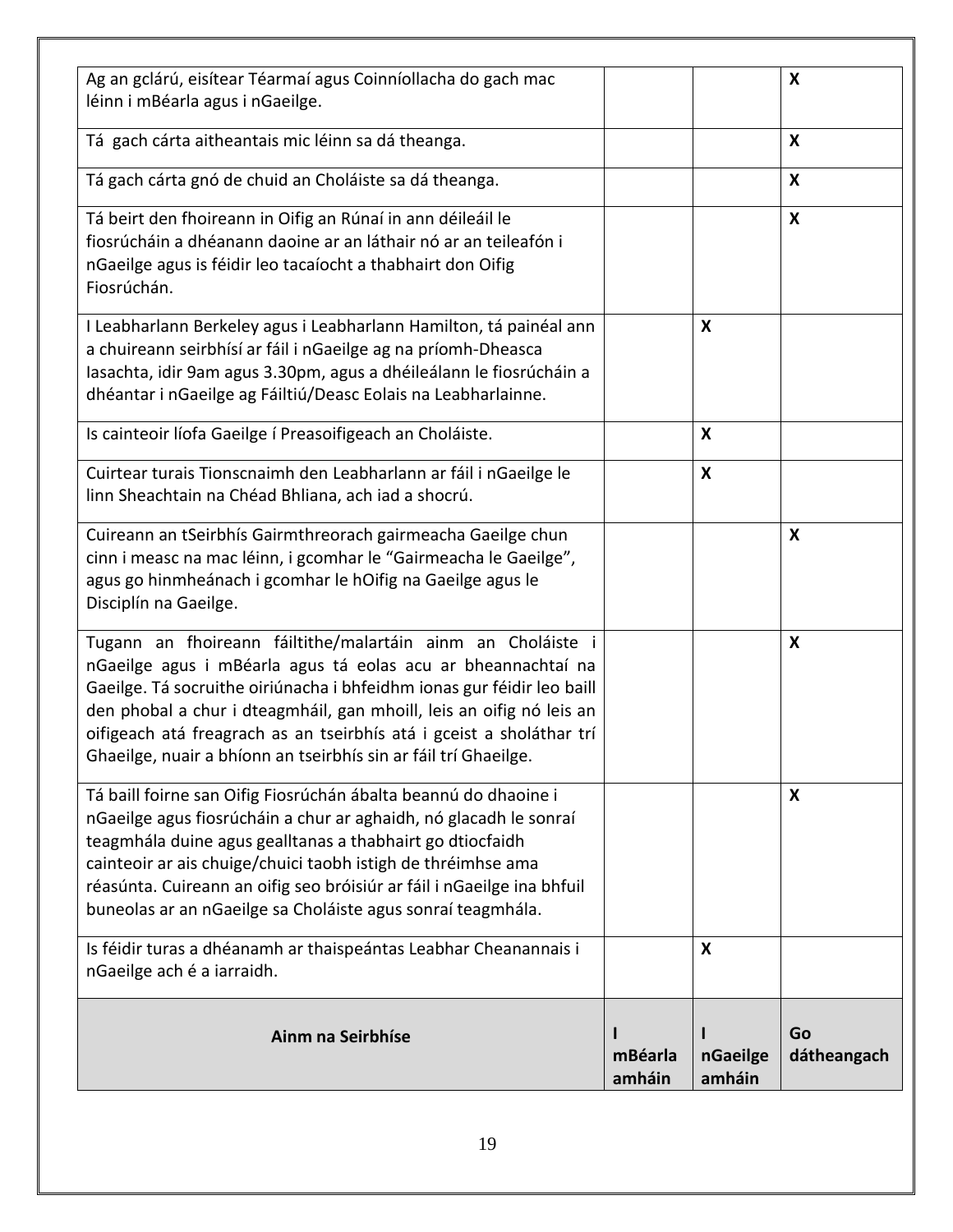| Tá Coláiste na Tríonóide tiomanta leathanach gréasáin Gaeilge a<br>chur ar fáil ar an mbarrleibhéal ar láithreáin ghréasáin na nDámh,<br>na Scoileanna, na nDisciplíní agus na n-oifigí riaracháin, ar a<br>mbeidh buneolas ar ról, ar fheidhmeanna agus ar sheirbhísí na<br>réimsí atá i gceist agus, i gcásanna áirithe, roinnt eolais bhreise. Tá<br>an socrú seo curtha i bhfeidhm i dtaca le líon mór láithreán<br>gréasáin acadúil agus riaracháin a bhaineann leis an gColáiste<br>(féach https://www.tcd.ie/gaeloifig/seirbhisi.php#greasan).                                                                                 | X                         |   |
|---------------------------------------------------------------------------------------------------------------------------------------------------------------------------------------------------------------------------------------------------------------------------------------------------------------------------------------------------------------------------------------------------------------------------------------------------------------------------------------------------------------------------------------------------------------------------------------------------------------------------------------|---------------------------|---|
| Tá láithreán gréasáin achomair ar leith ag suíomh gréasáin na<br>Leabharlainne i nGaeilge ar féidir teacht air ó phríomhleathanach<br>baile na Leabharlainne, ar a bhfuil eolas ar ról agus ar sheirbhísí na<br>bpríomhréimsí Leabharlainne, lena n-áirítear Leabharlanna agus<br>Bailiúcháin, Seirbhísí agus Áiseanna, Cabhair agus Oiliúint, an<br>tSeanleabharlann agus Leabhar Cheanannais. Féach<br>www.tcd.ie/library/index.ga.php                                                                                                                                                                                              | $\boldsymbol{X}$          |   |
| Tá leagan Gaeilge den Fhoirm Iarratais Saorála Faisnéise ar fáil ar<br>láithreán gréasáin na hOifige Comhlíonta Faisnéise.                                                                                                                                                                                                                                                                                                                                                                                                                                                                                                            | $\boldsymbol{\mathsf{X}}$ |   |
| Is féidir an fhoirm iarratais do Chiste na nAmharcealaíon agus na<br>dTaibh-Ealaíon a fháil sa dá theanga ar líne ó láithreán gréasáin<br>Oifig an Phropaist.                                                                                                                                                                                                                                                                                                                                                                                                                                                                         |                           | X |
| Seomra na Gaeilge Is áis de chuid an Choláiste é Seomra na<br>Gaeilge, mar a mbuaileann Gaeilgeoirí lena chéile chun comhrá a<br>dhéanamh lena chéile. Tá Coláiste na Tríonóide tiomanta, ach<br>fianaise a bheith ann go leantar ag baint dóthain úsáide as, Seomra<br>na Gaeilge a chur ar fáil.                                                                                                                                                                                                                                                                                                                                    | $\boldsymbol{\mathsf{X}}$ |   |
| An Cumann Gaelach Tá an Ghaeilge i gcroílár an tsaoil chultúrtha<br>agus shóisialta ar an gcampas. Glacann suas le 1,000 duine<br>ballraíocht sa Chumann Gaelach gach bliain. Eagraíonn an Cumann<br>imeachtaí díospóireachta, sóisialta agus cultúrtha, agus gach bliain,<br>eagraítear féile Gaeilge, Éigse na Tríonóide i gcomhar le hOifig na<br>Gaeilge, a bhíonn ar siúl ar an gcampas. Déantar freastal ar mhic<br>léinn agus ar bhaill foirne sna himeachtaí a eagraítear. Féach<br>www.cumann.ie                                                                                                                             | X                         |   |
| Cúrsaí Gaeilge Tá ranganna deonacha Gaeilge saor in aisce ar fáil<br>dóibh siúd ar mian leo freastal orthu. Bíonn siad ar siúl gach<br>seachtain do mhic léinn agus do bhaill foirne araon, lena n-áirítear<br>baill foirne atá ar scor. Tá a lán ball foirne agus mac léinn tar éis<br>clárú do na cúrsaí seo gach bliain ó 2009 ar aghaidh. I mí<br>Dheireadh Fómhair 2016, chláraigh breis agus 280 ball de phobal<br>an Choláiste do na cúrsaí seo. Ba cheart a thabhairt chun cuimhne<br>go bhfuil líon suntasach ball foirne agus mac léinn ann a fuair a<br>gcuid oideachais i dTuaisceart Éireann nó taobh amuigh d'oileán na | X                         |   |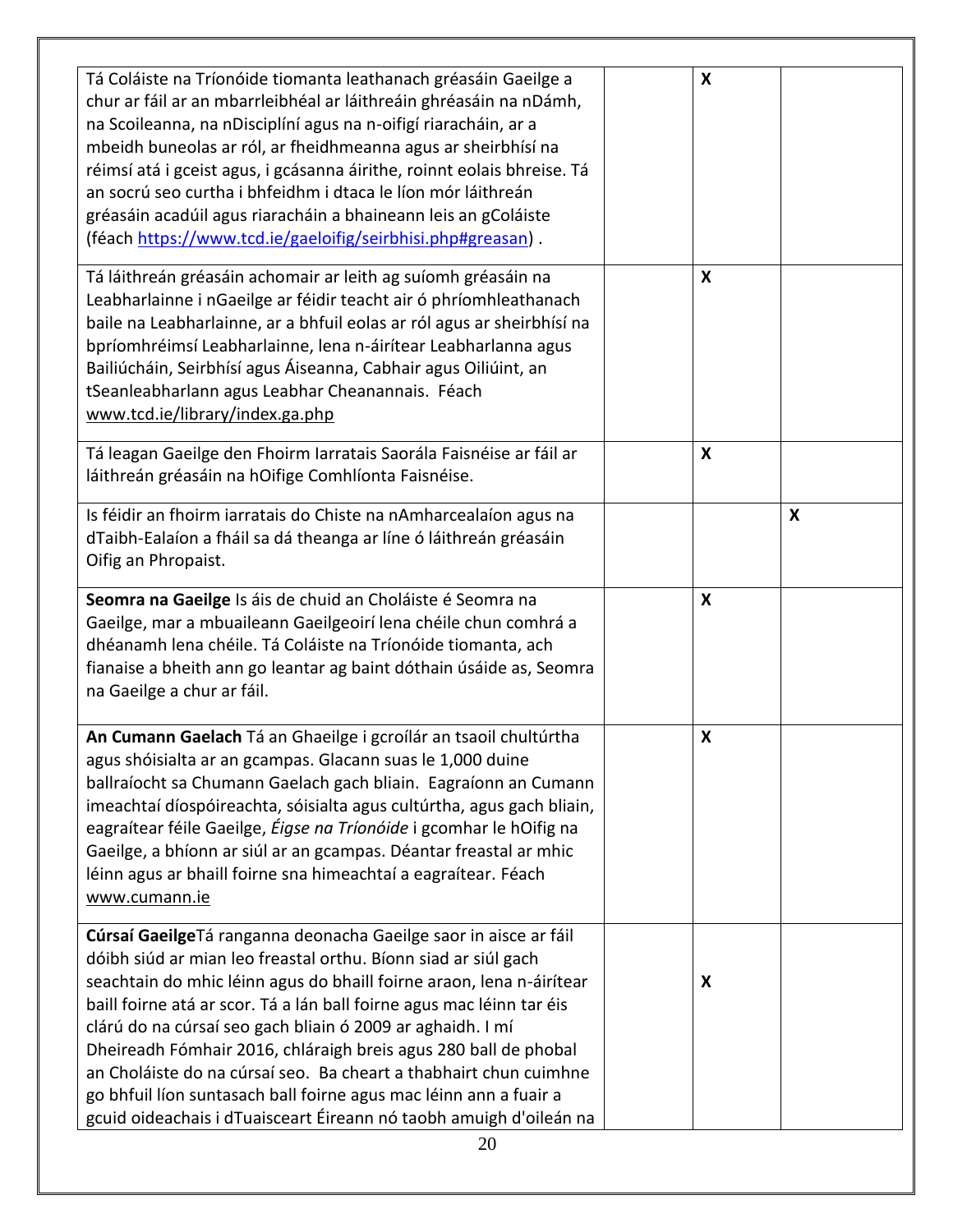| hÉireann, agus nach raibh aon Ghaeilge ar scoil acu dá bharr. Tá<br>baint thábhachtach leis na cúrsaí teanga deonacha le feasacht<br>teanga agus cumas teanga a ardú sa ghrúpa seo.                                                                                                                                                                                                                                       |                   |                    |                           |
|---------------------------------------------------------------------------------------------------------------------------------------------------------------------------------------------------------------------------------------------------------------------------------------------------------------------------------------------------------------------------------------------------------------------------|-------------------|--------------------|---------------------------|
| Imeachtaí                                                                                                                                                                                                                                                                                                                                                                                                                 |                   | X                  | $\boldsymbol{\mathsf{X}}$ |
| Eagraíonn Oifig na Gaeilge sraitheanna léachtaí, seimineáir agus<br>imeachtaí sóisialta ó am go ham. Eagraítear turas foirne Gaeilge<br>uair sa bhliain. Cuirtear seirbhísí Eaglasta ar fáil i nGaeilge gach<br>bliain le linn Éigse na Tríonóide. Cruinníonn Gaeilgeoirí le chéile<br>gach seachtain i mBialann an Choláiste, An Bhutrach, ag díriú go<br>príomha ar bhaill foirne agus ar phobal na Gaeilge trí chéile. |                   |                    |                           |
| Ainm na Seirbhíse                                                                                                                                                                                                                                                                                                                                                                                                         | mBéarla<br>amháin | nGaeilge<br>amháin | Go<br>dátheangach         |
| Na Meáin Shóisialta                                                                                                                                                                                                                                                                                                                                                                                                       |                   | X                  |                           |
| Bhí breis agus 1,132 lucht leanúna ag leathanach Facebook Oifig na<br>Gaeilge i mí na Nollag 2016, agus bhí breis agus 2,022 lucht<br>leanúna ag an leathanach Twitter.                                                                                                                                                                                                                                                   |                   |                    |                           |
| Aontas na Mac Léinn                                                                                                                                                                                                                                                                                                                                                                                                       |                   | X                  |                           |
| Tá Oifigeach Gaeilge ar Choiste Feidhmeach Aontas na Mac Léinn<br>chun an teanga a chur chun cinn in imeachtaí an Aontais.                                                                                                                                                                                                                                                                                                |                   |                    |                           |
| Naisc sheachtracha agus alumni                                                                                                                                                                                                                                                                                                                                                                                            |                   |                    | $\boldsymbol{\mathsf{X}}$ |
| Cothaíonn an tOifigeach Gaeilge caidreamh le pobal agus le<br>heagraíochtaí na Gaeilge taobh amuigh den Choláiste mar chuid de<br>thiomantas Choláiste na Tríonóide idirchaidreamh a dhéanamh leis<br>an bpobal trí chéile, agus comhoibríonn sé le Fondúireacht na<br>Tríonóide chun na spriocanna seo a bhaint amach.                                                                                                   |                   |                    |                           |
| Sa chás go n-iarrann mic léinn oide le Gaeilge, féachann Oifig an<br>Oide Shinsearaigh lena sásamh i dtreo is go mbeidh dóthain oidí<br>ann atá inniúil ar an nGaeilge agus a bheidh sásta comhairle agus<br>tacaíocht a chur ar fáil sa teanga sa réimse ábhair cuí.                                                                                                                                                     |                   | X                  |                           |
| Is go dátheangach a eisítear gach cárta aitheantais foirne nua agus<br>gach cárta aitheantais atá á aischur.                                                                                                                                                                                                                                                                                                              |                   |                    | $\boldsymbol{\mathsf{X}}$ |
| Tá Oifig na Gaeilge agus Oifig an Leas-Uachtaráin do Chaidreamh<br>Domhanda ag breathnú ar na féidearthachtaí comhoibrithe atá<br>ann cur le heispéireas na mac léinn idirnáisiúnta a thagann chuig<br>an gColáiste, trí eolas a roinnt leo ar an nGaeilge agus ar chultúr na<br>hÉireann.                                                                                                                                |                   |                    | $\boldsymbol{\mathsf{X}}$ |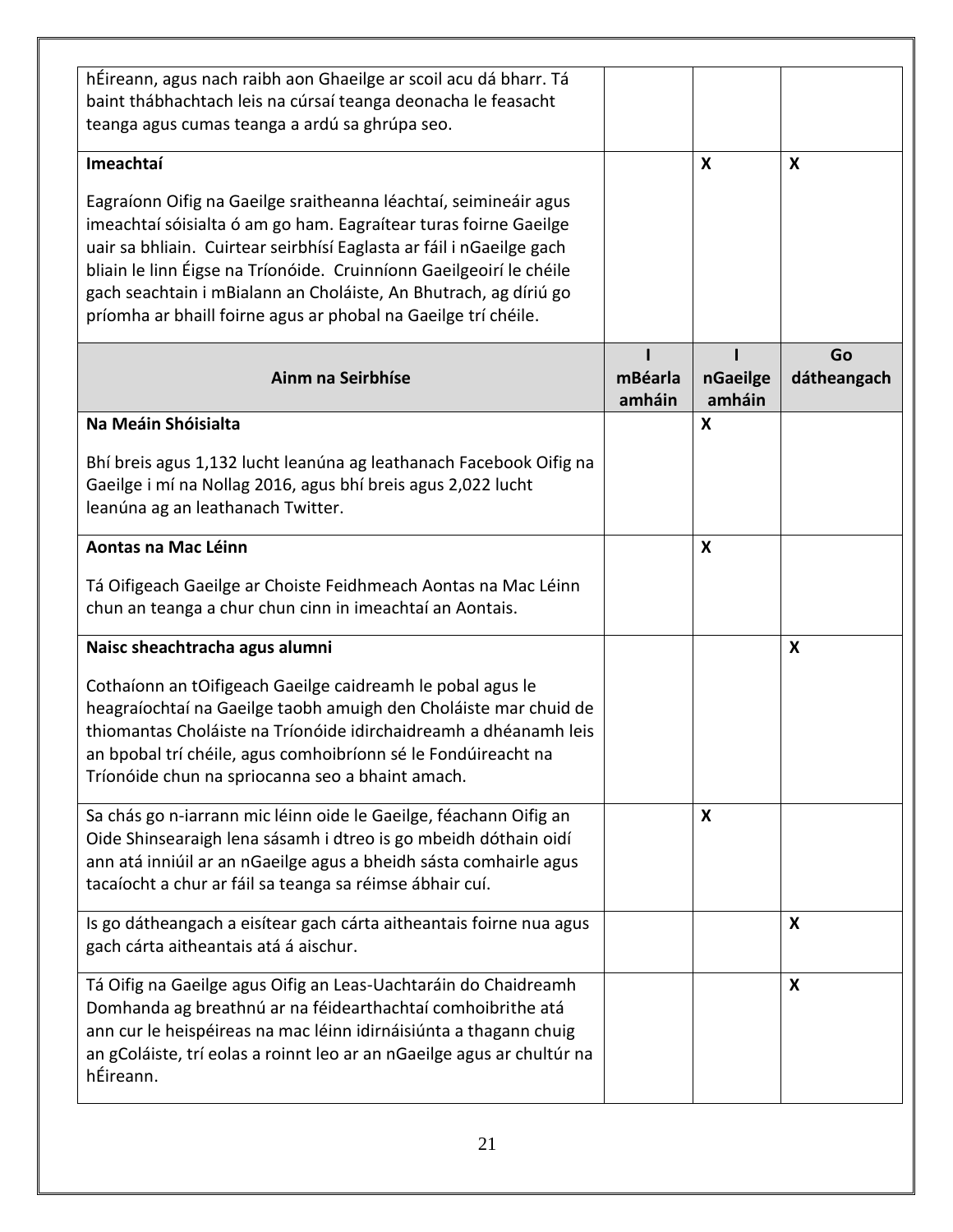| Tá Turas Ealaíne dátheangach de Bhailiúcháin Ealaíne an Choláiste<br>forbartha ag Oifig na Gaeilge, turas a nglacann mic léinn na Scéime<br>Cónaithe Gaeilge páirt ann. Cuirtear dhá thuras ar fáil i rith na<br>bliana acadúla, ceann amháin i rith sheachtain Scéim Fruilithe<br>Ealaíne an Choláiste (Téarma na Féile Michíl) agus an ceann eile le<br>linn Éigse na Tríonóide (Téarma na Féile Bríde). | X                         |   |
|------------------------------------------------------------------------------------------------------------------------------------------------------------------------------------------------------------------------------------------------------------------------------------------------------------------------------------------------------------------------------------------------------------|---------------------------|---|
| Féadfaidh cuairteoirí a thagann chuig an Leabharlann chun léamh a<br>dhéanamh cur isteach ar Thicéad Léitheoirí i nGaeilge nó i<br>mBéarla, ach dul chuig láithreán gréasáin na Leabharlainne.                                                                                                                                                                                                             | X                         |   |
| Is i nGaeilge agus i mBéarla a bhíonn gnáth-théacs thicéid na<br>gCuairteoirí Fadtéarmacha.                                                                                                                                                                                                                                                                                                                |                           | X |
| Cinntíonn Coláiste na Tríonóide go mbíonn fógraí i nGaeilge ar na<br>meáin shóisialta a bhaineann le himeachtaí Gaeilge agus le nuacht<br>Gaeilge, agus cuirtear naisc chuig preasráitis Ghaeilge ar fáil.                                                                                                                                                                                                 | X                         |   |
| Cinntíonn Coláiste na Tríonóide go mbíonn 5% den ábhar a<br>chuirtear ar chláir fógraí leictreonacha an Choláiste sa dá theanga.                                                                                                                                                                                                                                                                           |                           | X |
| Coimeádtar liosta de na baill foirne atá sásta a gcuid gnó a<br>dhéanamh trí Ghaeilge ar láithreán gréasáin Oifig na Gaeilge.                                                                                                                                                                                                                                                                              | X                         |   |
| Tugtar ainm urlabhraí Gaeilge do na Meáin Ghaeilge nuair a<br>eisítear preasráiteas i nGaeilge, má bhíonn a leithéid ar fáil.                                                                                                                                                                                                                                                                              | X                         |   |
| I nGaeilge a labhraítear ar dtús agus fáilte á cur roimh dhaoine ag<br>searmanais bhronnta céimeanna.                                                                                                                                                                                                                                                                                                      |                           | X |
| Beidh leagan Gaeilge ar fáil den leabhrán a scaipfear ar dhaoine ag<br>searmanais bhronnta céimeanna (a bhíonn as Laidin de ghnáth),<br>ach é a iarraidh ar na baill foirne a bheidh ar dualgas ag an<br>searmanas.                                                                                                                                                                                        | $\boldsymbol{\mathsf{X}}$ |   |
| Beidh aistriúchán clóite Gaeilge d'óráid an Chláraitheora ag<br>searmanais bhronnta céimeanna ar fáil i nGaeilge ach é a iarraidh<br>ar an bhfoireann.                                                                                                                                                                                                                                                     | X                         |   |
| Tá Coláiste na Tríonóide tiomanta cuirí clóite Coláiste a eisiúint i<br>mBéarla agus i nGaeilge.                                                                                                                                                                                                                                                                                                           |                           | X |
| Tá Coláiste na Tríonóide tiomanta do pholasaí go mbeidh gach<br>síniú caighdeánach i ríomhphost de chuid an Choláiste sa dá<br>theanga. Má tá ball foirne sásta gnó a dhéanamh trí Ghaeilge,<br>cuirtear sin in iúl leis an abairt "Fáilte romhat do ghnó a dhéanamh<br>trí Ghaeilge liom."                                                                                                                |                           | X |
| Tá eolas i dtaobh na Gaeilge maidir le comhlíonadh dlí, an áit atá<br>aici i saol an Choláiste (de réir Reachtanna na hOllscoile agus sa                                                                                                                                                                                                                                                                   |                           | X |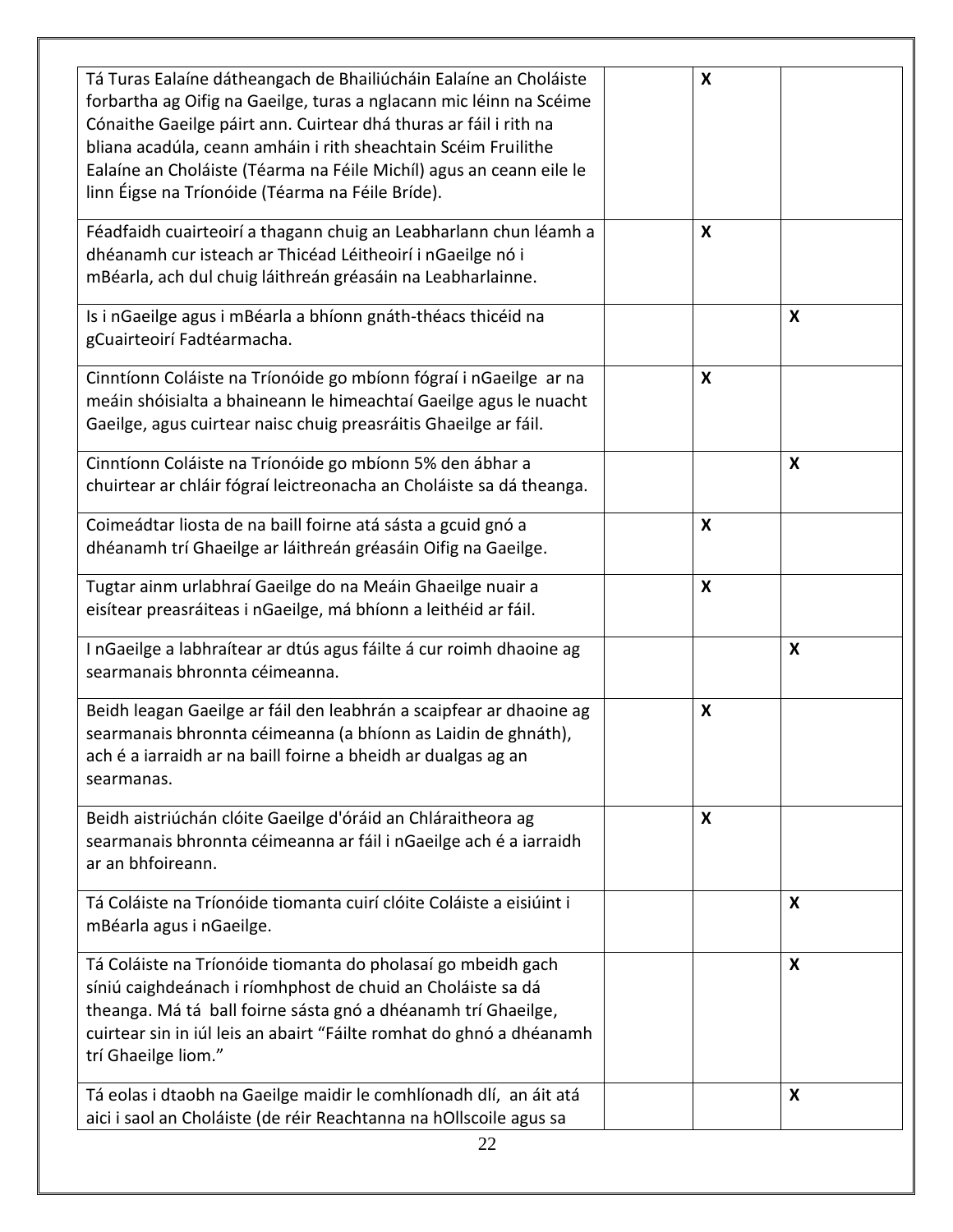| Phlean Straitéiseach) agus na seirbhísí Gaeilge atá ar fáil sa<br>Choláiste san áireamh sa phacáiste eolais earcaithe do bhaill foirne<br>nua.                                                                                                                                                                                                                                                                                                                                                                                                                                                                                                                         |                           |                           |
|------------------------------------------------------------------------------------------------------------------------------------------------------------------------------------------------------------------------------------------------------------------------------------------------------------------------------------------------------------------------------------------------------------------------------------------------------------------------------------------------------------------------------------------------------------------------------------------------------------------------------------------------------------------------|---------------------------|---------------------------|
| Tá eolas den chineál céanna ar fáil ar láithreán gréasáin lucht<br>Acmhainní Daonna faoin teideal "Nua sa Choláiste/Eolas<br>Ginearálta", do bhaill foirne nua.                                                                                                                                                                                                                                                                                                                                                                                                                                                                                                        |                           | $\boldsymbol{\mathsf{X}}$ |
| Cuirtear baill foirne ar an eolas faoi na hacmhainní seo ag Seisiúin<br>Ionduchtaithe Foirne.                                                                                                                                                                                                                                                                                                                                                                                                                                                                                                                                                                          |                           | $\boldsymbol{\mathsf{X}}$ |
| Scéimeanna cónaithe Bíonn Scéim Cónaithe Gaeilge ann ar an<br>gcampas d'fhochéimithe nach bhfuil sa chéad bhliain, i gcomhar le<br>Coiste na Gaeilge agus leis an Oifigeach Gaeilge. Táthar ag súil leis<br>go mairfidh sé seo fad a bheidh an Scéim Teanga ann, ach an méid<br>sin a bheith aontaithe idir Cláraitheoir na Seomraí, foireann na<br>hOifige Iostais agus Oifig na Gaeilge. Aontaítear socruithe<br>lonnaíochta gach bliain. Roghnaítear na mic léinn a ghlacann páirt<br>sa Scéim trí phróiseas iomaíoch, agus faigheann siad deontas ó<br>Choiste na Gaeilge, ach coinníollacha ar leith a chomhlíonadh.                                              | $\boldsymbol{X}$          |                           |
| Ar an gcaoi chéanna, isdo mhic léinn an Choláiste a ritear Scéim<br>Cónaithe Gaeilge i Halla na Tríonóide, i gcomhar le Coiste na<br>Gaeilge agus leis an Oifigeach Gaeilge. Táthar ag súil leis go<br>mairfidh sí seo fad a bheidh an Scéim Teanga ann, ach an méid sin<br>a bheith aontaithe idir Maor Halla na Tríonóide, foireann na<br>hOifige Iostais agus Oifig na Gaeilge. Táthar ag súil go gcuirfear dhá<br>áit déag ar fáil do mhic léinn na chéad bhliana agus sé áit do mhic<br>léinn ón dara bliain. Roghnófar an 18 mac léinn trí phróiseas<br>iomaíoch agus gheobhaidh siad deontas ó Choiste na Gaeilge, ach<br>a sásóidh siad coinníollacha áirithe. | X                         |                           |
| Cuirtear mic léinn eile de chuid Halla na Tríonóide a léiríonn suim<br>sa Ghaeilge i mbloc tithe ainmnithe nuair is féidir.                                                                                                                                                                                                                                                                                                                                                                                                                                                                                                                                            | $\boldsymbol{\mathsf{X}}$ |                           |
| Ar an líon iomlán mac léinn a ghlacann páirt i scéimeanna cónaithe<br>Gaeilge Choláiste na Tríonóide in aon bhliain ar leith, cuirtear suas<br>le 5 áit ar leataobh do mhic léinn a ghlac páirt sna scéimeanna<br>cheana.                                                                                                                                                                                                                                                                                                                                                                                                                                              | X                         |                           |
| Glacann mic léinn na Scéimeanna Cónaithe páirt i dtionscadail a<br>bhaineann le feasacht agus le feiceálacht teanga, imeachtaí<br>sóisialta agus ambasadóireacht chultúrtha le mic léinn<br>idirnáisiúnta. Tá breis agus 200 mac léinn tar éis leas a bhaint as na<br>scéimeanna cónaithe ó cuireadh tús leo.                                                                                                                                                                                                                                                                                                                                                          | $\boldsymbol{X}$          | $\boldsymbol{\mathsf{X}}$ |
| Tá tús curtha le clár bliantúil gradam (Gradaim na Gaeilge) chun<br>aitheantas a thabhairt d'éachtaí móra mac léinn agus ball foirne i                                                                                                                                                                                                                                                                                                                                                                                                                                                                                                                                 | $\boldsymbol{X}$          | $\boldsymbol{\mathsf{X}}$ |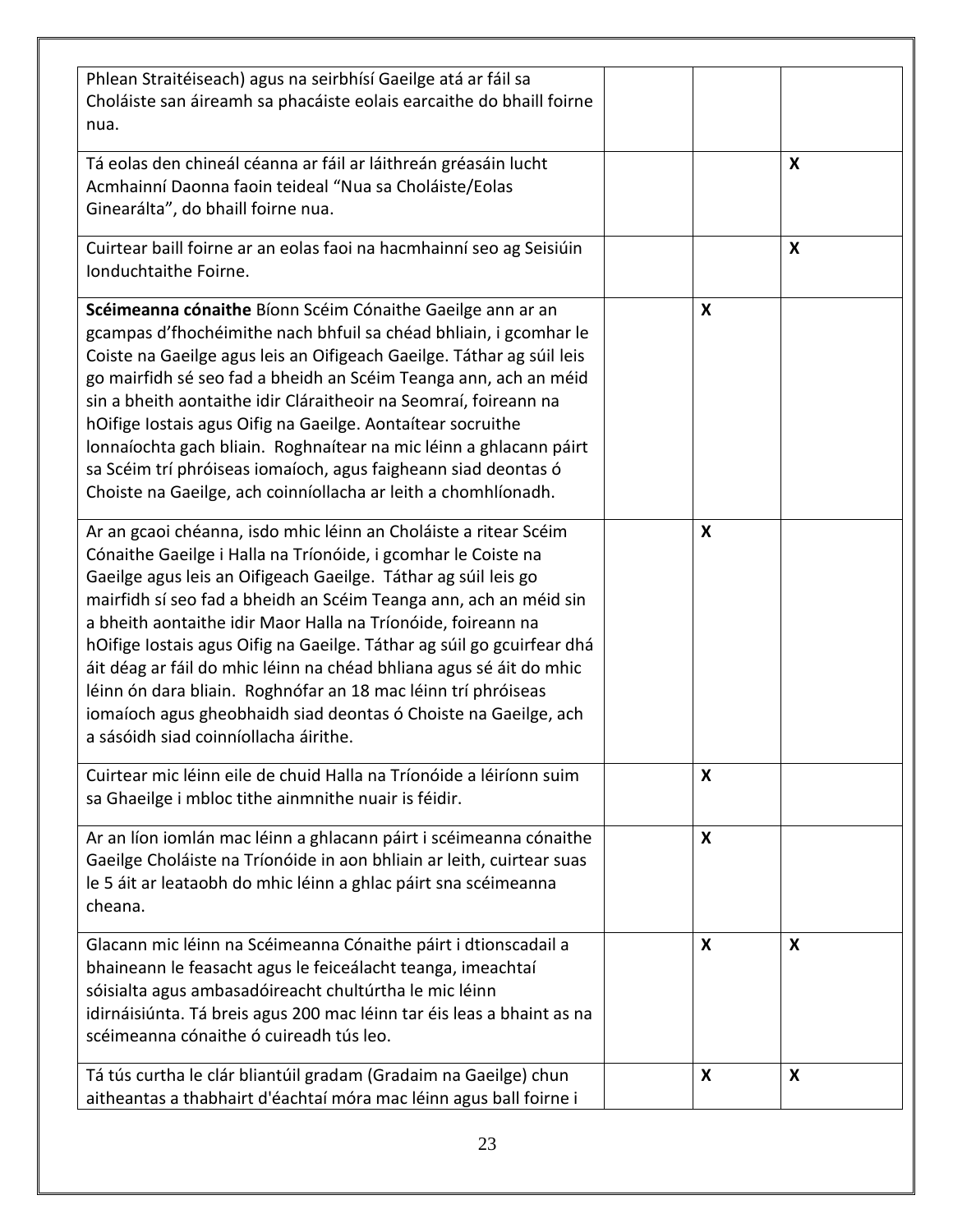| réimsí a bhaineann leis an nGaeilge, lena n-áirítear seirbhísí a |  |  |
|------------------------------------------------------------------|--|--|
| sholáthar.                                                       |  |  |
|                                                                  |  |  |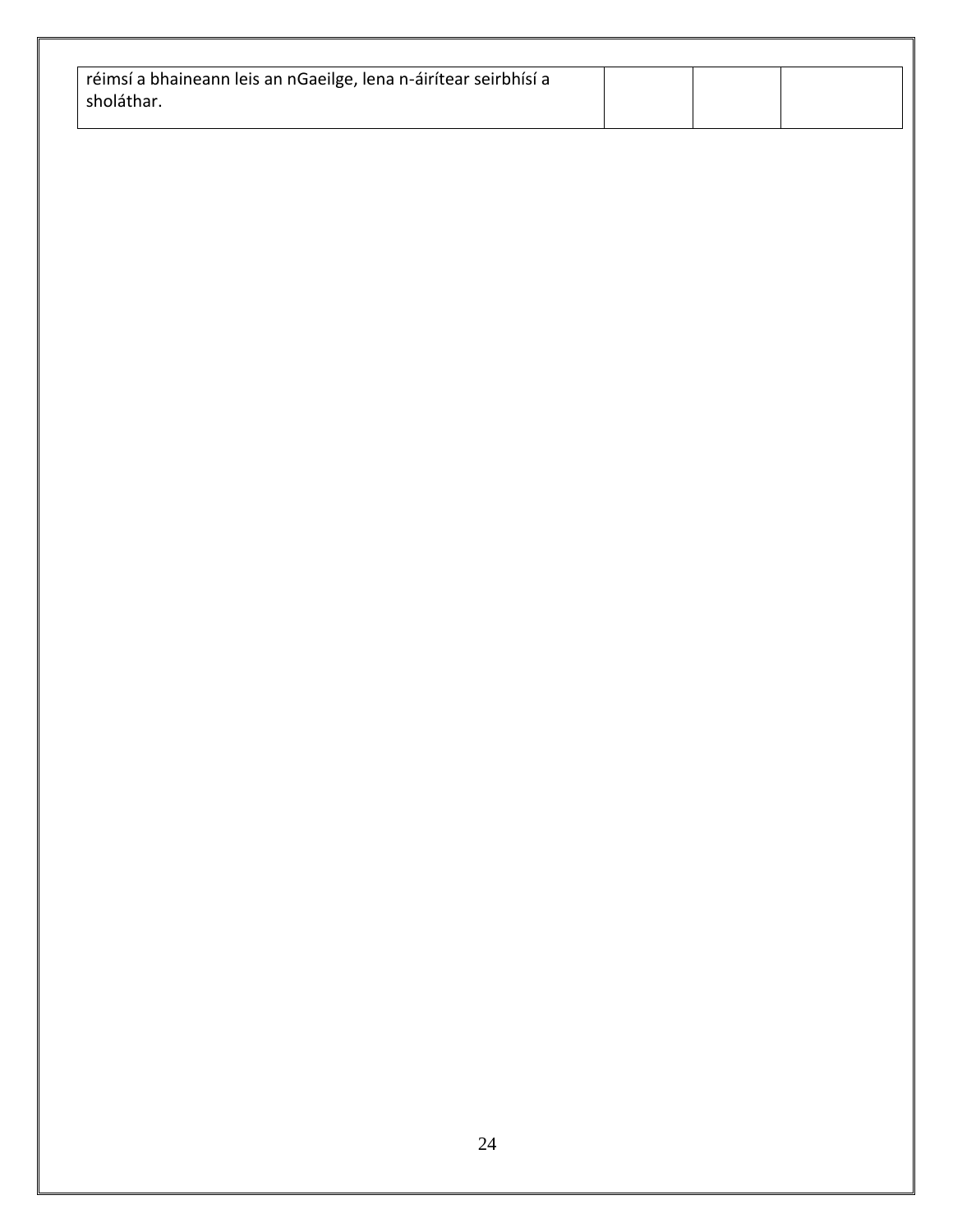## **Caibidil 4: Ag Feabhsú Soláthar Seirbhísí i nGaeilge**

#### **Is riachtanais éigeantacha faoi Acht na dTeangacha Oifigiúla 2003 iad na forálacha i gcló liath atá le feiceáil sa tábla thíos.**

| <b>Modh cumarsáide</b>                      |                     | <b>Gealltanas</b>                                                                                                                                                                                                 |                   |
|---------------------------------------------|---------------------|-------------------------------------------------------------------------------------------------------------------------------------------------------------------------------------------------------------------|-------------------|
| leis an bpobal                              |                     |                                                                                                                                                                                                                   |                   |
| Fógraí<br>réamhthaifeadta ó<br><b>Bhéal</b> |                     | Beidh na fógraí réamhthaifeadta seo a<br>leanas i nGaeilge nó go dátheangach:                                                                                                                                     | Éigeantach        |
|                                             |                     | (a) Cuirfear fógraí taifeadta ó bhéal ar fáil i<br>nGaeilge nó go dátheangach ar an nguthán<br>nuair atá ár n-oifigí dúnta;                                                                                       |                   |
|                                             |                     | (b) Cuirfear fógraí taifeadta ó bhéal a<br>chraoltar ar chóras fógartha poiblí ar fáil i<br>nGaeilge nó go dátheangach;                                                                                           |                   |
|                                             |                     | (c) Cuirfear fógraí ó bhéal a chruthaítear<br>agus a chraoltar trí chóras<br>ríomhtheachtaireachta nó trí chóras<br>ríomhfhreagartha gutháin ar fáil i nGaeilge<br>nó go dátheangach.                             |                   |
|                                             |                     | Tabhair faoi deara gur fógairtí 'taifeadta'<br>seachas fógairtí 'beo' a bhaineann le hábhar<br>anseo.                                                                                                             |                   |
|                                             |                     | Sa chás go bhfuil Ordú Logainmneacha i<br>bhfeidhm, úsáidfear an leagan Gaeilge den<br>Logainm atá sonraithe san Ordú sin i<br>bhfógraí taifeadta ó bhéal a dhéanann<br>comhlacht poiblí nó a dhéantar ar a shon. |                   |
|                                             | Litreacha agus Post | Tabharfar freagra ar an gcumarsáid scríofa                                                                                                                                                                        | <b>Éigeantach</b> |
|                                             | Leictreonach        | uile sa teanga oifigiúil ina bhfuarthas í.                                                                                                                                                                        |                   |
| Cumarsáid i                                 | Stáiseanóireacht    | Ceannteidil ar stáiseanóireacht áirithe ar a<br>n-áirítear nóta-pháipéar, duillíní dea-                                                                                                                           | Éigeantach        |
| <b>Scríbhinn</b>                            |                     | mhéine, leatháin chlúdaigh facs, clúdaigh                                                                                                                                                                         |                   |
|                                             |                     | comhad agus fillteáin eile, lipéid agus                                                                                                                                                                           |                   |
|                                             |                     | clúdaigh litreach a chur ar fáil i nGaeilge nó                                                                                                                                                                    |                   |
| <b>Comharthaí</b>                           | Comharthaí          | go dátheangach.<br>Ní mór do na comharthaí uile a chrochann                                                                                                                                                       | Éigeantach        |
|                                             |                     | Coláiste na Tríonóide Baile Átha Cliath in                                                                                                                                                                        |                   |
|                                             |                     | airde nó a chrochtar in airde thar a cheann a                                                                                                                                                                     |                   |
|                                             |                     | bheith i nGaeilge nó sa dá theanga, de réir                                                                                                                                                                       |                   |
|                                             |                     | na rialachán (I.R. Uimh. 391/2008).                                                                                                                                                                               |                   |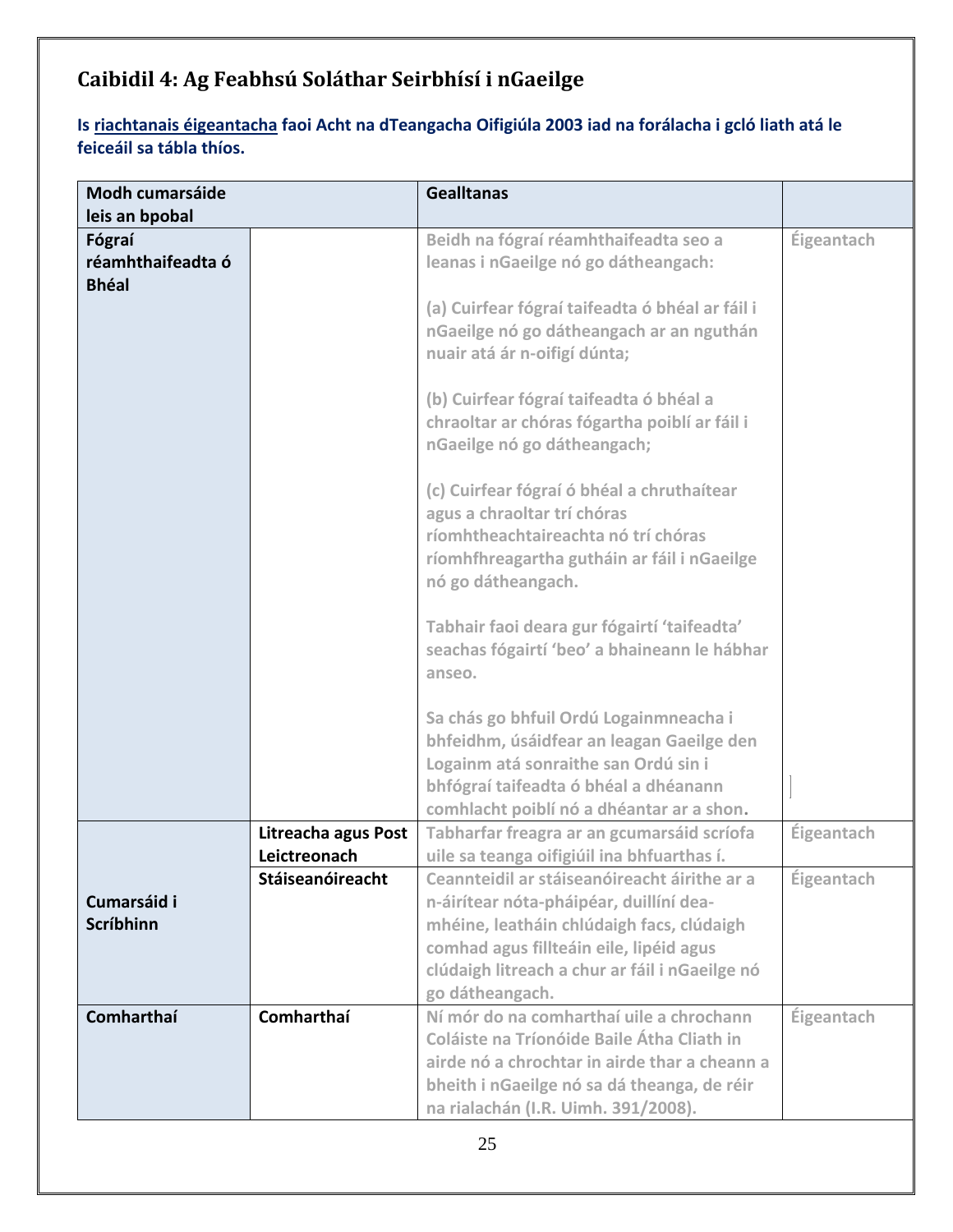|                      | Foilseacháin     | Foilseofar cáipéisí ina leagtar amach tograí<br>polasaí poiblí, cuntais iniúchta nó ráitis<br>airgeadais, tuarascálacha bliantúla agus<br>ráitis straitéise i nGaeilge agus i mBéarla ag<br>an am céanna. | Éigeantach        |
|----------------------|------------------|-----------------------------------------------------------------------------------------------------------------------------------------------------------------------------------------------------------|-------------------|
|                      | Ciorcláin / Cora | I gcás ina ndéanfaidh comhlacht poiblí                                                                                                                                                                    | <b>Éigeantach</b> |
| <b>Foilseacháin</b>  | <b>Poist</b>     | cumarsáid i scríbhinn nó leis an bpost                                                                                                                                                                    |                   |
|                      |                  | leictreonach leis an bpobal i gcoitinne nó le                                                                                                                                                             |                   |
|                      |                  | haicme den phobal i gcoitinne chun faisnéis                                                                                                                                                               |                   |
|                      |                  | a thabhairt don phobal nó don aicme,                                                                                                                                                                      |                   |
|                      |                  | cinnteoidh an comhlacht gur i nGaeilge, nó i                                                                                                                                                              |                   |
|                      |                  | mBéarla agus i nGaeilge, a bheidh an                                                                                                                                                                      |                   |
|                      |                  | chumarsáid                                                                                                                                                                                                |                   |
|                      | Logainmneacha    | Bainfear úsáid as Logainmneacha Oifigiúla                                                                                                                                                                 | Éigeantach        |
| <b>An Ghaeltacht</b> | Gaeltachta       | na gceantar Gaeltachta de réir na                                                                                                                                                                         |                   |
|                      |                  | reachtaíochta.                                                                                                                                                                                            |                   |

Seo a leanas liosta na ngníomhartha a dhéanfaidh Coláiste na Tríonóide faoi gach seirbhís.

| Modh Cumarsáide leis an bPobal          |                                    | <b>Gealltanas</b>                                                                                                                                                                                                                                                                                                                                                                                          | Amlíne<br>Faoi<br>dheireadh<br>Bhl.1/<br>Bhl. 2/ Bhl. 3 |
|-----------------------------------------|------------------------------------|------------------------------------------------------------------------------------------------------------------------------------------------------------------------------------------------------------------------------------------------------------------------------------------------------------------------------------------------------------------------------------------------------------|---------------------------------------------------------|
|                                         | Seirbhís Duine le                  | Forbróidh Coláiste na Tríonóide suaitheantas                                                                                                                                                                                                                                                                                                                                                               | $\overline{2}$                                          |
|                                         | Duine/Chuntair                     | do bhaill foirne agus do mhic léinn ar mian                                                                                                                                                                                                                                                                                                                                                                |                                                         |
| <b>Cumarsáid ó Bhéal</b><br>/ Scríbhinn |                                    | leo a chur in iúl go bhfuil Gaeilge acu agus go<br>bhfuil siad sásta a gcuid gnó a dhéanamh trí<br>Ghaeilge.<br>Aimseoidh Coláiste na Tríonóide comharthaí<br>iniompraithe deisce Gaeilge le go<br>bhféadfaidh baill foirne iad a thaispeáint ar a<br>gcuid deasc más mian leo sin a dhéanamh,<br>d'fhonn a chur in iúl go bhfuil Gaeilge acu<br>agus go bhfuil siad sásta gnó a dhéanamh trí<br>Ghaeilge. | $\mathbf{1}$                                            |
|                                         | <b>Bileoga</b><br>Eolais/Bróisiúir | Cuirfidh Oifig na Gaeilge seirbhís<br>profléitheoireachta ar fáil le haghaidh ábhar<br>de chuid Aontas na Mac Léinn ach an méid<br>sin a bheith iarrtha in am.                                                                                                                                                                                                                                             | $\mathbf{1}$                                            |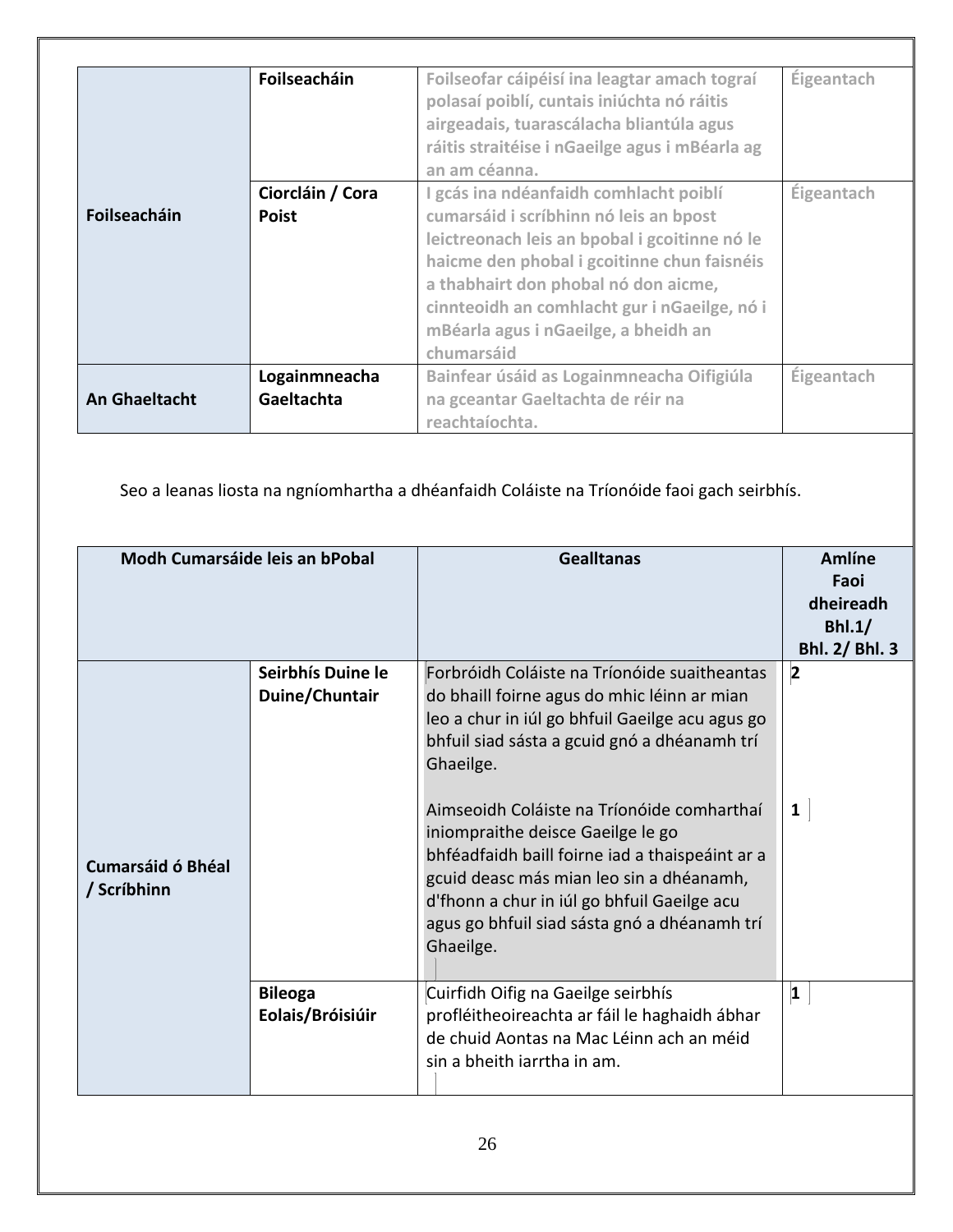|                                           | Suíomhanna<br>Gréasáin          | Beidh leathanach gréasáin i nGaeilge ar<br>láithreán gréasáin phríomhréimsí na<br>Clárlainne Acadúla faoi dheireadh an tríú<br>bliain den scéim seo.                                                                                                                                                                                                                                                                                                                                                                                                                                                                                                                                                                                                                                                                                                                              | $\overline{\mathbf{3}}$                      |
|-------------------------------------------|---------------------------------|-----------------------------------------------------------------------------------------------------------------------------------------------------------------------------------------------------------------------------------------------------------------------------------------------------------------------------------------------------------------------------------------------------------------------------------------------------------------------------------------------------------------------------------------------------------------------------------------------------------------------------------------------------------------------------------------------------------------------------------------------------------------------------------------------------------------------------------------------------------------------------------|----------------------------------------------|
|                                           |                                 | Tá Coláiste na Tríonóide tiomanta leathanach<br>breise ar a laghad a chur leis na láithreáin<br>ghréasáin Ghaeilge a bhaineann leis an<br>gColáiste.<br>Tá Coláiste na Tríonóide tiomanta do<br>cheisteanna a bheith i nGaeilge agus i<br>mBéarla ar an bhFoirm Monatóireachta<br>Comhionannais Earcaíochta, ón 31 Nollaig<br>2017                                                                                                                                                                                                                                                                                                                                                                                                                                                                                                                                                | $\overline{\mathbf{3}}$<br>3<br>$\mathbf{1}$ |
| <b>Teicneolaíocht</b><br><b>Faisnéise</b> | <b>Córais</b><br>Ríomhaireachta | Tugann an Chlárlann Acadúil deis do mhic<br>léinn earráidí carachtair agus spásála ina n-<br>ainmneacha, a iompórtáiltear tríd an Lár-<br>Chóras Iontrála a cheartú. Lena chois sin, is<br>féidir le duine a ainm a athrú go dtí an leagan<br>Gaeilge ar an gclárlann má tá an cháipéisíocht<br>oifigiúil aige/aici a thacaíonn leis an leagan<br>sin. Oibreoidh foireann Oifig na Gaeilge agus<br>foireann na Clárlainne Acadúla as lámha a<br>chéile chun seirbhís eolais agus prótacal a<br>thabhairt do mhic léinn i ndáil leis<br>(1) na himpleachtaí dlí agus praiticiúla a<br>bhaineann lena n-ainm a athrú go dtí an<br>leagan Gaeilge (nuair atá leagan dá<br>leithéid ann)<br>(2) na nósanna imeachta ar cheart cloí leo<br>i dtaobh an ghnó chéanna. Tá an<br>tseirbhís agus an prótacal seo le bheith i<br>bhfeidhm faoi dheireadh na chéad<br>bhliana den scéim seo. |                                              |
|                                           | Seirbhísí<br>Idirghníomhacha    | Cíorfar ceist an chláraithe ag deireadh chéad<br>bhliain na scéime agus déanfar cinneadh<br>maidir lena indéanta a bheidh sé clárú<br>dátheangach a thabhairt isteach.                                                                                                                                                                                                                                                                                                                                                                                                                                                                                                                                                                                                                                                                                                            | $\mathbf{1}$                                 |
|                                           | Logainmneacha<br>Gaeltachta     | Úsáidfidh Coláiste na Tríonóide an leagan<br>oifigiúil de logainmneacha atá le fáil ar<br>www.logainm.ie agus gnó oifigiúil á chur i<br>gcrích.                                                                                                                                                                                                                                                                                                                                                                                                                                                                                                                                                                                                                                                                                                                                   | $\mathbf{1}$                                 |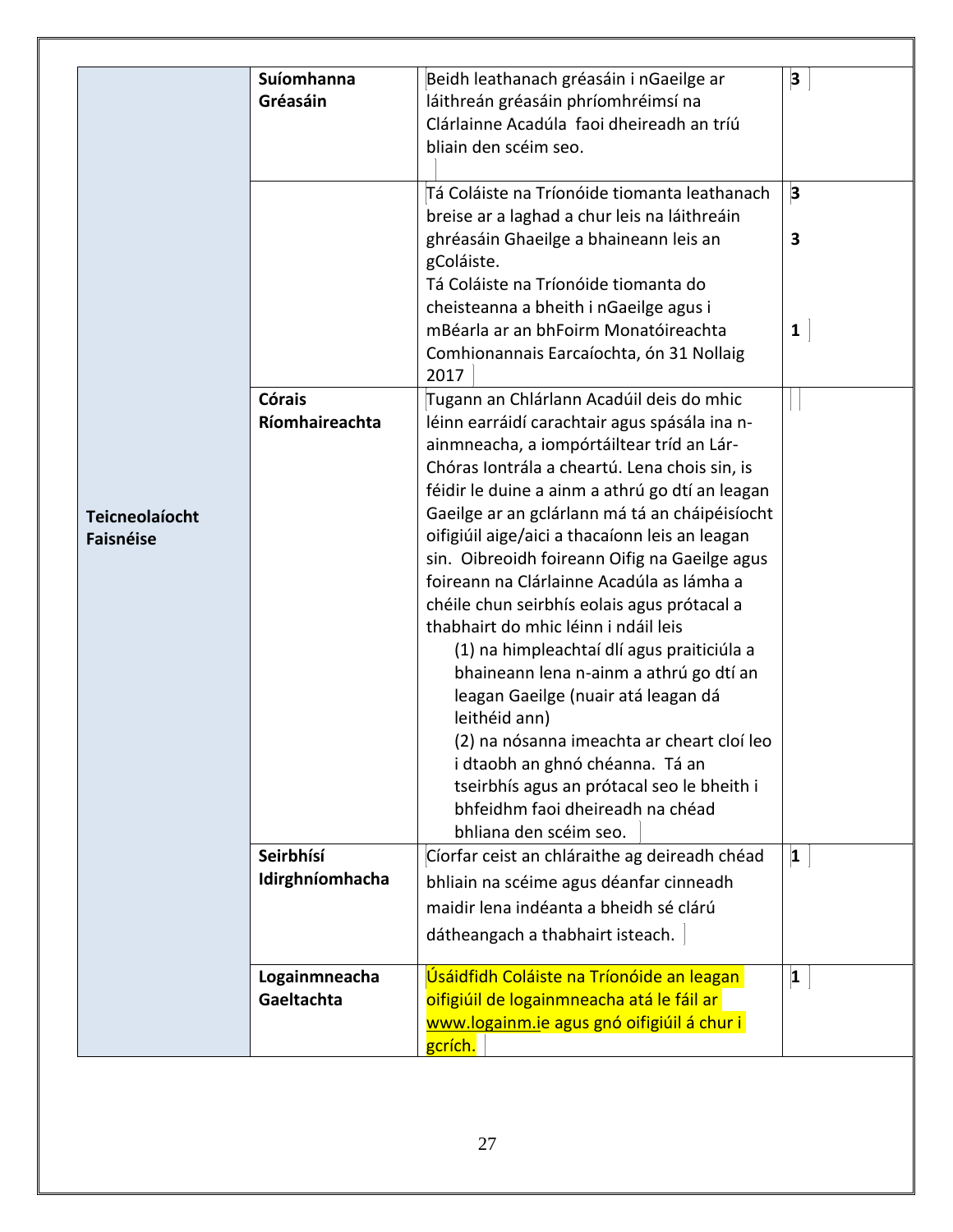## **Caibidil 5: Inniúlacht sa Ghaeilge a Fheabhsú**

#### **5.1 Earcaíocht**

Beidh aird ar na forálacha seirbhíse a dhéantar sa Scéim seo i bpolasaí earcaíochta Choláiste na Tríonóide, atá faoi réir ag creat na nósanna imeachta náisiúnta aontaithe earcaíochta, faoi réir srian ar acmhainní.

Cuirfear gach ball foirne nua ar an eolas faoi sheirbhísí Gaeilge agus é nó í á (h)ionduchtú.

#### **5.2 Oiliúint agus Forbairt**

Tá Coláiste na Tríonóide tiomanta deiseanna a chur ar fáil don fhoireann chun freastal ar chúrsaí oiliúna Gaeilge atá creidiúnaithe go cuí, de réir ár n-acmhainní. Cuirfear an fhoireann iomlán ar an eolas faoi áiseanna/dheiseanna chun a n-inniúlacht sa Ghaeilge a fheabhsú.

| <b>Cumas Gaeilge a</b><br>Fheabhsú | <b>Gealltanas</b>                                                                                                                                                                                                                                                                                                                                                                                                                                                                                                                                                                                                                                                                                                                                                                                                                                                                                                                                                                                                                                                                                                                                                                                                                                                                                                  | <b>Amlíne</b><br>Faoi<br>dheireadh<br>Bhl.1/<br><b>Bhl. 2/ Bhl. 3</b> |
|------------------------------------|--------------------------------------------------------------------------------------------------------------------------------------------------------------------------------------------------------------------------------------------------------------------------------------------------------------------------------------------------------------------------------------------------------------------------------------------------------------------------------------------------------------------------------------------------------------------------------------------------------------------------------------------------------------------------------------------------------------------------------------------------------------------------------------------------------------------------------------------------------------------------------------------------------------------------------------------------------------------------------------------------------------------------------------------------------------------------------------------------------------------------------------------------------------------------------------------------------------------------------------------------------------------------------------------------------------------|-----------------------------------------------------------------------|
| <b>Oiliúint</b>                    | Glacfar céimeanna chun a chinntiú go mbeidh duine den<br>$\bullet$<br>fhoireann Iostais/Fiosrúchán/Seirbhísí Cuairteoirí in ann gnó a<br>dhéanamh trí Ghaeilge faoi dheireadh an tríú bliain den scéim<br>seo.<br>Glacfar céimeanna chun a chinntiú go mbeidh duine den<br>fhoireann sa Chlárlann Acadúil in ann gnó a dhéanamh trí<br>Ghaeilge faoi dheireadh an tríú bliain den scéim seo.<br>Féachfar an féidir ranganna Gaeilge ar líne a chur ar fáil do<br>bhaill foirne/mhic léinn faoi dheireadh an tríú bliain<br>d'fheidhmiú na scéime seo agus cuirfear ar fáil iad más féidir é<br>agus má bhíonn maoiniú ar fáil.<br>Tacóidh Coláiste na Tríonóide leis an Oifigeach Gaeilge má<br>bheartaíonn sé/sí sainchúrsaí oiliúna a dhéanamh a rachaidh<br>chun tairbhe dá chuid dualgas sa Choláiste.<br>Eagróidh Oifig na Gaeilge sainchúrsaí oiliúna intí nuair is cuí<br>chun freastal ar riachtanais oiliúna baill foirne ó thaobh na<br>Gaeilge agus a bhaineann le seirbhísí a chur ar fáil sa dá<br>theanga.<br>Féachfaidh Coláiste na Tríonóide, trína chuid cúrsaí deonacha<br>Gaeilge, le scileanna a thabhairt d'fhoghlaimeoirí chun gur<br>féidir leo cáilíocht a bhaint amach i dTeastas Eorpach na<br>Gaeilge (TEG) agus cuirfidh sé deontas ar fáil dóibh siúd a<br>dhéanfaidh scrúduithe TEG. | 3<br>3<br>3<br>1<br>1<br>1<br>$\overline{2}$                          |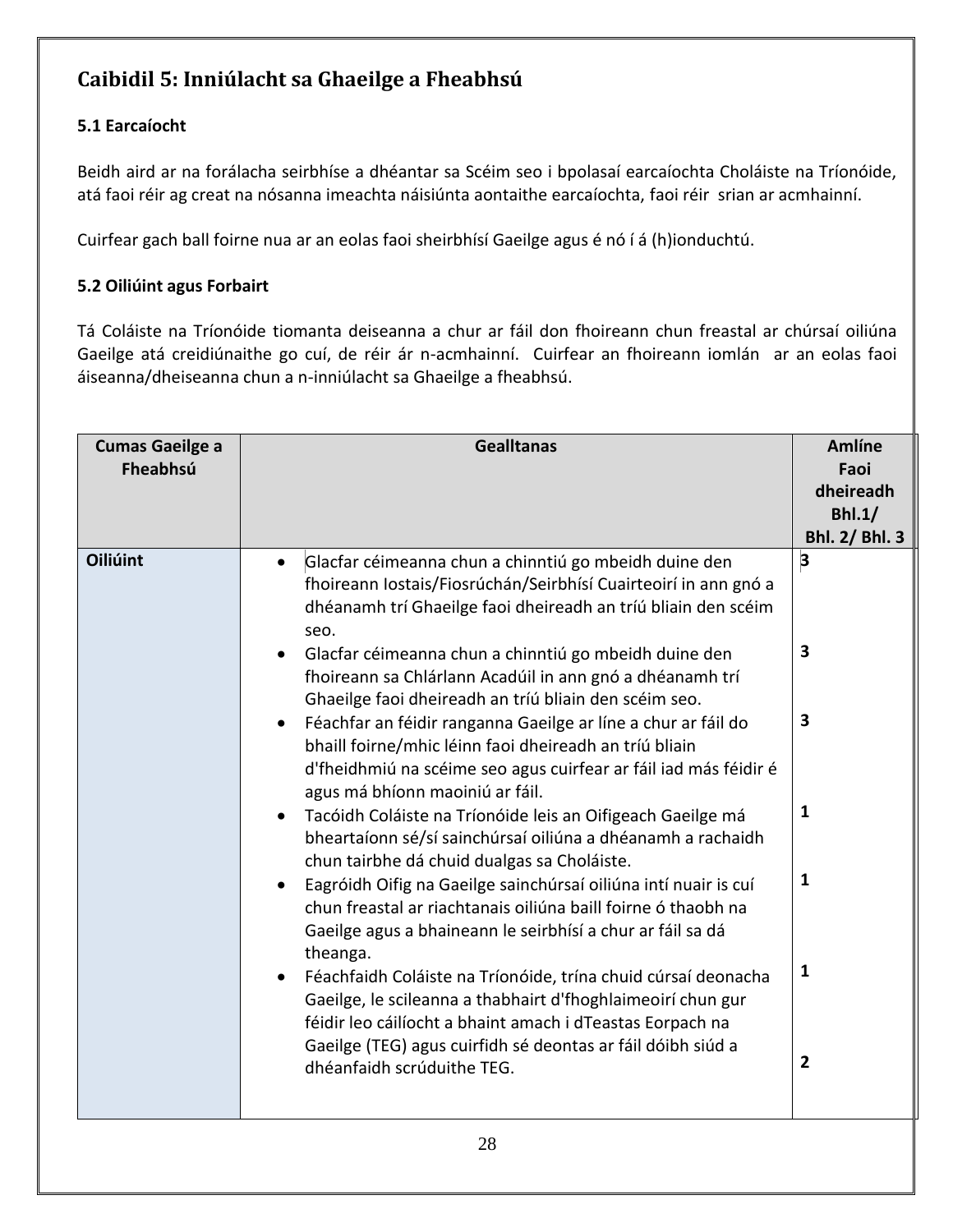| Rannpháirtíocht i                                                          | Aithneoidh lucht bainistíochta i réimsí a bhaineann le soláthar<br>$\bullet$<br>seirbhísí i nGaeilge na seirbhísí sin mar chuid d'oiliúint agus<br>d'fhorbairt foirne agus sna próisis measúnaithe foirne.                                                                                                                                                                      |                                         |
|----------------------------------------------------------------------------|---------------------------------------------------------------------------------------------------------------------------------------------------------------------------------------------------------------------------------------------------------------------------------------------------------------------------------------------------------------------------------|-----------------------------------------|
| ngníomhaíochtaí<br>chun an teanga a<br>chur chun cinn/<br>Acmhainní a chur | Eagrófar imeacht bolscaireachta gach bliain le linn Éigse na<br>Tríonóide chun seirbhísí Gaeilge sa Choláiste a chur chun cinn.<br>Cuirfidh Oifig na Gaeilge bróisiúr le chéile gach bliain ina<br>bhfógrófar seirbhísí Gaeilge an Choláiste.                                                                                                                                   | $\overline{\mathbf{2}}$<br>$\mathbf{1}$ |
| ar fáil                                                                    | Cuirfidh foireann Oifig na Gaeilge leis an réimse imeachtaí<br>$\bullet$<br>sóisialta agus foghlama teanga atá ann agus spreagfaidh siad<br>baill foirne le páirt a ghlacadh iontu.                                                                                                                                                                                             | $\overline{2}$                          |
|                                                                            | Féachfar le comhoibriú cruthaitheach a dhéanamh le lucht<br>$\bullet$<br>réimsí acadúla agus riaracháin eile sa Choláiste, le súil is<br>imeachtaí a reáchtáil, i nGaeilge nó sa dá theanga, dóibh siúd a<br>bhfuil suim acu sa Ghaeilge, d'fhonn iad a mhealladh agus a<br>spreagadh.                                                                                          | $\overline{2}$                          |
|                                                                            | Eagróidh an Oifig Comhionannais imeacht nó beidh imeacht<br>acu in éineacht le dream eile, i nGaeilge nó sa dá theanga, i<br>gcomhar le hOifig na Gaeilge gach bliain. Díreofar san imeacht<br>seo ar cheann nó níos mó de na naoi bhforas Comhionnanais:<br>inscne, stádas sibhialta, stádas teaghlaigh, claonadh gnéis,<br>aois, cine agus eitneachas, creideamh, míchumas nó | $\overline{2}$                          |
|                                                                            | ballraíocht den Lucht Siúil.<br>Tá Coláiste na Tríonóide tiomanta clár urraíochta a aontú i                                                                                                                                                                                                                                                                                     | $\mathbf{1}$                            |
|                                                                            | ngach téarma acadúil leis an gCumann Gaelach, faoi mar a<br>aontóidh Coiste na Gaeilge.                                                                                                                                                                                                                                                                                         | $\mathbf{1}$                            |
|                                                                            | Eagróidh Coláiste na Tríonóide, i gcomhar leis na hionaid<br>lónadóireachta ar an gcampas, imeacht sóisialta "preab-<br>Ghaeltachta" agus féachfaidh siad lena leithéid a chur ar siúl,<br>ar a laghad, faoi dhó i ngach téarma múinte, ag baint úsáide as<br>dhá ionad lónadóireachta ar a laghad (ach an méid sin a bheith<br>aontaithe)                                      |                                         |

٦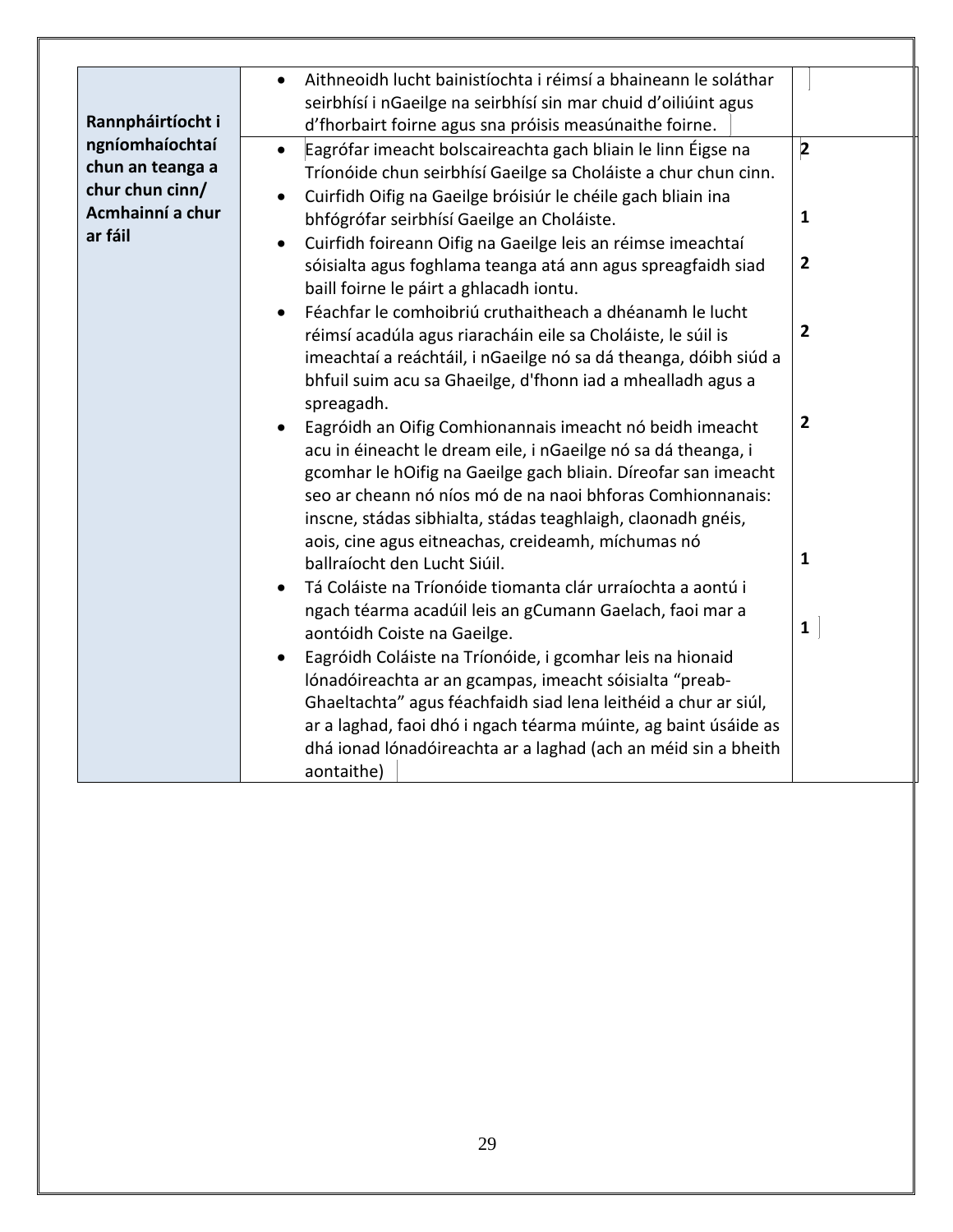### **Caibidil 6: Monatóireacht agus Athbhreithniú**

Déanfaidh **Grúpa Forfheidhmithe an Achta Teanga (fochoiste de Choiste na Gaeilge)** monatóireacht agus athbhreithniú ar chur i bhfeidhm na scéime ar bhonn rialta. Is é an duine ar féidir teagmháil a dhéanamh leis i dtaobh na scéime ná **Aonghus Dwane, an tOifigeach Gaeilge**

Beidh córas foirmiúil ar fáil chun monatóireacht a dhéanamh ar iarratais ar sheirbhísí i nGaeilge agus beidh cuntas air sin inár dTuarascáil Bhliantúil.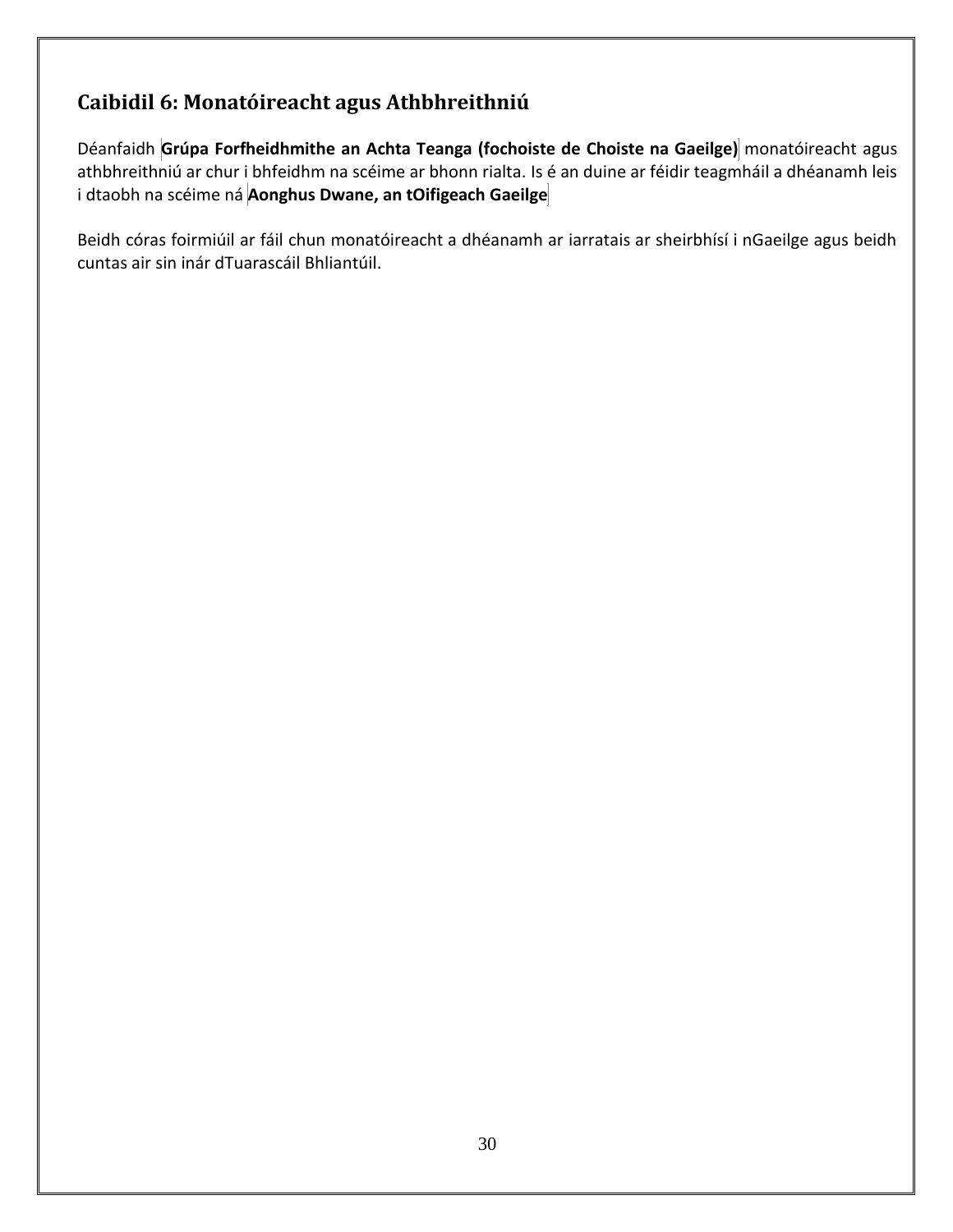## **Caibidil 7: Poibliú na Scéime Comhaontaithe**

Déanfar poibliú inmheánach agus seachtrach ar an scéim seo trí phreasráiteas i dtosach báire. Cuirfimid leagan dátheangach den scéim ar fáil ar ár suíomh gréasáin agus cuirfear ar fáil í do gach ball foirne agus do na gníomhaireachtaí cuí. Féadfar modhanna eile chun an scéim a phoibliú a úsáid freisin.

Ina theannta sin, tapóimid gach deis inár n-idirghníomhú laethúil le custaiméirí chun na seirbhísí a chuirimid ar fáil i nGaeilge a chur chun cinn agus a phoibliú ar na bealaí seo a leanas:

- mic léinn, baill foirne agus baill den phobal a chur ar an eolas go díreach, ar bhealach réamhghníomhach, maidir leis an rogha atá acu gnó a dhéanamh linn i nGaeilge, mar shampla, trí fhógraí a chur ar taispeáint ag an bhfáiltiú a luann na seirbhísí Gaeilge atá ar fáil;
- na seirbhísí sin a liostú in áit ina mbeidh siad le feiceáil go soiléir ar ár suíomh gréasáin;
- cuirfimid in iúl ar threoirlínte, bileoga eolais agus foirmeacha iarratais ar leith go bhfuil na cáipéisí seo ar fáil i nGaeilge freisin, mura bhfuil siad ar fáil go dátheangach;
- tabharfaimid suntasacht chomhionann d'ábhair Ghaeilge agus Bhéarla.

Cuirfear cóip den scéim chomhaontaithe ar aghaidh chuig Oifig an Choimisinéara Teanga.

Is é an leagan Béarla an leagan oifigiúil den scéim seo.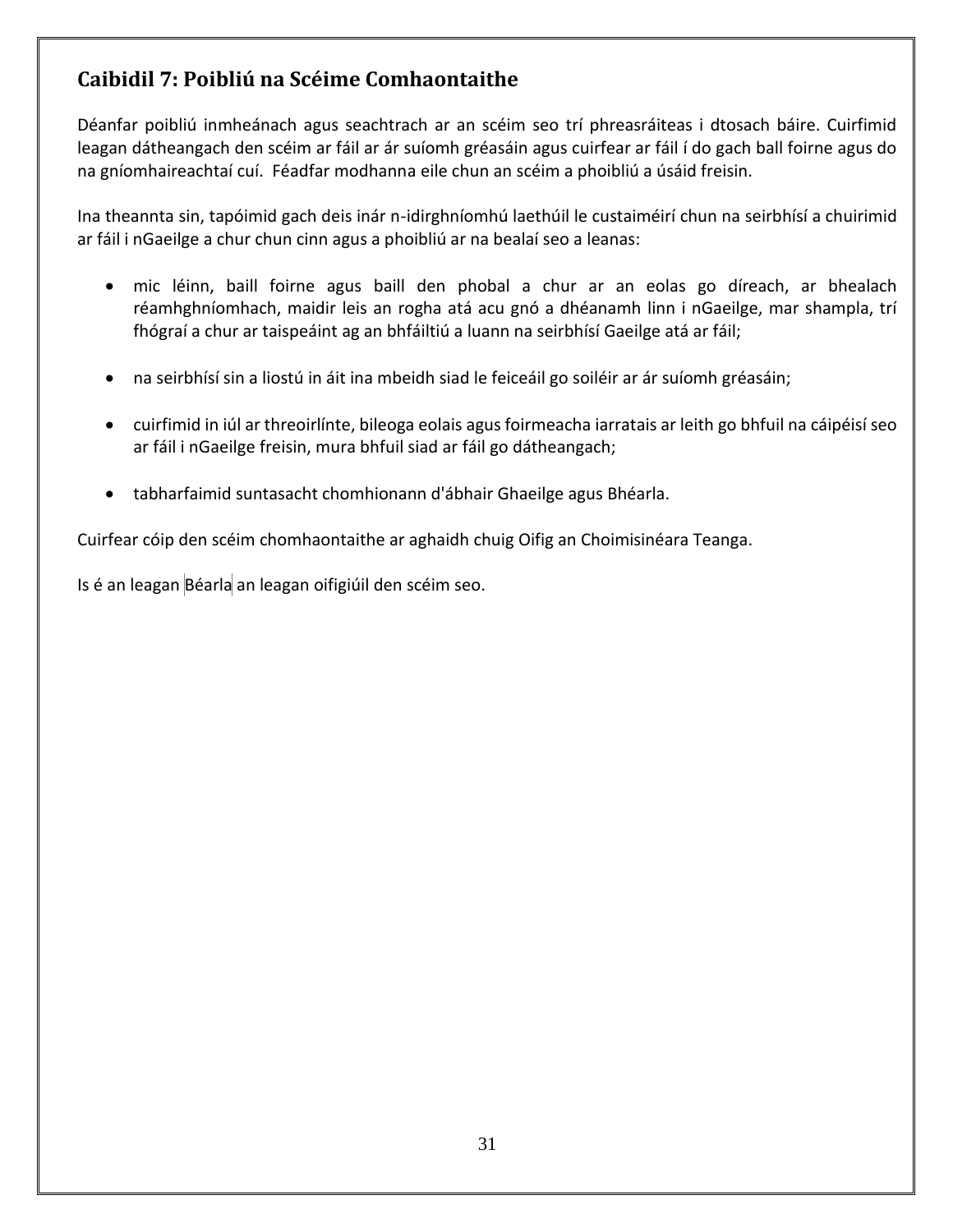## **Aguisíní**

 $\begin{array}{c} \hline \end{array}$ 

- **1. Plean Straitéiseach Choláiste na Tríonóide, 2014-2019**
- **2. Polasaí Gaeilge Choláiste na Tríonóide (a faomhadh i mí Eanáir 2016)**